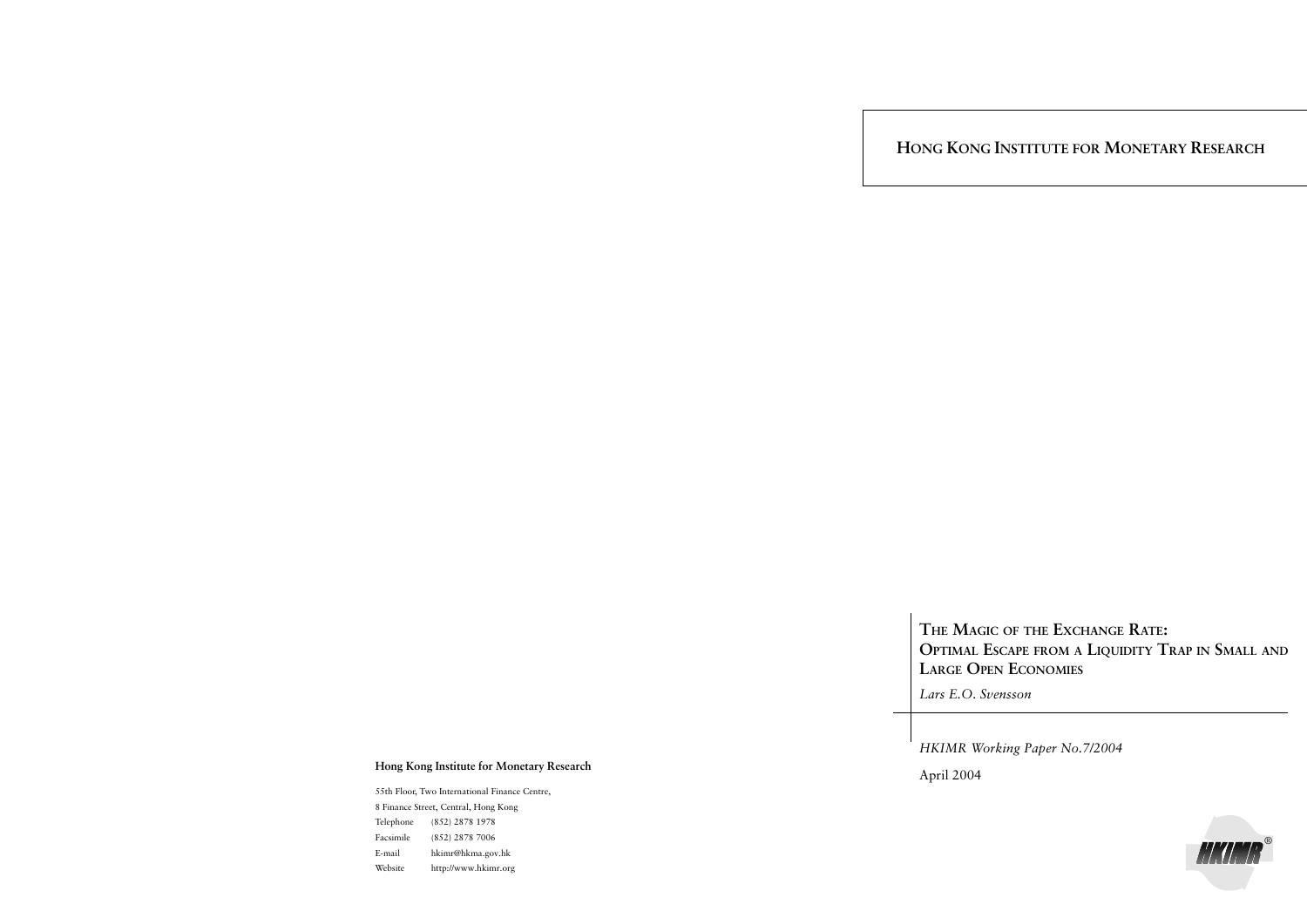*Hong Kong Institute for Monetary Research (a company incorporated with limited liability)*

*All rights reserved. Reproduction for educational and non-commercial purposes is permitted provided that the source is acknowledged.*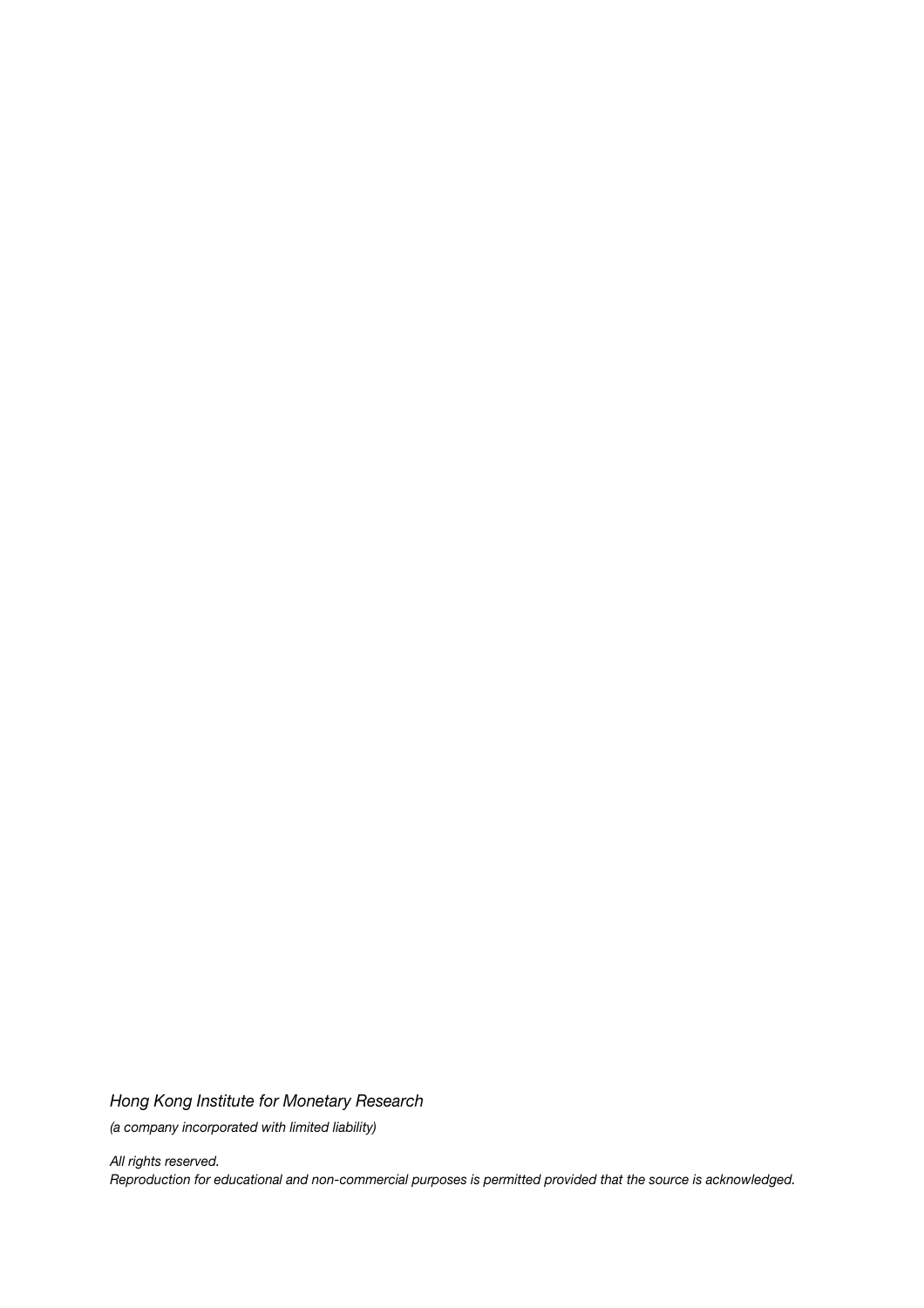# The Magic of the Exchange Rate: Optimal Escape from a Liquidity Trap in Small and Large Open Economies

### **Lars E.O. Svensson\***

Princeton University, CEPR and NBER

April 2004

## **Abstract**

The optimal escape from a liquidity trap involves generating private-sector expectations of a higher future price level and higher future inflation. This lowers the real interest rate and reduces the recession during the liquidity trap. The problem, emphasized by Krugman, is that central-bank promises of a higher future price level may not be credible.

The current exchange rate will be a good indicator of private-sector expectations of the future price level. An intentional currency depreciation (which is technically feasible) will create private-sector expectations of a future weaker currency and a higher future price level. An *intentional* currency depreciation and a crawling peg (as in the Foolproof Way) can implement the optimal escape from a liquidity trap and make this credible.

Optimal escape from a liquidity trap in a large economy does not prevent the rest of the world from achieving its monetary-policy objectives, if the rest of the world is not in a liquidity trap. For *negative* international output externalities (which may not be very realistic, since they rely on optimal international risk sharing), the rest of the world may fall into a liquidity trap. This nevertheless moves the world equilibrium towards the equilibrium corresponding to optimal international cooperation. For *positive* international output externalities, any initial liquidity trap in the rest of the world is alleviated or eliminated.

*Keywords:* Zero bound, deflation, foolproof way, international policy coordination, noncooperation and cooperation.

*JEL Classification:* E52, F31, F33, F41

I have benefited from discussions with and comments from Gauti Eggertsson, Ben Hunt, Olivier Jeanne, Douglas Laxton, Michael Woodford, and participants in seminars at the Bank of England, Georgetown University, the Hong Kong Institute for Monetary Research, the IMF, London School of Economics, the National Bank of Belgium and the University of Cambridge. Part of the work was done while I visited the Hong Kong Institute for Monetary Research as a Research Fellow, the IMF's Research Department as a Visiting Scholar, and the Bank of England as a Houblon-Norman Fellow. I am grateful for the hospitality of these institutions. I thank Rosalind Olivier for editorial assistance. Expressed views and any errors are my own responsibility.

Website: www.princeton.edu/~svensson

The views expressed in this paper are those of the author and do not necessarily reflect those of the Hong Kong Institute for Monetary Research, its Council of Advisors, or Board of Directors.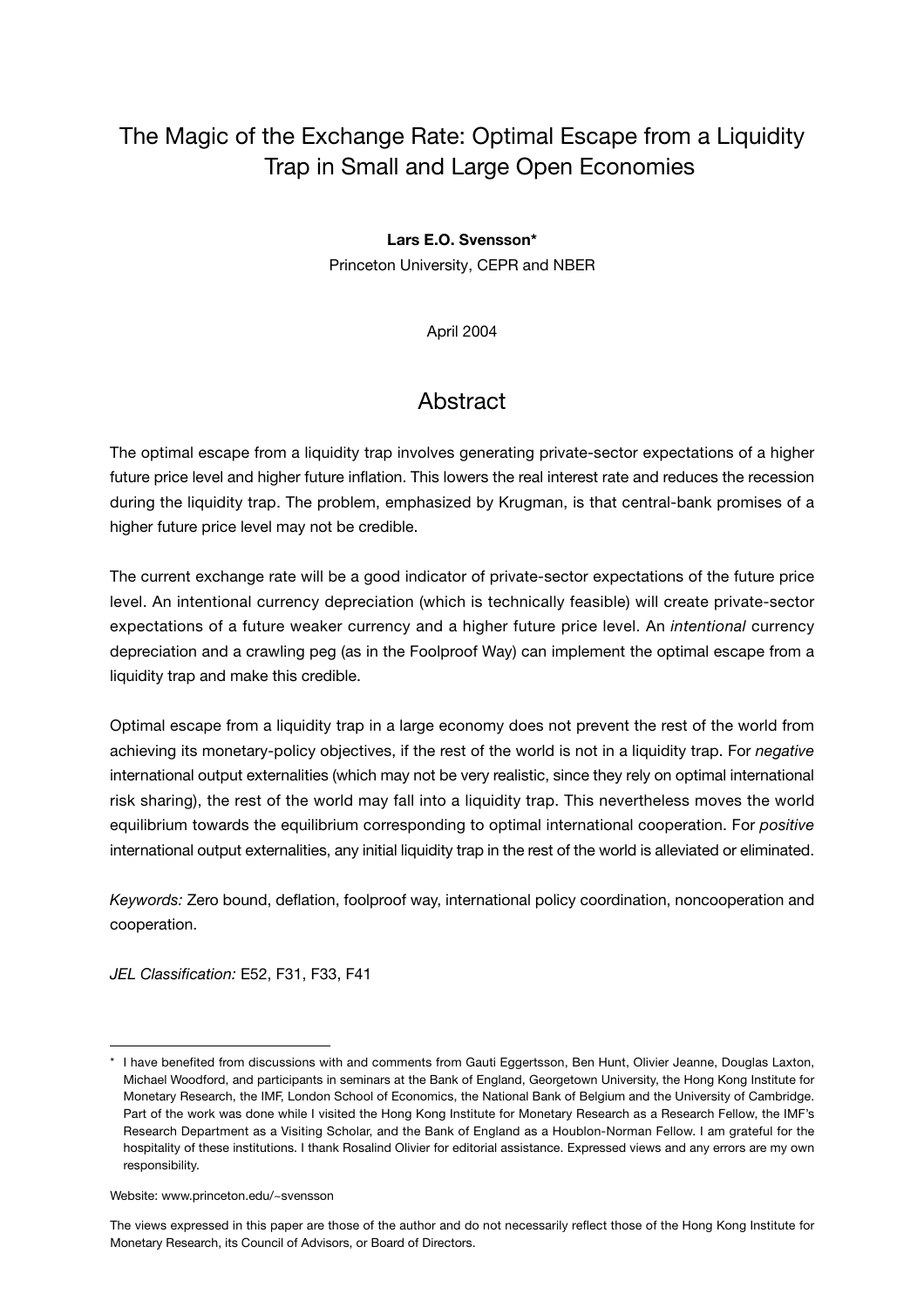## 1. Introduction

The optimal escape from a liquidity trap, with a binding zero lower bound for interest rates and a higherthan-optimal real interest rate, involves generating private-sector expectations of a higher future price level and higher future inflation. This implies a lower real interest rate and a milder recession during the liquidity trap, as demonstrated by Krugman [20] and, more recently, Jung, Teranishi and Watanabe [19] and Eggertsson and Woodford [14]. The problem, emphasized by Krugman [20], is that the private sector may not believe central-bank promises of a higher future price level, especially if the central bank has a reputation for achieving low inflation. This is the well-known credibility problem of escape from a liquidity trap. For instance, a current expansion of the monetary base need not imply a permanent expansion.

In this context, this paper shows, in a reasonably rigorous model of a two-country world, that the exchange rate has two important roles. *First*, under reasonable assumptions, the current exchange rate will vary approximately one-to-one with private-sector expectations of the future price level and hence be a good indicator of whether policy aimed at creating expectations of a higher future price level has succeeded. Success is indicated by a substantial current currency depreciation. Exchange-rate movements hence immediately reveal the success of failure of any policy attempting to influence such expectations. For instance, the dramatic expansion of the monetary base in Japan from March 2001 an increase to date of more than 50%—has apparently failed in having any impact on expectations of Japan's future price level. *Second*, an intentional currency depreciation (which can be shown to be technically feasible) will induce private-sector expectations of a future weaker currency. Under the reasonable assumption of unaffected *future* terms of trade, this implies expectations of higher future price level. As shown by Svensson [30], an intentional currency depreciation and a crawling peg (as in the can induce private-sector expectations of a higher future price level and escape from the liquidity trap—the Foolproof Way. This paper shows that such policy with an appropriately calibrated crawling peg can indeed implement the *optimal* policy for escape from a liquidity trap. This provides a solution to the credibility problem of the optimal escape. This is the magic of the exchange rate in the context of liquidity trap for an open economy.

A large economy implementing the optimal escape from a liquidity trap may have an impact on the rest of the world. This paper shows that, with *negative* international output externalities, the reduced recession following the optimal escape in a large economy will reduce the real and nominal interest rates in the rest of the world somewhat and possibly increase the risk that the rest of the world falls into a liquidity trap. This may seem to be a problem for the rest of the world. However, it is shown that, from the point of view of optimal international monetary-policy coordination, this is good, and it moves the rest of the world towards the world equilibrium corresponding to optimal international cooperation.

Negative international output externalities rely on complete international risk sharing, which is not very realistic. With incomplete international risk sharing, *positive* international output externalities are more realistic. With *positive* international output externalities, implementing the optimal escape in a large economy increases the natural interest rate in the rest of the world and alleviates or eliminates any liquidity trap in the rest of the world.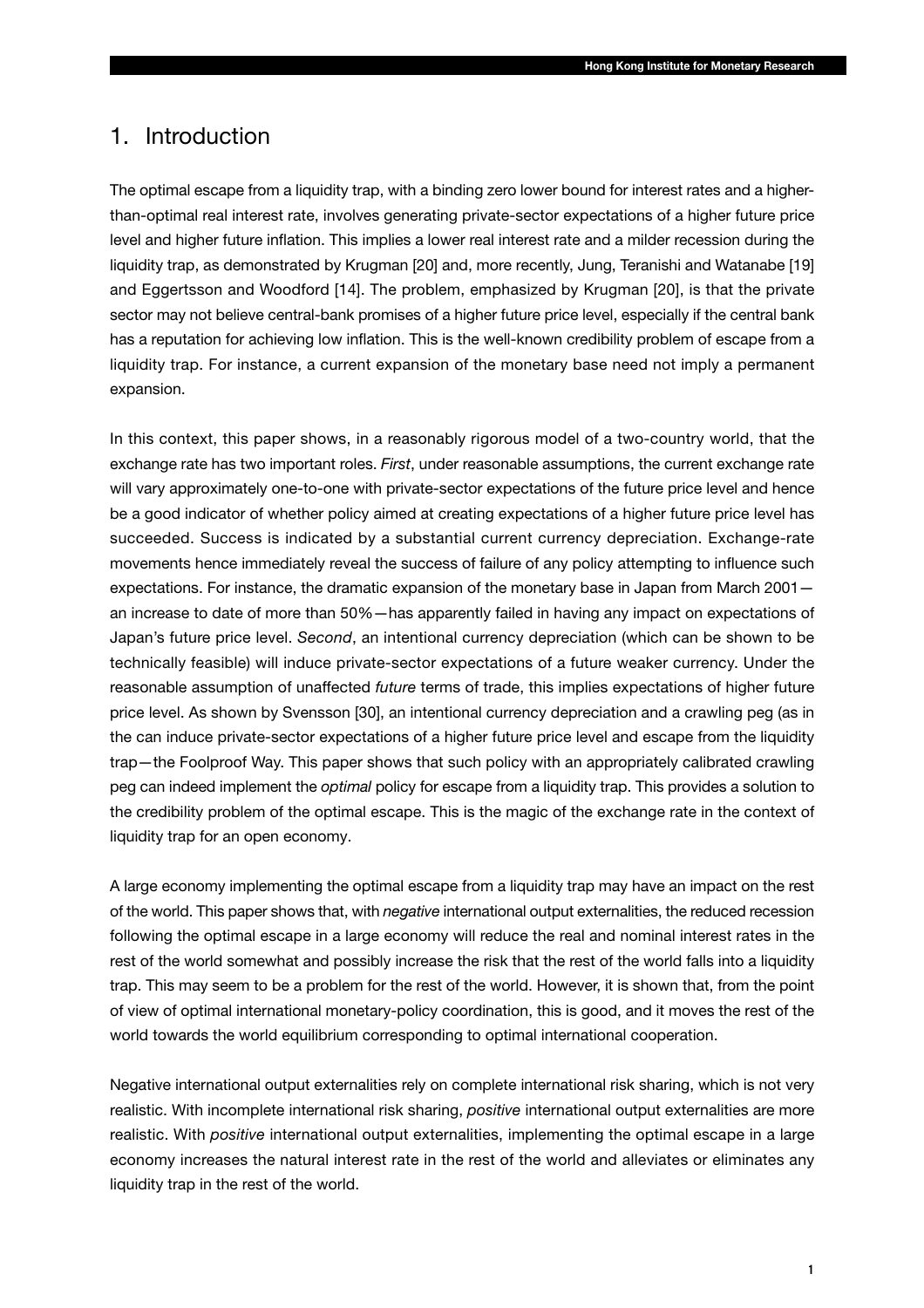Section 2 lays out a model of a two-country world and derives the basic relations to be used between interest rates, inflation expectations, price levels, money supplies, exchange rates, potential outputs, natural interest rates and output gaps. Section 3 examines the nature of a liquidity trap in the special case of a small open economy, derives the optimal escape from a liquidity trap under credible commitment, and states the credibility problem of the optimal escape. Section 4 shows that the current exchange rate serves as an indicator of private-sector expectations of the future price level. It also demonstrates that an intentional currency depreciation and a crawling peg can implement the optimal escape from a liquidity trap and indeed solve the credibility problem.<sup>1</sup> Section 5 examines the impact on the rest of the world, the foreign country, of a large economy undertaking the optimal escape from a liquidity trap in a situation of noncooperation between the countries. This is compared to a situation of optimal monetary-policy cooperation between the countries. Section 6 provides some conclusions and further discussion. An appendix provides some technical details.

### 2. A World of Two Large Countries

Consider a model of a world consisting of two large countries, home and foreign, a variant of the models of, for instance, Benigno and Benigno [5], Clarida, Galí and Gertler [10], Corsetti and Pesenti [13] and Obstfeld and Rogoff [25]. Let the home country have a continuum of identical home households  $h (0 \le h \le 1-\alpha)$ , where  $0 < \alpha < 1$ , so  $1-\alpha$  can be interpreted as the relative size (population) of the home country. Similarly, let the foreign country have a continuum of identical foreign households  $h^*$   $(1 - \alpha \leq h^* \leq 1)$ , so  $\alpha$  can be interpreted as the relative size (population) of the foreign country. Let all quantities in a country be measured per capita, that is, per household in that country. Consider a representative home household, *h*. It has the intertemporal utility function

$$
\mathcal{E}_t \sum_{j=0}^{\infty} \Delta_{t+j,t} \left[ \frac{C_t^{1-\frac{1}{\sigma}} - 1}{1 - \frac{1}{\sigma}} + V(\frac{M_t}{P_t^c}) - \frac{N_t^{1+\varphi}}{1+\varphi} \right].
$$
 (2.1)

Here,  $E_t$  denotes expectations conditional on information available in period  $t$ ;

$$
\Delta_{t+j,t} \equiv \begin{cases}\n1 & \text{for } j = 1, \\
\prod_{k=t}^{t+j-1} \delta_k & \text{for } j > 1,\n\end{cases}
$$
\n(2.2)

denotes the subjective country-wide discount factor in period t of utility in period  $t + j$ ;  $\delta_t$  denotes the subjective discount factor between period  $t$  and  $t + 1$ , which is assumed known in period  $t$ , represents a country-wide preference shock, and is given by an exogenous stochastic process with the unconditional mean  $E\delta_t = \delta$  with  $0 < \delta < 1$ ;  $\rho_t \equiv -\ln \delta_t > 0$  is the corresponding (continuously compounded) stochastic rate of time preference, with (to a first-order approximation) an unconditional mean  $E\rho_t = \rho = -\ln \delta > 0$ ;  $C_t$  is the household's (aggregate) consumption in period t;  $\sigma > 0$  is the intertemporal elasticity of substitution in consumption;  $V(M_t/P_t^c)$  is the utility of the transactions services of the household's real money measured in consumption,  $M_t/P_t^c$ ;  $M_t$  denotes the household's holdings of home nominal money;  $P_t^c$  is the consumer price index (CPI);  $N_t$  denotes the household's supply of

<sup>1</sup> Jeanne and Svensson [18] examine the credibility problem in further detail in a slightly different model of a small open economy.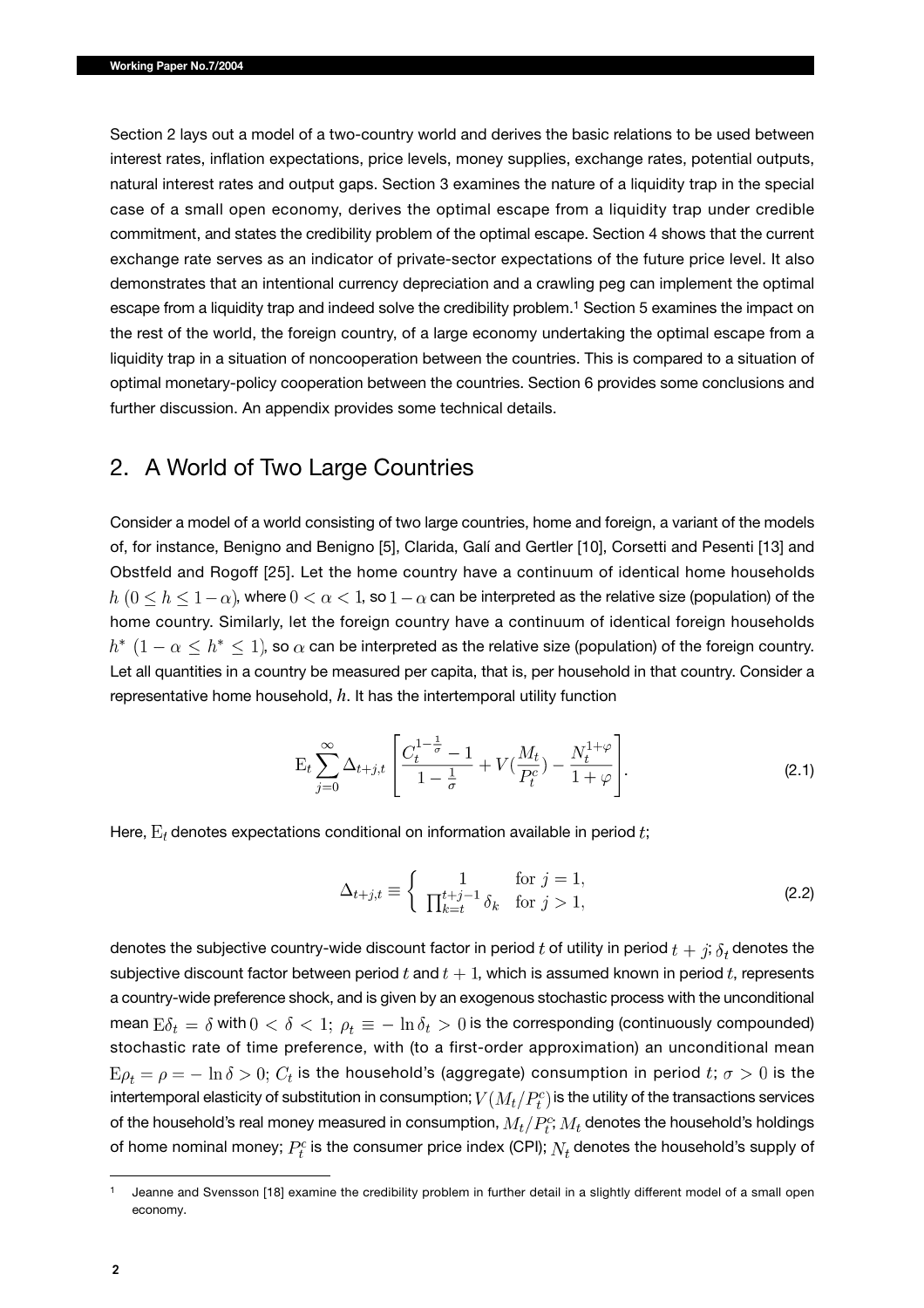labor; and  $\varphi > 0$  is the elasticity of the marginal disutility of labor with respect to labor supply. Since  $\Delta_{t+j,t}, C_t, M_t$  and  $N_t$  will be the same for all home households  $h, 0 \leq h \leq 1-\alpha$ , the index  $h$  on these variables is suppressed. Money is base money; the household's share of the sector of financial intermediaries is for simplicity incorporated in the representative household.

I assume that the utility of transactions services is continuously differentiable and has the properties

$$
V'(\frac{M_t}{P_t^c}) > 0, \ V''(\frac{M_t}{P_t^c}) < 0, \ V(\frac{M_t}{P_t^c}) < V(e^{\mu}) \text{ for } 0 < \frac{M_t}{P_t} < e^{\mu};
$$
  

$$
V(\frac{M_t}{P_t^c}) = V(e^{\mu}) \text{ for } \frac{M_t}{P_t^c} \ge e^{\mu};
$$
  

$$
V'(\frac{M_t}{P_t^c}) \to \infty \text{ for } \frac{M_t}{P_t^c} \to 0.
$$

That is, the utility of liquidity services is increasing in real money measured in consumption at a decreasing rate, up to a "satiation level,"  $M_t/P_t^c = e^{\mu}$ , the log of which is given by a constant  $\mu > 0$ , as illustrated in figure 2.1. Beyond this satiation level, the utility of liquidity services is constant. Regardless of how high the nominal interest rate is, there is always a positive demand for real money.

The home household's consumption is an aggregate of the household's consumption of final home goods (produced in the home country),  $C_{ht}$ , and imported final foreign goods (produced in the foreign country),  $C_{ft}$ , according to the CES function

$$
C_t \equiv \left[ (1 - \alpha)^{\frac{1}{\eta}} C_{ht}^{1 - \frac{1}{\eta}} + \alpha^{\frac{1}{\eta}} C_{ft}^{1 - \frac{1}{\eta}} \right]^{\frac{1}{1 - 1/\eta}},\tag{2.3}
$$

where  $\eta$  is the intratemporal elasticity of substitution between home and foreign goods. Since  $C_t, C_{ht}$ and  $C_{ft}$  are measured per household, and the measure of home households is  $1-\alpha$ , it follows that total consumption, consumption of home goods and consumption of foreign goods in the home country are given by  $(1 - \alpha)C_t$ ,  $(1 - \alpha)C_{ht}$  and  $(1 - \alpha)C_{ft}$  respectively.

The home CPI is given by

$$
P_t^c = \left[ (1 - \alpha) P_t^{1 - \eta} + \alpha P_t^{f} {}^{1 - \eta} \right]^{\frac{1}{1 - \eta}}
$$
 (2.4)

$$
\equiv P_t \left[ (1 - \alpha) + \alpha T_t^{1 - \eta} \right]^{\frac{1}{1 - \eta}}, \tag{2.5}
$$

where  $P_t$  and  $P_t^f$  are the home-currency prices of home and foreign goods, respectively, and  $T_t\equiv P_t^f/P_t$ is the terms of trade, the price of foreign goods in terms of home goods, that is, the price of imported goods in terms of exported goods (an increase in  $T_t$  corresponds to a deterioration of the home country's terms of trade). The log-linear approximation around a steady state (to be determined) is

$$
p_t^c = (1 - \alpha)p_t + \alpha p_t^f = p_t + \alpha \tau_t,
$$
\n(2.6)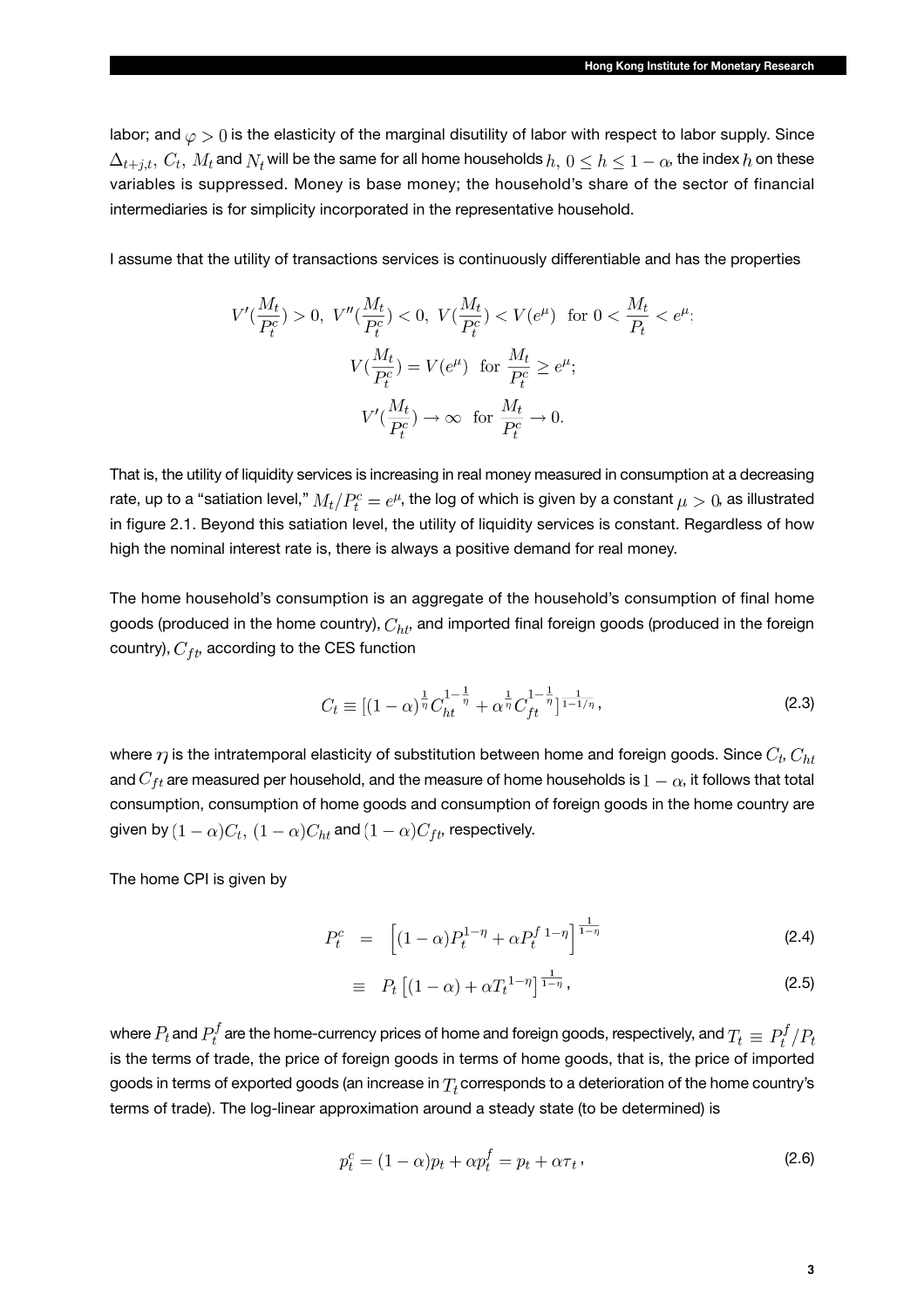where  $p_t^c$ ,  $p_t$  and  $p_t^f$  denote the logs of the corresponding prices and

$$
\tau_t \equiv p_t - p_t^f \tag{2.7}
$$

denotes the log of the terms of trade (the steady-state level of the terms of trade will be normalized below to fulfill  $\tau = 0$ ).

Home per household demand for home and foreign final goods will be

$$
C_{ht} = (1 - \alpha)C_t \left(\frac{P_t}{P_t^c}\right)^{-\eta},
$$
  
\n
$$
C_{ft} = \alpha C_t \left(\frac{P_t^f}{P_t^c}\right)^{-\eta}.
$$
\n(2.8)

Prices are set in the currency of the producer and perfect exchange-rate pass-through is assumed, so the Law of One Price holds. Hence,

$$
p_t^f = p_t^* + s_t,\tag{2.9}
$$

where  $p_t^*$  is the (log) foreign-currency price of foreign goods and  $s_t$  is the (log) exchange rate (measured in units of home currency per unit of foreign currency).

Foreign quantities and foreign prices are denoted by  $*$ . A representative household  $h^*(1 - \alpha \leq h^* \leq 1)$ in the foreign country has the same intertemporal utility function as the home representative household (with the same  $\sigma$  and  $\varphi$ ), with foreign country-wide discount factors and rates of time preference  $\delta_t^*$  and  $\rho_t^*$  (where the foreign and home rates of time preference have the same unconditional mean,  $\rho$ ), and with the arguments  $C_t^*$ , the foreign household's consumption,  $M_t^*/P_t^{c*}$ , the foreign household's holdings of foreign real base money (where  $P_t^{c*}$  is the foreign CPI expressed in foreign currency), and  $N_t^*$ , the foreign household's labor supply (the index  $h^*$  on these quantities are dropped, since they will be the same for each foreign household). The foreign household's consumption is the same aggregate of consumption of home and foreign final goods. The (loglinearized) foreign CPI will fulfill

$$
p_t^{c*} = \alpha p_t^* + (1 - \alpha)(p_t - s_t) = p_t^* - (1 - \alpha)\tau_t
$$
\n(2.10)

 $(p_t - s_t)$  is the (log) foreign-currency price of home goods). It follows that purchasing-power parity (PPP) holds,

$$
p_t^c = p_t^{c*} + s_t \,. \tag{2.11}
$$

Home and foreign final goods are produced in two stages. In the second stage, production of home and foreign final goods,  $Y_t$  and  $Y_t^*$  (measured per household), occurs in each country under perfect competition with a continuum of nontraded intermediate inputs  $Y_t(\iota)$   $(0 \leq \iota \leq 1)$  and  $Y_t^*(\iota^*)$   $(0 \leq \iota^* \leq 1)$ (measured per household) of local differentiated intermediate goods, according to,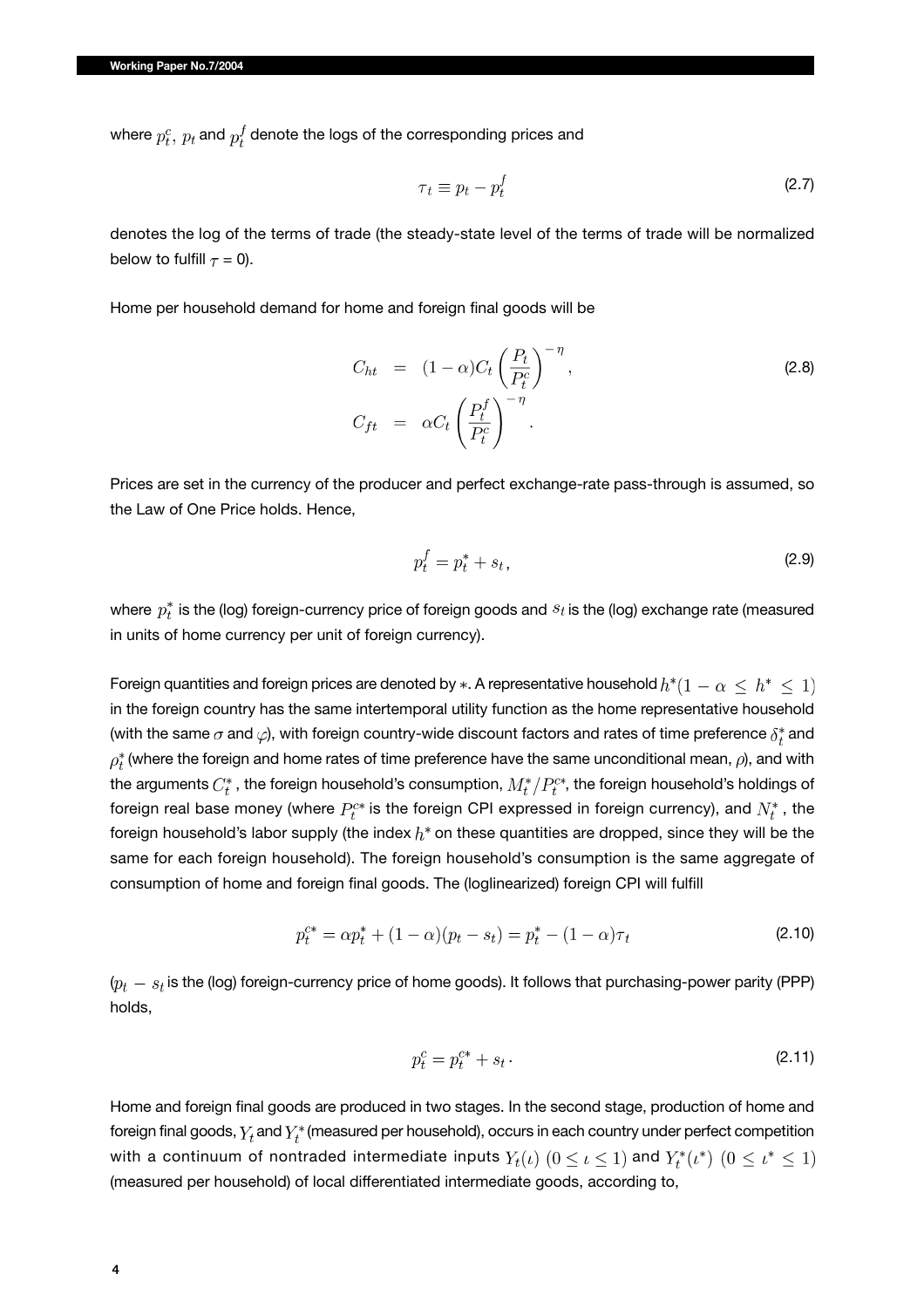$$
Y_t \equiv \left[ \int_0^1 Y_t(\iota)^{1-\frac{1}{\xi}} d\iota \right]^{\frac{1}{1-1/\xi}}, \tag{2.12}
$$

$$
Y_t^* \equiv \left[ \int_0^1 Y_t^* (\iota^*)^{1 - \frac{1}{\xi}} d\iota^* \right]^{1 \over 1 - 1/\xi}, \tag{2.13}
$$

where  $\zeta > 1$  denotes the elasticity of substitution between differentiated goods. The corresponding price indices fulfill

$$
P_t = \left[\int_0^1 P_t(\iota)^{1-\xi} d\iota\right]^{\frac{1}{1-\xi}},
$$
  
\n
$$
P_t^f = \left[\int_0^1 P_t^f(\iota^*)^{1-\xi} d\iota^*\right]^{\frac{1}{1-\xi}},
$$
\n(2.14)

where  $P_t(\iota)$  and  $P_t^f(\iota^*)$  denote the home-currency prices of home and foreign intermediate goods  $\iota$  and  $\iota^*$ , respectively. It follows that (per household) demand for differentiated good  $\iota$  and  $\iota^*$  is given by

$$
Y_t(\iota) = Y_t \left(\frac{P_t(\iota)}{P_t}\right)^{-\xi},
$$
  
\n
$$
Y_t^*(\iota^*) = Y_t^* \left(\frac{P_t(\iota^*)}{P_t}\right)^{-\xi}.
$$
\n(2.15)

In the first stage, a continuum of home and foreign firms, denoted  $0 \leq \iota \leq 1$  and  $0 \leq \iota^* \leq 1$ , produce home and foreign differentiated goods with a technology that is linear in labor input with country-wide exogenous stochastic productivity parameters,  $A_t$  and  $A_t^*$ ,

$$
Y_t(\iota) = A_t N_t(\iota),
$$
  
\n
$$
Y_t^*(\iota^*) = A_t^* N_t^*(\iota^*),
$$
\n(2.16)

where  $N_t(\iota)$  and  $N_t^*(\iota)$  denote home and foreign input of labor (measured per household) in the production of good  $\iota$  and  $\iota^*$ , respectively. The producer of home (foreign) good  $\iota$  ( $\iota^*$ ) maximizes profits subject to perfect competition in the home (foreign) labor market and monopolistic competition in the market for differentiated intermediate inputs (with the gross markup  $\xi/(\xi-1)$  over marginal cost) and distributes the profits to home (foreign) households. Aggregate per household labor supply and demand in the home and foreign country will be given by

$$
N_t \equiv \int_0^1 N_t(\iota) d\iota,
$$
  

$$
N_t^* \equiv \int_{1-\alpha}^1 N_t^*(\iota^*) d\iota^*.
$$

Under the assumption of complete international risk-sharing and suitable initial conditions (see the appendix for details), both the marginal utility of consumption and, thereby, the quantity consumed are equalized between the countries,

$$
c_t = c_t^* \tag{2.17}
$$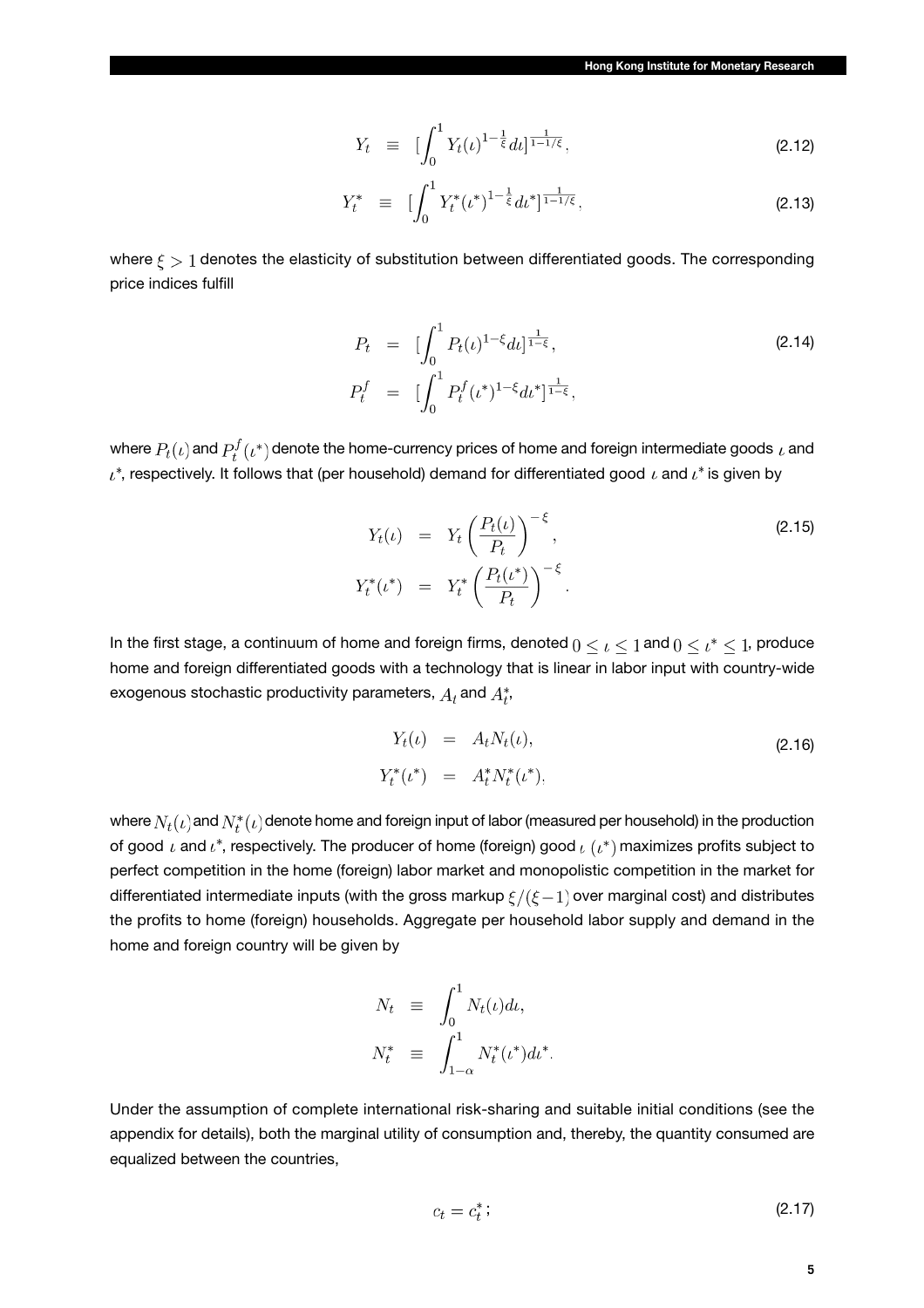the trade balance is zero in the steady state,

$$
p^c + c = p + y,\tag{2.18}
$$

$$
p^{c*} + c^* = p^* + y^*, \tag{2.19}
$$

where variables without subindex denote steady-state levels; home and foreign consumption fulfills

$$
c_t = y_t - \alpha \eta \tau_t, \tag{2.20}
$$

$$
c_t^* = y_t^* + (1 - \alpha)\eta \tau_t; \tag{2.21}
$$

and the terms of trade fulfill

$$
\tau_t = \frac{1}{\eta} (y_t - y_t^*). \tag{2.22}
$$

The (log) terms of trade are proportional to the difference between (log) home and foreign output. Combination of (2.17) and (2.20)—(2.22) gives

$$
c_t = c_t^* = (1 - \alpha)y_t + \alpha y_t^*.
$$
\n(2.23)

(Log) home and foreign consumption is an average of (log) home and foreign output. Furthermore, the units of home and foreign goods and labor can be normalized so the steady state is characterized by

$$
c = c^* = y = y^* = \tau = 0.
$$

As we shall see, this boils down to normalizing the steady state home and foreign log productivity levels accordingly.

#### **2.1 Price Setting**

The firms producing differentiated goods are assumed to set prices for period  $t + 1$  in period t so as to maximize expected profits. Consider the price-setting problem in period  $t$  of a particular home firm  $\iota$   $(0 \leq \iota \leq 1)$ . It sets its price for period  $t + 1$ ,  $P_{t+1}(\iota)$ , in monopolistic competition with a constant elasticity of demand  $\xi > 1$  by (2.15). To a first-order approximation, expected profits are maximized if the price is set as a gross markup,  $\xi/(\xi-1)$ , of the expected marginal cost,  $E_t W_{t+1}/A_{t+1}$ , where  $W_{t+1}$  is the nominal wage in period  $t+1$ . In a log-linear approximation,

$$
p_{t+1}(\iota) = \ln \frac{\xi}{\xi - 1} + w_{t+1|t} - \dot{a}_{t+1|t},
$$
\n(2.24)

where  $p_t(\iota) \equiv \ln P_t(\iota)$ ,  $w_t \equiv \ln W_t$ ,  $\dot{a}_t \equiv \ln A_t$ , and  $z_{t+j|t} \equiv E_t z_{t+j}$  denotes the expectation conditional on information in period  $t$  of the realization of any variable  $z_{t+j}$  in period  $t+j$ . It follows that all firms  $\iota$  set the same price, so by (2.14),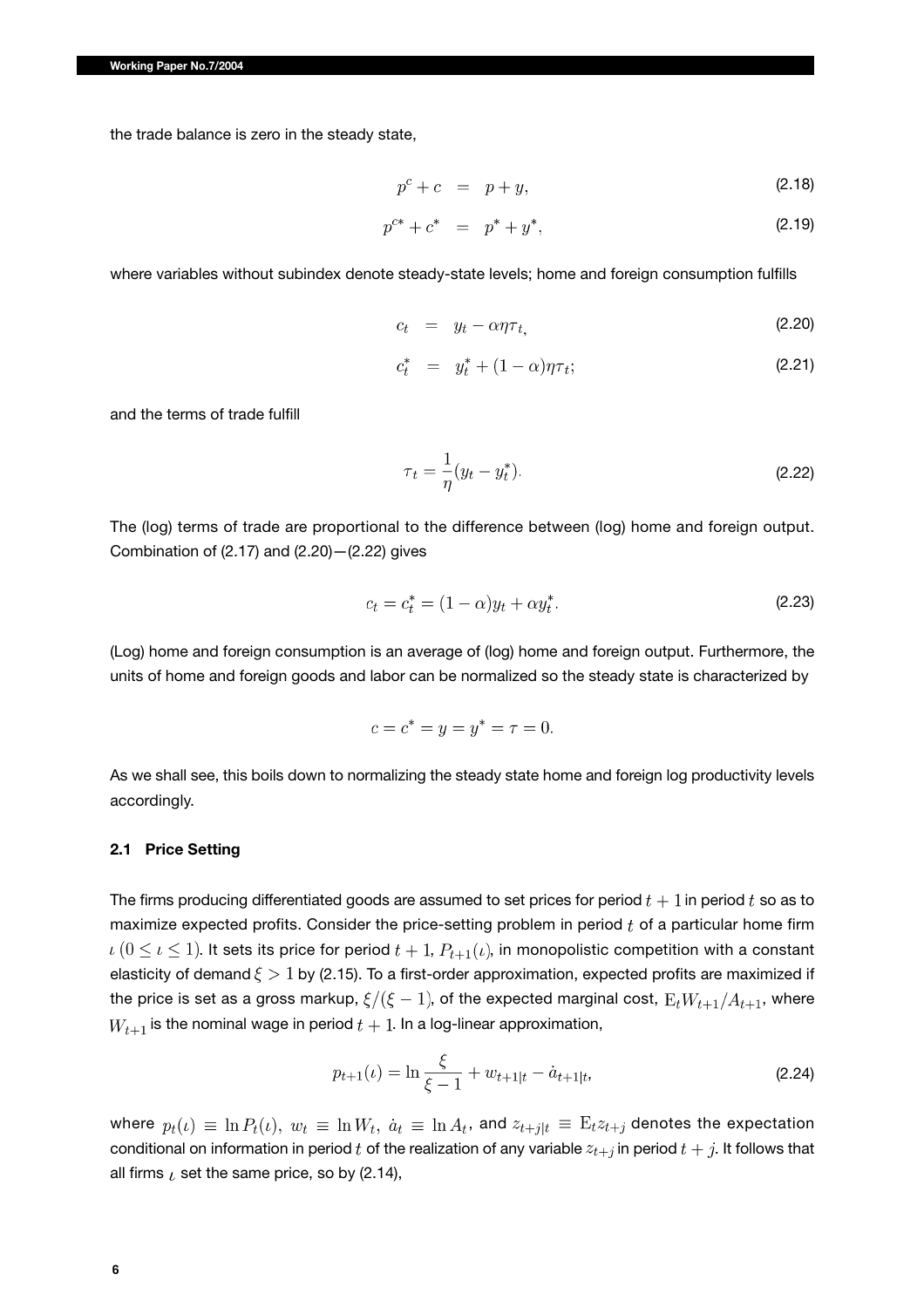$$
p_t(\iota) = p_t \qquad (0 \le \iota \le 1). \tag{2.25}
$$

It then follows from (2.15) and (2.16) that

$$
y_t(\iota) = y_t,
$$
  
\n
$$
n_t(\iota) = n_t \qquad (0 \le \iota \le 1),
$$
  
\n
$$
y_t = \dot{a}_t + n_t,
$$
\n(2.26)

where lowercase symbols denote the logs. Furthermore, perfect competition in the labor market implies, with obvious notation,

$$
w_t = p_t^c + (w_t - p_t^c) = p_t^c + \varphi n_t + \frac{1}{\sigma} c_t,
$$
\n(2.27)

where I use that the log real wage,  $W_t/P_t^c$ , in equilibrium will equal the marginal rate of substitution of consumption for consumption,  $N_t^{\varphi}/C_t^{-1/\sigma}$ , the log of which is  $\varphi n_t + c_t/\sigma$ . Using (2.6), (2.22), (2.20), (2.25) and (2.26) in (2.24), we get

$$
p_{t+1} = \ln \frac{\xi}{\xi - 1} + p_{t+1|t} + \frac{1 + \sigma\varphi}{\sigma} y_{t+1|t} + \alpha(1 - \frac{\eta}{\sigma})\tau_{t+1|t} - (1 + \varphi)\dot{a}_{t+1|t}
$$

Normalizing the steady-state level of the log productivity level,  $\dot{a}$ , -that is, choosing units-such that

$$
\dot{a} \equiv \frac{1}{1+\varphi} \ln \frac{\xi}{\xi - 1},
$$

and letting  $a_t \equiv \dot{a}_t - \dot{a}$  denote the *deviation* of the log home productivity level from that steady state level, we can write the price-setting equation, the aggregate-supply relation or Phillips curve,

$$
p_{t+1} = p_{t+1|t} + \frac{1 + \sigma\varphi}{\sigma} y_{t+1|t} + \alpha(1 - \frac{\eta}{\sigma})\tau_{t+1|t} - (1 + \varphi)a_{t+1|t}.
$$
 (2.28)

Thus, the home price level in period  $t+1$ ,  $p_{t+1}$ , is set in advance and hence predetermined, and it depends on private-sector expectations in period  $t$  of the price level, the output, the terms of trade and the productivity level in period  $t + 1$ . Firms producing differentiated goods set next period's price proportional to the marginal cost, and the marginal cost is increasing in the price level and the output and decreasing in productivity. The dependence on the terms of trade is negative if  $\sigma < \eta$ . A unit increase in  $\tau_{t+1}$  will increase  $p_{t+1}^c$  by  $\alpha$  by (2.6), which, for a given real wage,  $w_t - p_t^c$ , by (2.27) will increase the log nominal wage and log marginal cost by  $\alpha$ . But a unit increase in  $\tau_{t+1}$  will also, for a given output level, by (2.20) reduce log consumption by  $\alpha n$ , which will increase the log marginal utility of consumption and reduce the log real wage and log marginal cost by  $\alpha\eta/\sigma$ . The net effect on log marginal cost is  $\alpha(1-\eta/\sigma)$ , which term appears in (2.28).

However, by taking expectations in period t of (2.28) and eliminating the term  $p_{t+1|t}$ , we realize that, in equilibrium, the last three terms must sum to zero, so the pricing equation is simply

$$
p_{t+1} = p_{t+1|t}.\tag{2.29}
$$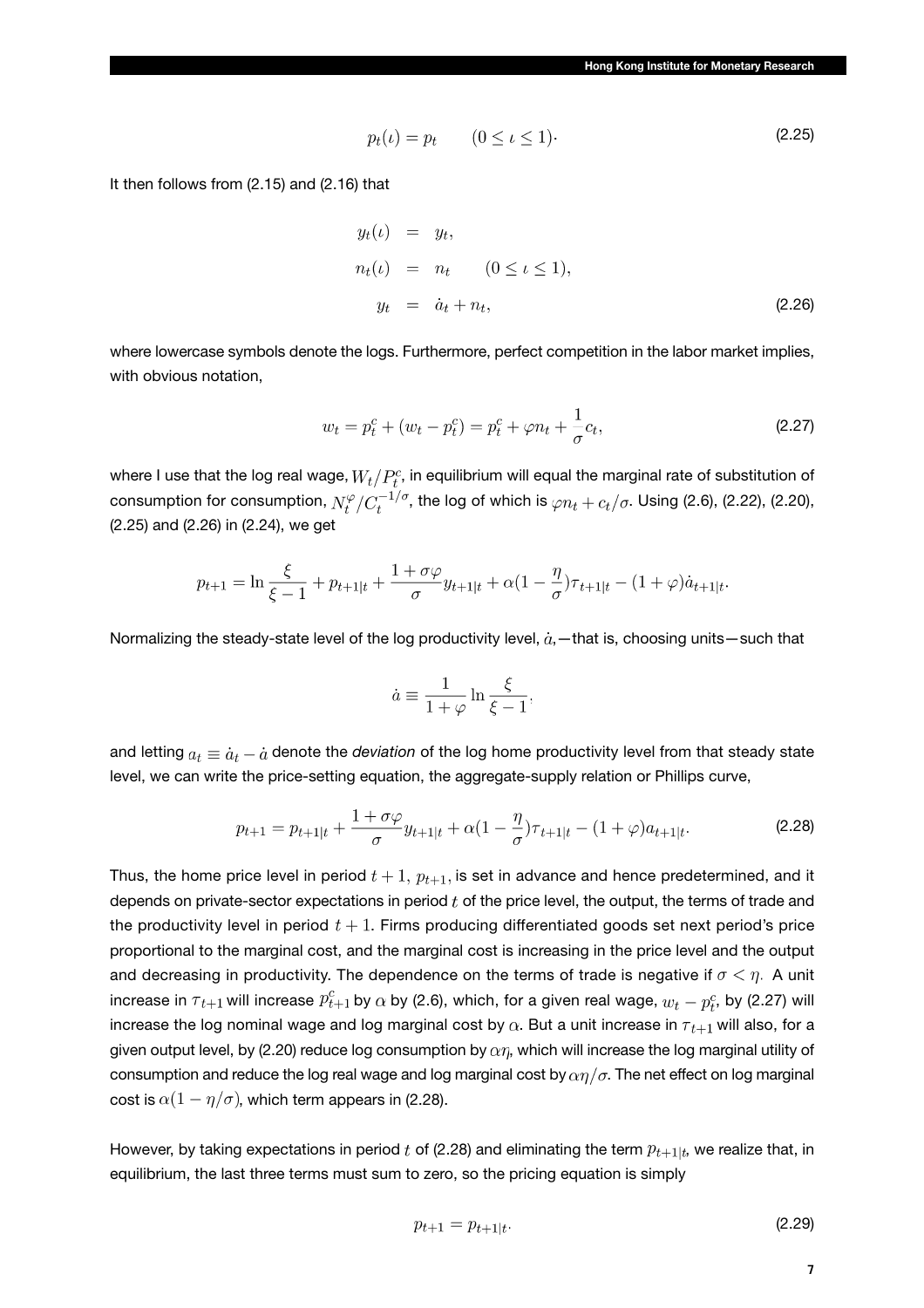In equilibrium, home firms simply set the price of home (intermediate) goods equal to the expected future home (final goods) price level. Similarly, foreign firms will set the foreign-currency price of foreign (intermediate) goods equal to the expected future foreign (final goods) price level,

$$
p_{t+1}^* = p_{t+1|t}^*.
$$

#### **2.2 Potential Output**

Under the assumption of flexible prices in the home country, we can derive the corresponding flexprice equilibrium home output level, home potential output, for a given level of foreign output. More precisely, under flexible prices, we can write the profit-maximizing condition as unity equal to the product of the gross markup and the "product marginal cost", marginal cost deflated by the home-goods price,

$$
1 = \frac{\xi}{\xi - 1} \frac{1}{A_t} \frac{W_t}{P_t},
$$
\n(2.30)

Taking logs, we get

$$
0 = \ln \frac{\xi}{\xi - 1} - \dot{a}_t + (p_t^c - p_t) + (w_t - p_t^c)
$$
  
=  $\ln \frac{\xi}{\xi - 1} - \dot{a}_t + \alpha \frac{1}{\eta} (\bar{y}_t - y_t^*) + \varphi (\bar{y}_t - \dot{a}_t) + \frac{1}{\sigma} c_t$   
=  $\alpha \frac{1}{\eta} (\bar{y}_t - y_t^*) + \varphi \bar{y}_t + \frac{1}{\sigma} [(1 - \alpha)\bar{y}_t + \alpha y_t^*] - (1 + \varphi) a_t,$ 

where  $\bar{y}_t$  denotes the log potential output and I have used (2.6), (2.22) (2.23) and (2.27). Solving for  $\bar{y}_t$ , we then have

$$
\bar{y}_t \equiv b_1 a_t - b_2 y_t^*,\tag{2.31}
$$

where

$$
b_1 \equiv \frac{\tilde{\sigma}(1+\varphi)}{1+\tilde{\sigma}\varphi} > 0, \tag{2.32}
$$

$$
b_2 \equiv \frac{\tilde{\sigma}}{1 + \tilde{\sigma}\varphi} \alpha (\frac{1}{\sigma} - \frac{1}{\eta}) > 0, \tag{2.33}
$$

$$
\tilde{\sigma} \equiv \frac{\sigma}{1 - \alpha + \alpha \frac{\sigma}{\eta}}, \tag{2.34}
$$

where the inequality for  $b_2$  holds if  $\sigma < \eta$ .

Thus, potential output depends not only on the productivity shock but also on the foreign output level. Furthermore, the sign of this latter effect depends on the relative size of  $\sigma$  and  $\eta$ , the intertemporal elasticity of substitution in consumption and the intratemporal elasticity of substitution between home and foreign goods. The reason is that foreign output affects the product marginal cost in (2.30) via two channels, a terms-of-trade channel and a consumption channel. In the terms-of-trade channel, a unit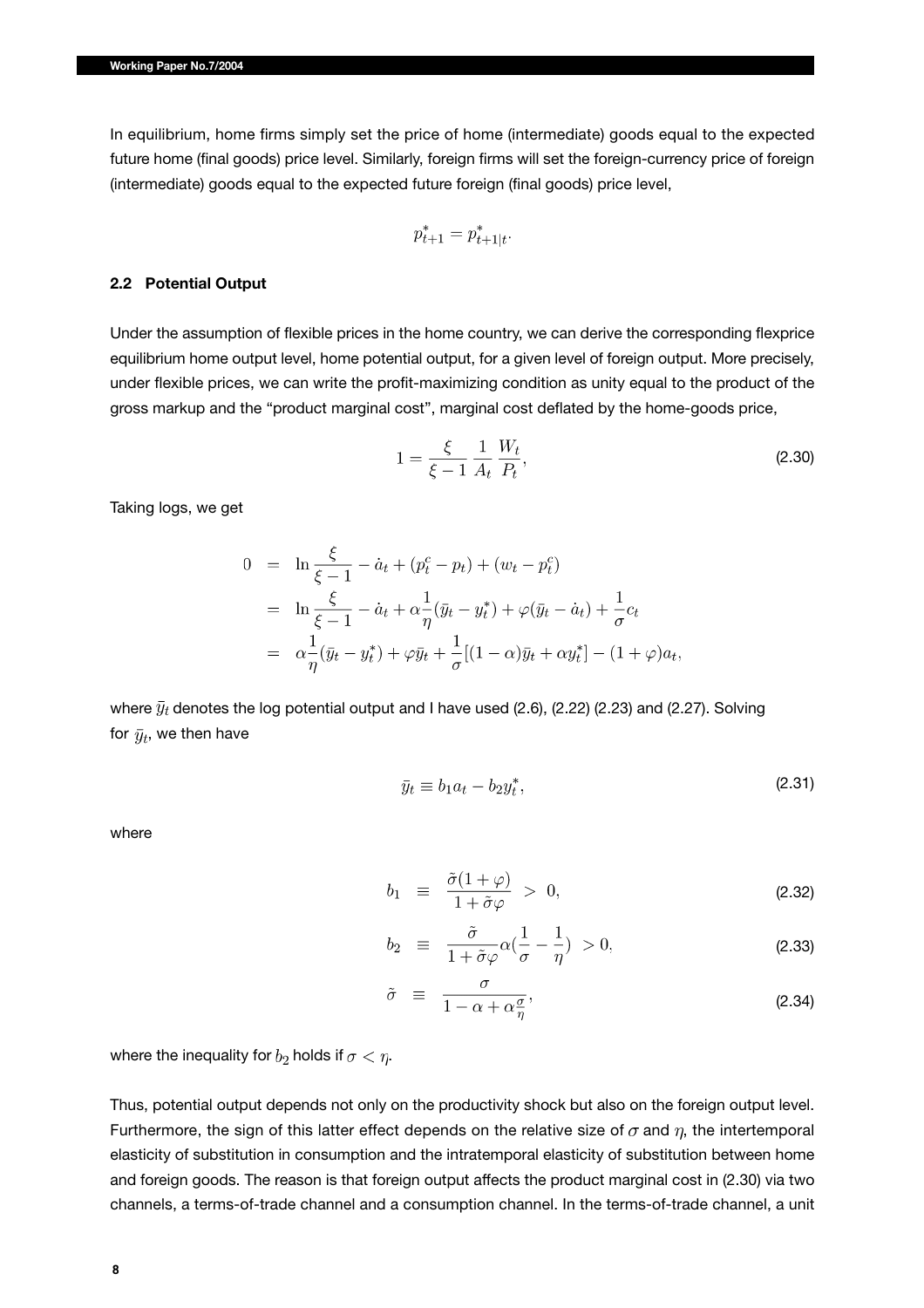increase in log foreign output will lead to a fall in the terms of trade and a fall in  $p_t^c - p_t$  equal to  $\alpha/\eta$ , by (2.6) and (2.22). For a given CPI real wage, this reduces the product real wage and thereby the product marginal cost. This leads to a *rise* in potential output proportional to  $\alpha/\eta$ . However, in the consumption channel, by (2.23), the same increase in foreign output increases log consumption by  $\alpha$ , which reduces the log marginal utility of consumption by  $\alpha/\sigma$ . For given terms of trade, this will increase the real CPI wage and thereby increases the product marginal cost. This leads to a *fall* in potential output proportional to  $\alpha/\sigma$ . The net fall in potential output is proportional to  $\alpha(1/\sigma-1/\eta)$ , which term enters into  $b_2$  in (2.33).

Thus, if  $\sigma = \eta$ , the two effects cancel,  $b_2$ =0, and home potential output is independent of foreign output. Most estimates indicate that the intertemporal elasticity of substitution is lower than the intratemporal elasticity of substitution between home and foreign goods, so  $\sigma < \eta$  is considered the realistic case.<sup>2</sup> I take this to be the base case, for which case  $b_2 > 0$  and home potential output is decreasing in foreign output. We also note that, for  $\sigma < \eta$ , we have  $\sigma < \tilde{\sigma} < \eta$ .

Thus, this base case implies a *negative* international output externality: an increase in foreign output reduces home potential output. As explained, the source of this negative output externality is the assumption of complete risk-sharing, which implies that an increase in foreign output increases home consumption, reduces the marginal utility of home consumption, and increases the marginal cost of home production. With the intertemporal elasticity of substitution less than the intratemporal elasticity of substitution between home and foreign goods, this effect dominates over the effect of the home terms-of-trade improvement from the increase in foreign output, which in isolation reduces the marginal cost of home production. If we believe that the assumption of complete risk-sharing is unrealistic, we might doubt that the home consumption effect from an increase in foreign output dominates over the terms-of-trade effect. Then we might believe that there is a *positive* output externality rather than a negative, corresponding to  $b_2 < 0$ . Although I will maintain the negative output externality as the base case, I will also report the results under positive output externality, and in the concluding section 6 further discuss the two output-externality cases.

Inderiving (2.29), we have already observed that the last three terms on the right side of (2.28) sum to zero. Using that to solve for  $y_{t+1|t}$  and comparing with (2.31)–(2.34) gives  $y_{t+1|t} = \bar{y}_{t+1|t}$ , so

$$
x_{t+1|t} = 0,\t\t(2.35)
$$

where

$$
x_t \equiv y_t - \bar{y}_t,\tag{2.36}
$$

Laxton et al. [21] use 0.41 for the intertemporal elasticity of substitution (denoted  $\sigma^{-1}$  in table 10, p.47) and 0.99 for the elasticity of substitution between home and foreign goods (denoted  $-\gamma_{m3}$  in table 11, p.59 ). Bayoumi, Laxton and Pesenti [3], Chari, Kehoe and McGrattan [9] and Smets and Wouters [28] use 1.5 for the elasticity of substitution between home and foreign goods, whereas Hunt and Rebucci [17] use 3. As for  $\varphi$ , the elasticity of the marginal disutility of labor, the inverse of the elasticity of labor supply, Bayoumi, Laxton and Pesenti [3] and Hunt and Rebucci [17] use 3 as the main case, whereas Galí, Gertler and López-Salido [15] use 5.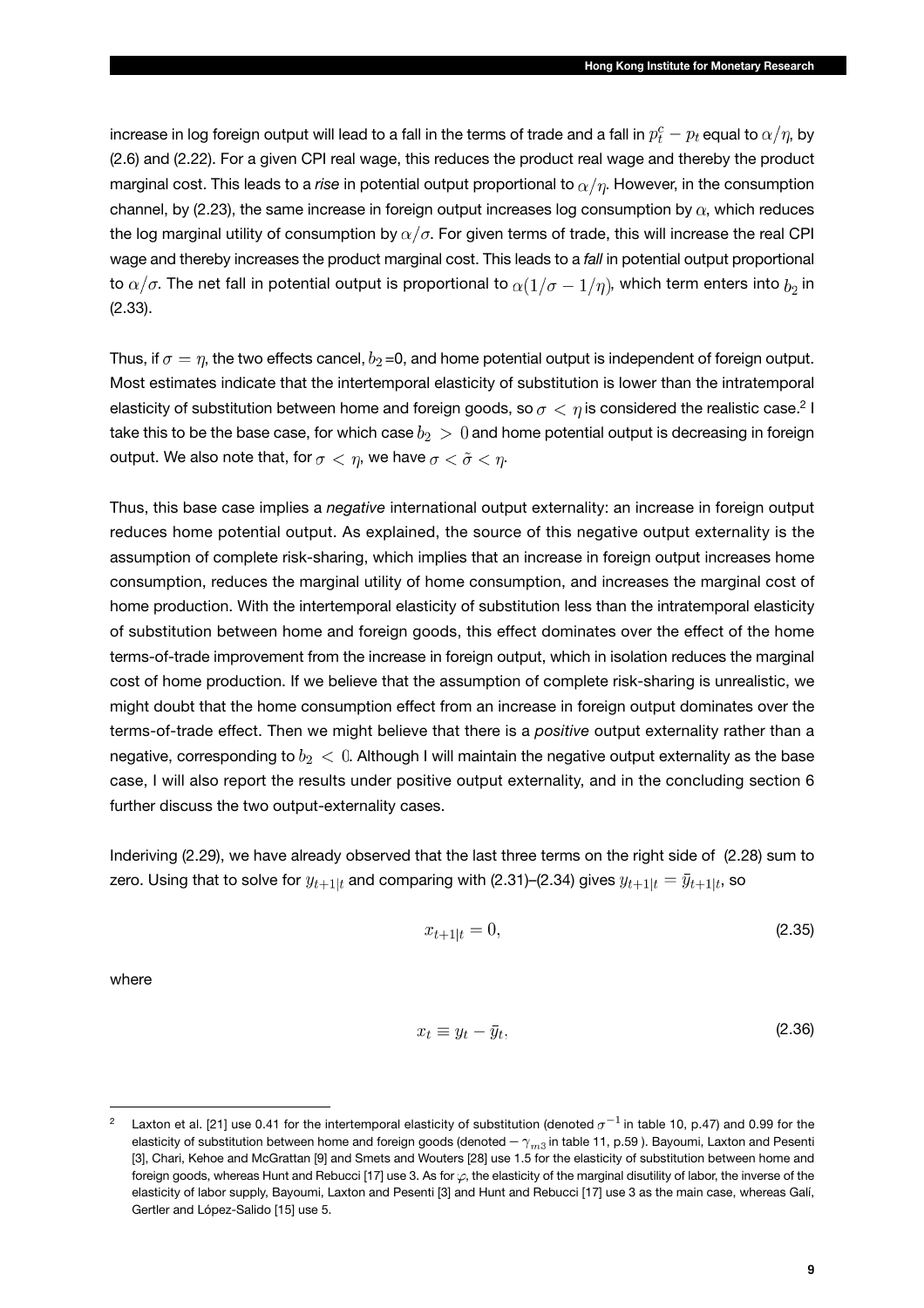denotes the home output gap. With the price equation (2.29), the expected future output gap is equal to zero.

Similarly, foreign potential output,  $\bar{y}_t^*$ , is given by

$$
\bar{y}_t^* = b_1^* a_t^* - b_2^* y_t,\tag{2.37}
$$

where  $a_t^* \equiv \dot{a}_t^* - \dot{a}$  denotes the deviation of the log foreign productivity level  $\dot{a}_t^* \equiv \ln A_t^*$  from the steady state  $\dot{a}$ ,

$$
b_1^* \equiv \frac{\tilde{\sigma}^*(1+\varphi)}{1+\tilde{\sigma}^*\varphi} > 0,
$$
  
\n
$$
b_2^* \equiv \frac{\tilde{\sigma}^*}{1+\tilde{\sigma}^*\varphi}(1-\alpha)(\frac{1}{\sigma}-\frac{1}{\eta}) > 0,
$$
  
\n
$$
\tilde{\sigma}^* \equiv \frac{\sigma}{\alpha+(1-\alpha)\frac{\sigma}{n}},
$$

where the inequality for  $b^*_2$  holds if  $\sigma < \eta$ . In analogy with (2.35), the expected future foreign output gap will equal zero,

$$
x_{t+1|t}^* = 0,\t\t(2.38)
$$

where  $x_t^* \equiv y_t^* - \bar{y}_t^*$  denotes the foreign output gap.

### **2.3 Real Interest Rates, Natural Interest Rates, Output Gaps and the Trade Balance**

The first-order condition for optimal intertemporal consumption is

$$
c_t = c_{t+1|t} - \sigma(r_t^c - \rho_t),
$$
\n(2.39)

where  $r_t^c$  denotes the (continuously compounded) CPI real interest rate, defined by

$$
r_t^c \equiv i_t - \pi_{t+1|t}^c,
$$

the home nominal interest rate,  $i_t$ , less expected CPI inflation,  $\pi_{t+1|t}^c$ , where  $\pi_t^c \equiv p_t^c - p_{t-1}^c$  is CPI inflation in period  $t$ . The home(-good) real interest rate,  $r_t$ , is defined by

$$
r_t \equiv i_t - \pi_{t+1|t},
$$

the nominal interest rate less expected home inflation, where  $\pi_t \equiv p_t - p_{t-1}$  is home (-good) inflation in period  $t$ . By (2.6), the following relation holds between the CPI and the home-good real interest rates,

$$
r_t = r_t^c + \alpha(\tau_{t+1|t} - \tau_t). \tag{2.40}
$$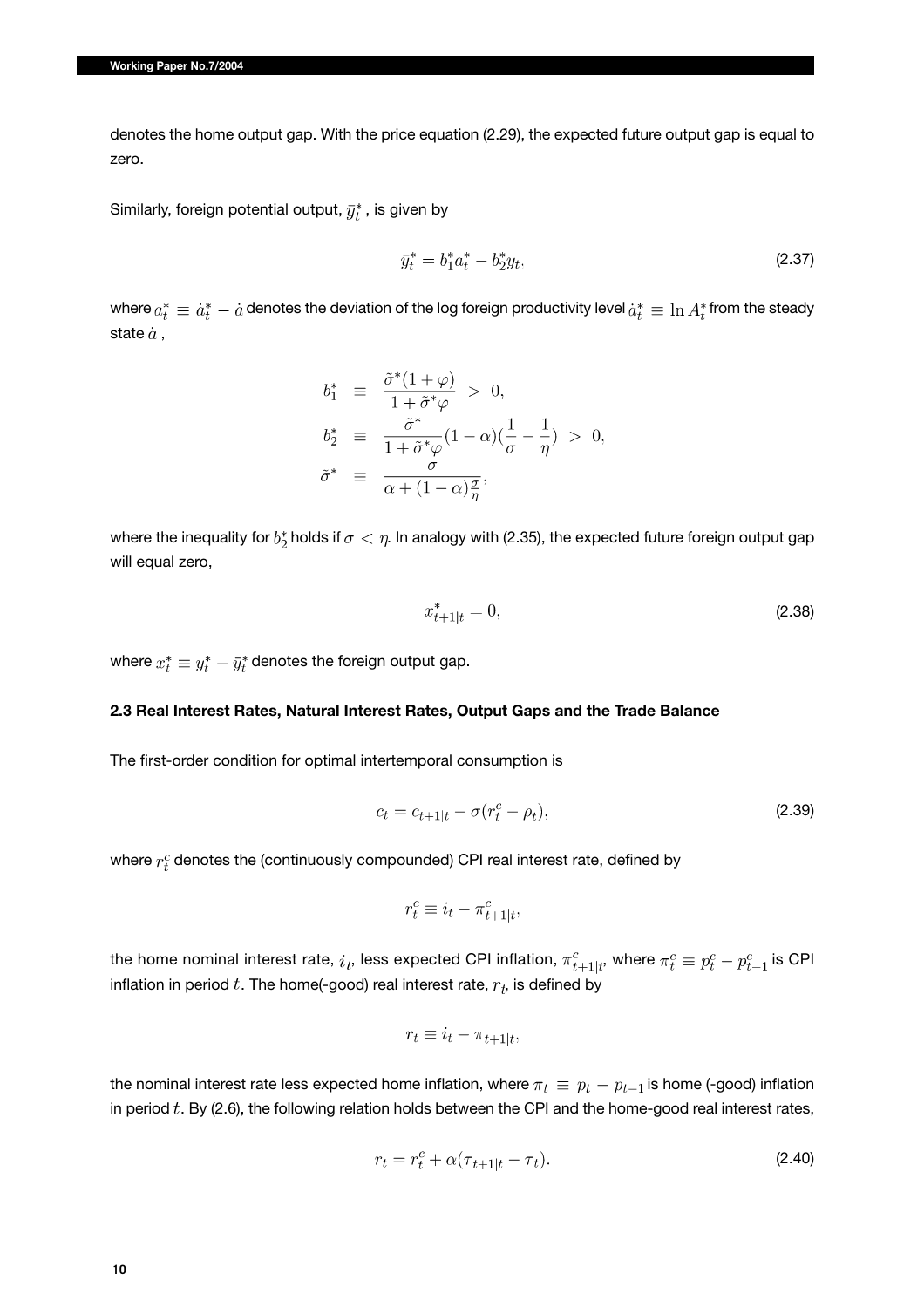In analogy with potential output, the home natural interest rate,  $\bar{r}_t$ , is defined as the real interest rate that results in a flexprice equilibrium in the home country for given foreign output.

By (2.40) and (2.22), it will fulfill the identity

$$
\bar{r}_t \equiv \bar{r}_t^c + \alpha(\bar{\tau}_{t+1|t} - \bar{\tau}_t) \equiv \bar{r}_t^c + \alpha \frac{1}{\eta} [(\bar{y}_{t+1|t} - \bar{y}_t) - (y_{t+1|t}^* - y_t^*)],
$$
\n(2.41)

where  $\bar{r}_t^c$  and  $\bar{\tau}_t$  denote the home natural CPI real interest rate and the home natural terms of trade (where "home natural" refers to a home flexprice equilibrium for given foreign output) and where I have used that, by (2.22), the home natural terms of trade depends on home potential output and foreign output and is defined according to

$$
\bar{\tau}_t \equiv \frac{1}{\eta} (\bar{y}_t - y_t^*)
$$

Furthermore, by (2.39) and (2.23), the home natural CPI real interest rate fulfills

$$
\bar{r}_t^c \equiv \rho_t + \frac{1}{\sigma} (\bar{c}_{t+1|t} - \bar{c}_t) \equiv \rho_t + \frac{1}{\sigma} [(1-\alpha)(\bar{y}_{t+1|t} - \bar{y}_t) + \alpha (y_{t+1|t}^* - y_t^*)]. \tag{2.42}
$$

where I have used that, by (2.23), the home natural consumption level,  $\bar{c}_t$ , fulfills

$$
\bar{c}_t \equiv (1 - \alpha)\bar{y}_t + \alpha y_t^*.
$$

Using (2.42) in (2.41) gives

$$
\bar{r}_t = \rho_t + d_1(a_{t+1|t} - a_t) + d_2(y_{t+1|t}^* - y_t^*),\tag{2.43}
$$

where the coefficients fulfill

$$
d_1 \equiv \frac{b_1}{\tilde{\sigma}} \equiv \frac{1+\varphi}{1+\tilde{\sigma}\varphi} > 0,
$$
  

$$
d_2 \equiv b_2 \varphi \equiv \frac{\tilde{\sigma}\varphi}{1+\tilde{\sigma}\varphi} \alpha \left(\frac{1}{\sigma} - \frac{1}{\eta}\right) > 0
$$

(where the inequality for  $d_2$  holds for  $\sigma < \eta$ ).

Thus, the home natural interest rate depends positively on the expected home productivity growth and the expected foreign output growth. From (2.41), we can interpret the effect of foreign output growth on the home natural interest rate as going through two parallel channels, the expected home natural termsof-trade change (the second term on the right side of (2.41)) and the home natural CPI interest rate (the first term on the right side of (2.41)). Regarding the first channel, from (2.41), we see that, for a given home natural CPI real interest rate and for given expected home potential output growth, a unit increase in expected foreign output growth,  $y_{t+1|t}^* - y_t^*$ , leads to a fall in the expected home natural terms-oftrade change by  $1/\eta$  and *fall* in the home natural interest rate by  $\alpha/\eta$ . Regarding the second channel,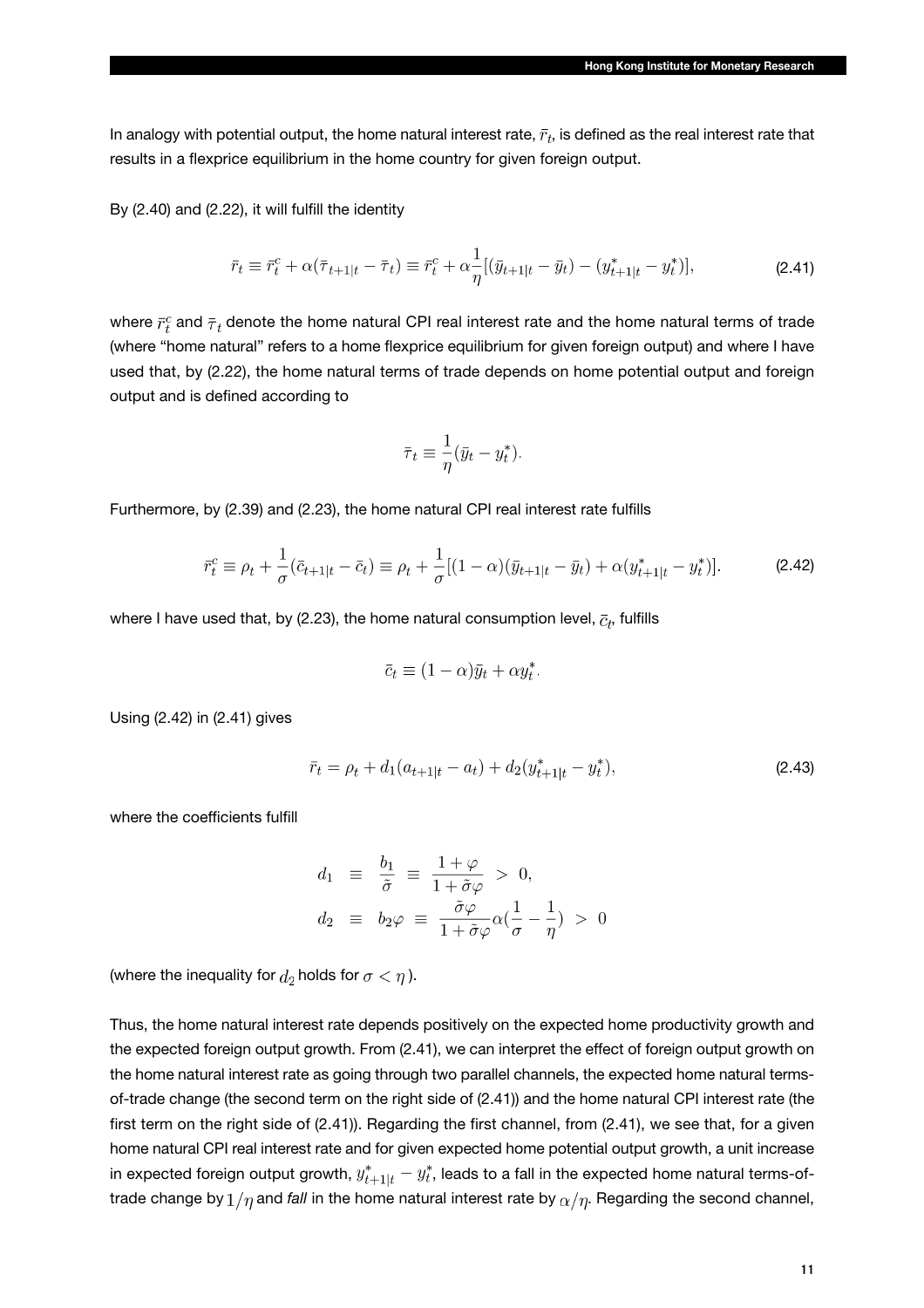from (2.42), we see that the same unit increase in expected foreign output growth leads to an increase in the expected home natural consumption growth,  $\bar{c}_{t+1|t} - \bar{c}_t$ , by  $\alpha$  and a *rise* in the home natural CPI interest rate,  $\bar{r}_t^c$ , by  $\alpha/\sigma$ . Hence, for given home potential output growth, the net rise in the home natural interest rate is  $\alpha(1/\sigma-1/\eta)$ , which term appears in the coefficient  $d_2$ . Furthermore, by (2.31), we have

$$
\bar{y}_{t+1|t} - \bar{y}_t = b_1(a_{t+1|t} - a_t) - b_2(y_{t+1|t}^* - y_t^*),
$$

so a unit increase in expected foreign output growth will actually lead to a *fall* in expected home potential output growth by  $b<sub>2</sub>$ . This will also affect the home natural interest rate through the two channels mentioned and will reduce the home natural interest rate by  $b_2/\tilde{\sigma}$ , which equals the fraction  $1/(1+\tilde{\sigma}\varphi)$  of  $\alpha(1/\sigma-1/\eta)$ . As a result, the *total* effect on the home natural interest rate of a unit increase in expected foreign output growth is the fraction  $\tilde{\sigma}\varphi/(1+\tilde{\sigma}\varphi)$  of the term  $\alpha(1/\sigma-1/\eta)$ . This explains the coefficient  $d_2$ . Thus, the negative international output externality,  $b_2 > 0$ , corresponds to the home natural interest rate being a decreasing function of foreign output.

Above, we noted that foreign output affects home potential output through two channels, a terms-oftrade channel and a consumption channel. This is obviously what results in the two channels through which expected foreign output growth affects the home natural interest rate, the terms-of-trade-change channel and the CPI-real-interest-rate channel, since the latter can be seen as a consumption-growth channel.

Using (2.20) and (2.40) in (2.39) gives the aggregate-demand relation

$$
y_t = y_{t+1|t} - \tilde{\sigma}[r_t - \rho_t - \alpha(\frac{1}{\sigma} - \frac{1}{\eta})(y_{t+1|t}^* - y_t^*)].
$$
\n(2.44)

Then potential output and the natural interest rate will fulfill the identify

$$
\bar{y}_t \equiv \bar{y}_{t+1|t} - \tilde{\sigma}[\bar{r}_t - \rho_t - \alpha(\frac{1}{\sigma} - \frac{1}{\eta})(y_{t+1|t}^* - y_t^*)].
$$
\n(2.45)

By subtracting (2.45) from (2.44), we get a convenient form of the aggregate demand relation,

$$
x_t = -\tilde{\sigma}(r_t - \bar{r}_t),\tag{2.46}
$$

where I have used (2.35). Thus, home output-gap is decreasing in the home real interest-rate gap, the difference between the real interest rate and the natural interest rate.

We see that  $\tilde{\sigma}$ , the elasticity of output-gap growth with respect to the real interest rate, replaces the intertemporal elasticity of substitution in the standard aggregate demand relation for a closed economy. For  $\alpha = 0$ , which corresponds to a closed economy,  $\tilde{\sigma} = \sigma$ . For the realistic case of  $\sigma < \eta$ , as noted above, we have  $\sigma < \tilde{\sigma} < n$ .

Analogously, the foreign(-good) real interest rate is defined as

$$
r_t^* \equiv i_t^* - \pi_{t+1|t}^*,
$$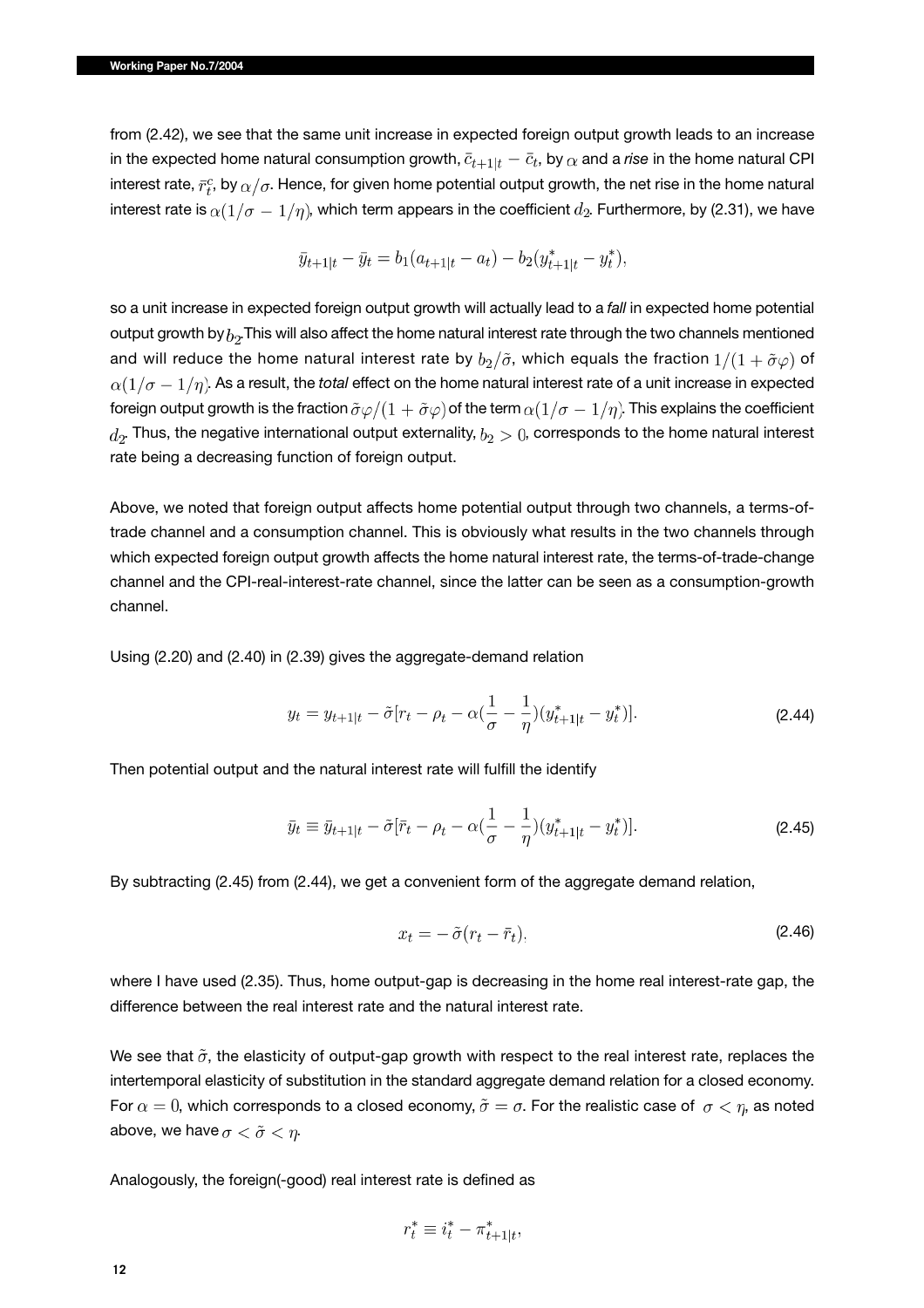where  $\pi^*_t \equiv p^*_t - p^*_{t-1}$  is foreign (-good) inflation in period  $t$ , and the foreign natural rate fulfills

$$
\bar{r}_t^* = \rho_t^* + d_1^*(a_{t+1|t}^* - a_t^*) + d_2^*(y_{t+1|t} - y_t),\tag{2.47}
$$

where the coefficients are given by

$$
d_1^* \equiv \frac{b_1^*}{\tilde{\sigma}^*} \equiv \frac{1+\varphi}{1+\tilde{\sigma}^*\varphi} > 0,
$$
  

$$
d_2^* \equiv b_2^*\varphi \equiv \frac{\tilde{\sigma}^*\varphi}{1+\tilde{\sigma}^*\varphi}(1-\alpha)(\frac{1}{\sigma}-\frac{1}{\eta}) > 0
$$

(where the inequality for  $d_2^*$  holds for  $\sigma < \eta$ ). The foreign aggregate demand relation can be written,

$$
x_t^* = -\tilde{\sigma}^*(r_t^* - \bar{r}_t^*),\tag{2.48}
$$

where I have used (2.38).

Since the real interest rates,  $r_t$  and  $r_t^*$  are "own-good" real interest rates, that is, the nominal interest rate less the expected inflation for the own-produced good. They are are related by real interest-rate parity,

$$
\tau_t = \tau_{t+1|t} - (r_t - r_t^*),\tag{2.49}
$$

and they are equal only if there is no expected change in the terms of trade. The nominal interest rates are related by nominal interest-rate parity,

$$
s_t = s_{t+1|t} - (i_t - i_t^*). \tag{2.50}
$$

Any foreign-exchange risk premium or any other risk premium are disregarded (cf. Svensson [29] for details on various risk premia).

The home and foreign CPI real interest rates are equal

$$
r_t^c \equiv i_t - \pi_{t+1|t}^c = i_t^* - \pi_{t+1|t}^{c*} \equiv r_t^{c*},\tag{2.51}
$$

since PPP holds  $(\pi_t^{c*} \equiv p_t^{c*} - p_{t-1}^{c*})$  is foreign CPI inflation in period t ).

The home country's trade balance and net export, as a share of steady-state output, is defined as

$$
nx_t \equiv \frac{P_t Y_t - P_t^c C_t}{P_t Y},
$$

where  $Y \equiv e^y = 1$  denotes the steady-state output. A linear approximation is

$$
nx_t = y_t - c_t - (p_t^c - p_t) = \alpha(y_t - y_t^*) - \alpha \tau_t = (\eta - 1)\alpha \tau_t = \alpha(1 - \frac{1}{\eta})(y_t - y_t^*).
$$
 (2.52)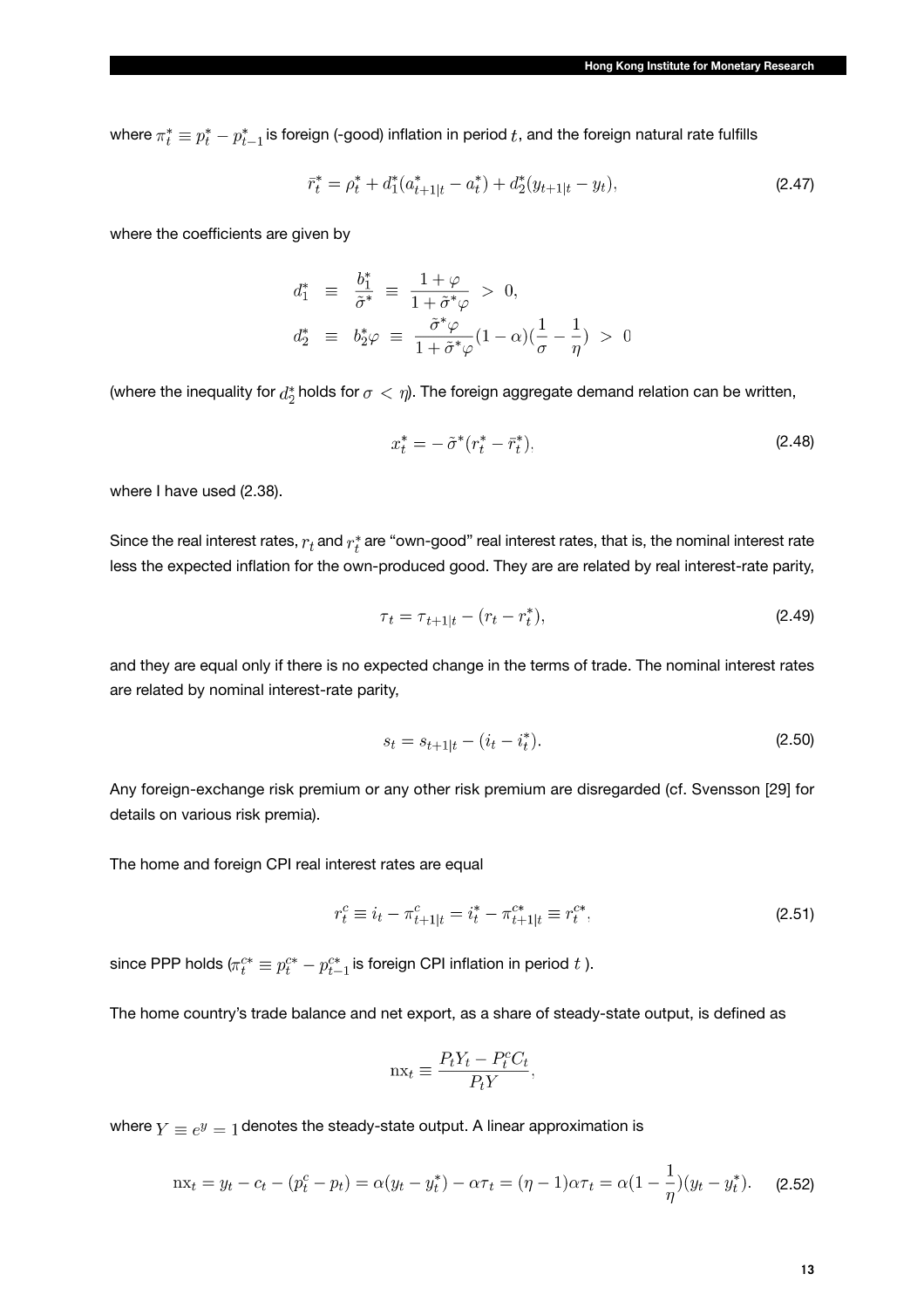We see that the Marshall-Lerner condition, that a deterioration of the terms of trade increases net export, holds if and only if  $\eta > 1$ , which I take to be the normal case (see footnote 2).

#### **2.4 Money Demand and Supply and the Zero Lower Bound for Interest Rates**

The nominal interest rate fulfills the zero lower bound,

$$
i_t \geq 0. \tag{2.53}
$$

A negative nominal interest rate is not compatible with an equilibrium. A negative nominal interest rate would result in an unbounded supply of nominal bonds, since borrowing at a negative interest rate and investing in money paying zero interest would be a riskless arbitrage.

The first-order conditions for money and consumption choices will result in (see the appendix)

$$
V'(\frac{M_t}{P_t^c}) = C_t^{\frac{1}{\sigma}} (1 - e^{-i_t}).
$$
\n(2.54)

Solving for the real money demand measured in consumption results in the money demand function,  $F(C_t, i_t)$ ,

$$
\frac{M_t}{P_t^c} = F(C_t, i_t) \quad (i_t > 0),
$$
  
\n
$$
\frac{M_t}{P_t^c} \ge e^{\mu} \qquad (i_t = 0),
$$

where the function  $F(C_t, i_t)$ , by the assumptions on the utility from liquidity services, fulfills

$$
F(C_t, i_t) < e^{\mu}, \frac{\partial F}{\partial C_t} > 0, \frac{\partial F}{\partial i_t} < 0 \quad (i_t > 0),
$$
  

$$
F(C_t, 0) = e^{\mu}.
$$

Taking logs, we have

$$
m_t - p_t^c = \ln F(e^{ct}, i_t) \quad (i_t > 0), m_t - p_t^c \ge \mu \qquad (i_t = 0),
$$
\n(2.55)

where  $m_t$  denotes the (log nominal) money demand.

In equilibrium, money supply equals money demand, and we can interpret (2.55) as an equilibrium relation between  $m_t$ , interpreted as the supply of monetary base, consumption  $c_t$ , the CPI  $p_t^c$  and the interest rate  $i_t$ . Furthermore, using (2.6), (2.22) and (2.23), we can rewrite this as a relation between the supply of base money, the home price level, home output, the home interest rate and foreign output,

$$
m_t - p_t = l(y_t, y_t^*, i_t) \quad (i_t > 0),
$$
  
\n
$$
m_t - p_t \ge l(y_t, y_t^*, 0) \quad (i_t = 0),
$$
\n(2.56)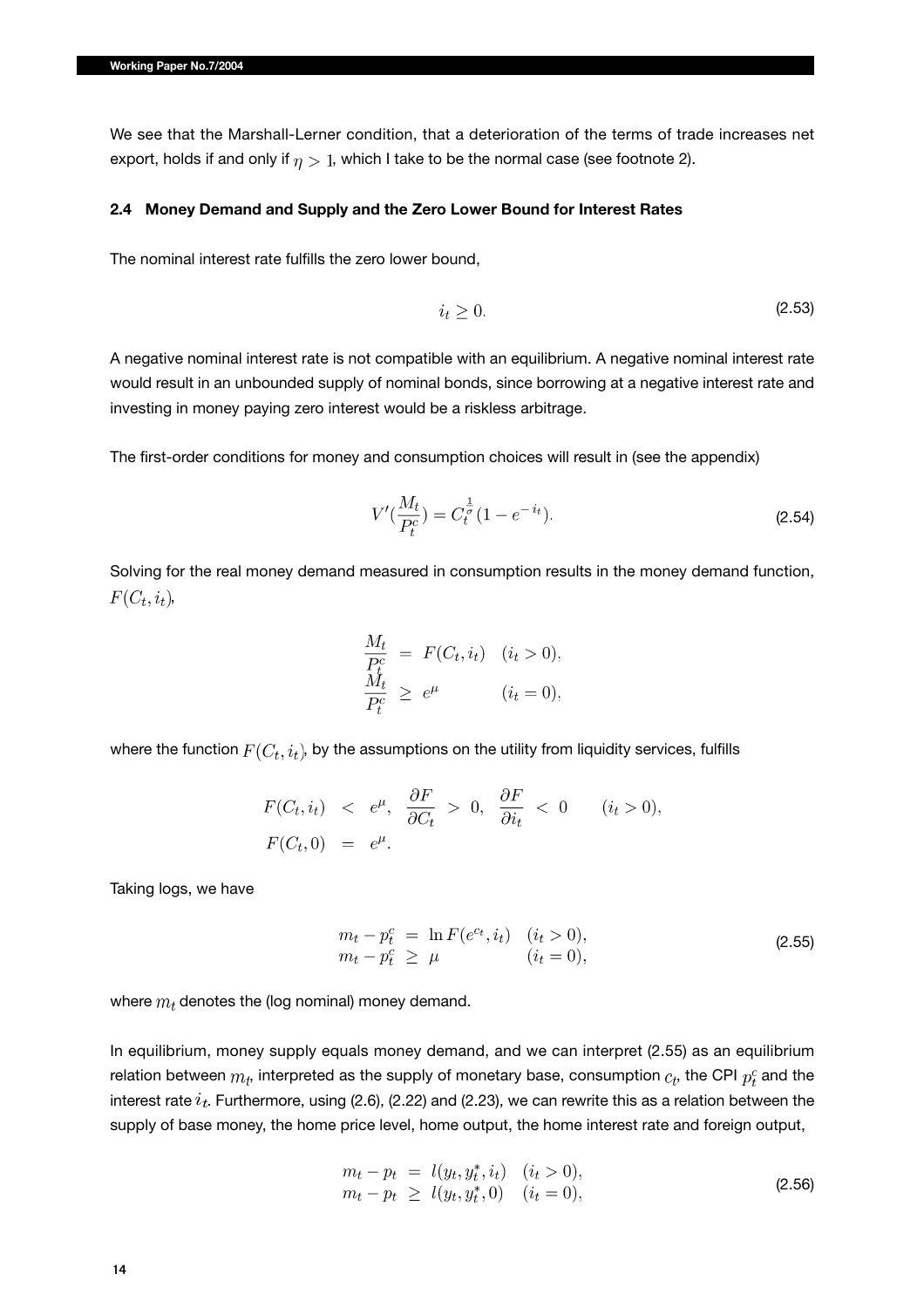where the function  $l(y_t, y_t^*, i_t)$  is defined by

$$
l(y_t, y_t^*, i_t) \equiv \frac{\alpha}{\eta}(y_t - y_t^*) + \ln F(e^{(1-\alpha)y_t + \alpha y_t^*}, i_t)
$$

and fulfills

$$
l(y_t, y_t^*, i_t) < l(y_t, y_t^*, 0), \quad \frac{\partial l}{\partial y_t} > 0, \quad \frac{\partial l}{\partial i_t} < 0 \qquad (i_t > 0)
$$
\n
$$
l(y_t, y_t^*, 0) \equiv \frac{\alpha}{\eta}(y_t - y_t^*) + \mu.
$$

When the nominal interest rate is zero, real money demand (measured in the home good) is greater than or equal to the satiation level of money demand,  $l(y_t, y_t^*, 0) \equiv \frac{\alpha}{\eta}(y_t - y_t^*) + \mu$ , the minimum real money demand for a zero nominal interest rate.<sup>3</sup>

In the foreign country, the corresponding relation is

$$
m_t^* - p_t^* = l^*(y_t^*, y_t, i_t^*) \quad (i_t^* > 0),
$$
  

$$
m_t^* - p_t^* \ge l^*(y_t^*, y_t, 0) \quad (i_t^* = 0),
$$

where the function  $l^*(y_t^*, y_t, i_t^*)$  is defined by

$$
l^*(y_t, y_t^*, i_t^*) \equiv -\frac{1-\alpha}{\eta}(y_t - y_t^*) + \ln F(e^{(1-\alpha)y_t + \alpha y_t^*}, i_t^*)
$$

and fulfills

$$
l^*(y_t^*, y_t, i_t^*) \leq l^*(y_t^*, y_t, 0), \quad \frac{\partial l^*}{\partial y_t^*} > 0, \quad \frac{\partial l^*}{\partial i_t^*} < 0 \quad (i_t^* > 0).
$$
  

$$
l^*(y_t^*, y_t, 0) \equiv -\frac{1-\alpha}{n}(y_t - y_t^*) + \mu.
$$

We can interpret the home central bank as controlling the domestic interest rate by controlling the supply of the monetary base and exploiting (2.56), and vice versa for the foreign central bank.

#### **2.5 Monetary-policy Objectives**

The home central bank has an intertemporal loss function in period  $t$  corresponding to "flexible owninflation targeting" with the constant discount factor  $\delta$ , an inflation target for home (-good) inflation equal to  $\pi \geq 0$  and a relative weight on output-gap variability equal to  $\lambda > 0$ ,

$$
\mathcal{E}_t \sum_{j=0}^{\infty} (1-\delta) \delta^j \frac{1}{2} [(\pi_{t+j} - \pi)^2 + \lambda x_{t+j}^2].
$$
 (2.57)

<sup>&</sup>lt;sup>3</sup> Equation (2.54) is not suitable for loglinearization, since the right side of it is independent of  $C_t$  for  $i_t = 0$ . Therefore, I prefere to use the exact function  $l(y_t, y_t^*, i_t)$  to represent the equilibrium money demand.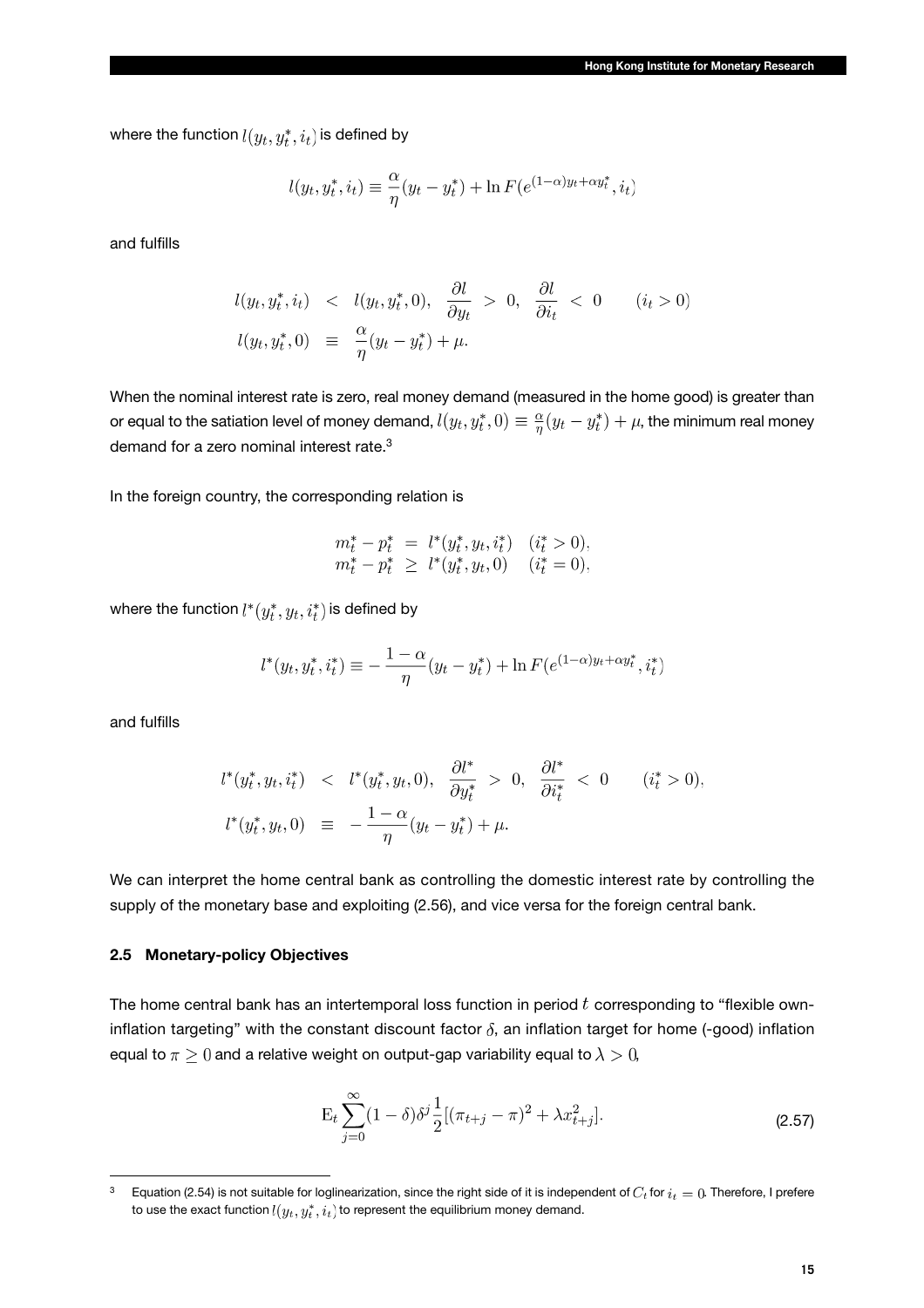The foreign central bank has an analogous loss function, also corresponding to flexible own-inflation targeting, with the same discount factor  $\delta$ , an inflation target for foreign (-good) inflation equal to  $\pi^* \geq 0$ , and a relative weight on output-gap variability equal to  $\lambda^* > 0$ ,

$$
E_t \sum_{j=0}^{\infty} (1 - \delta) \delta^j \frac{1}{2} [(\pi_{t+j}^* - \pi^*)^2 + \lambda^* x_{t+j}^{*2}].
$$
 (2.58)

## 3. A Liquidity Trap in a Simple Case of a Small Open Economy

In order to illustrate the central problem of a liquidity trap in the simplest possible way, consider a particularly simple case of the above economy. First, assume that the foreign country can be treated as exogenous for the home country and in particular fulfills

$$
y_t^* = y^* = 0,
$$
  
\n
$$
r_t^* = \bar{r}_t^* = \rho > 0,
$$
  
\n
$$
\pi_t^* = \pi^*,
$$
  
\n
$$
i_t^* = i^* \equiv \rho + \pi^* > 0,
$$

for all periods  $t$ . This is effectively assuming the case of a small open economy (although with some market power in the market for its export). Section 5 will deal with the large-economy case.

Second, assume that the productivity  $a_t$  and the rate of time preference are iid. Then the expected future productivity and rate of time preference fulfill

$$
a_{t+1|t} = 0,
$$
  

$$
\rho_{t+1|t} = \rho.
$$

It follows from (2.31) and (2.43) that potential output and the natural interest rate are given

by

$$
\bar{y}_t = b_1 a_t,
$$
\n
$$
\bar{r}_t = \rho_t - d_1 a_t,
$$
\n(3.1)

with  $\bar{y}_{t+1|t} = 0$  and  $\bar{r}_{t+1|t} = \rho$ . Hence, the natural interest rate depends on the rate of time preference and the productivity parameter only. The natural interest rate depends negatively on  $a_t$ , the deviation of the productivity from the steady-state level. The natural interest rate depends positively on the expected growth of productivity, and a higher current productivity implies less growth back to steady state productivity in the future.

Third, suppose that the variance of the natural interest rate is sufficiently small and the inflation target  $\pi$ is sufficiently large so that only with a small probability will the natural interest rate fulfill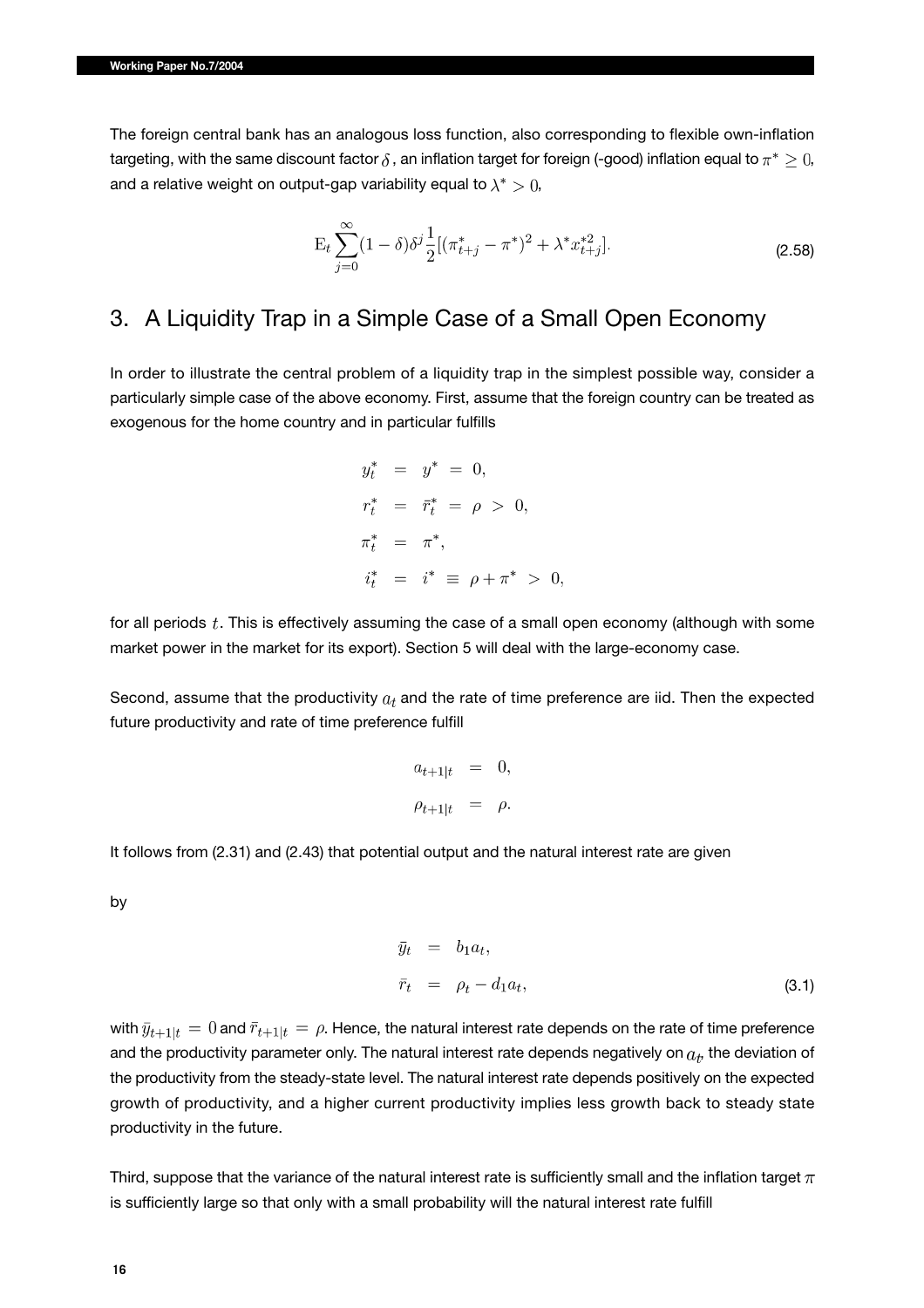$$
\bar{r}_t + \pi < 0. \tag{3.2}
$$

This requires  $\bar{r}_t < -\pi \leq 0$ , that is, the natural interest rate has to be sufficiently negative, which requires that the rate of time preference is sufficiently low and the productivity shock is sufficiently high. Inequality (3.2) will be the condition for a binding the zero lower bound for the nominal interest rate and a liquidity trap, as we shall see. For a given probability distribution of  $\bar{r}_t$ , the higher the inflation target, the lower the probability that the zero lower bound will bind. With a high probability, the natural interest rate will fulfill

$$
\bar{r}_t + \pi \ge 0. \tag{3.3}
$$

This inequality will be the condition for no liquidity trap. It requires that the rate of time preference is not too low and the productivity shock is not too high.

We shall think of (3.3) as the normal case for the economy. It allows an equilibrium where,

$$
\pi_{t+1} = \pi_{t+1|t} = \pi, \tag{3.4}
$$

$$
x_t = 0, \t\t(3.5)
$$

$$
i_t = \bar{r}_t + \pi \geq 0,\tag{3.6}
$$

$$
r_t = \bar{r}_t, \tag{3.7}
$$

$$
m_t = p_t + l(\bar{y}_t, 0, \bar{r}_t + \pi).
$$
 (3.8)

That is, expected and actual future inflation equals the inflation target, the output gap equals zero, the nominal interest rate equals the natural interest rate plus the inflation target, the real interest rate equals the natural interest rate, and the central bank sets the money supply to achieve the corresponding nominal interest rate. Because potential output and the natural interest rate are stochastic, money growth will in this equilibrium be stochastic but with a mean equal to the inflation target. This is the *ideal equilibrium*, when the central bank achieves its target for inflation,  $\pi$ , and target for the output gap, 0.

I now consider the home economy in period 1 (the "present") and the consequences of a possible liquidity trap in the present. I assume that the economy has been in the ideal equilibrium for a long time before period 1, so the realizations of the natural interest rate has fulfilled (3.3), expected and actual inflation has been equal to the inflation target, and the output gap has been equal to zero. Furthermore, for any given price level in period 2, the economy is expected to continue in the ideal equilibrium from period 2 on ("the future"), so private-sector expectations in period 1 are assumed to fulfill

$$
\pi_{3|1} \equiv p_{3|1} - p_{2|1} = \pi,
$$
\n(3.9)\n
$$
x_{2|1} = 0,
$$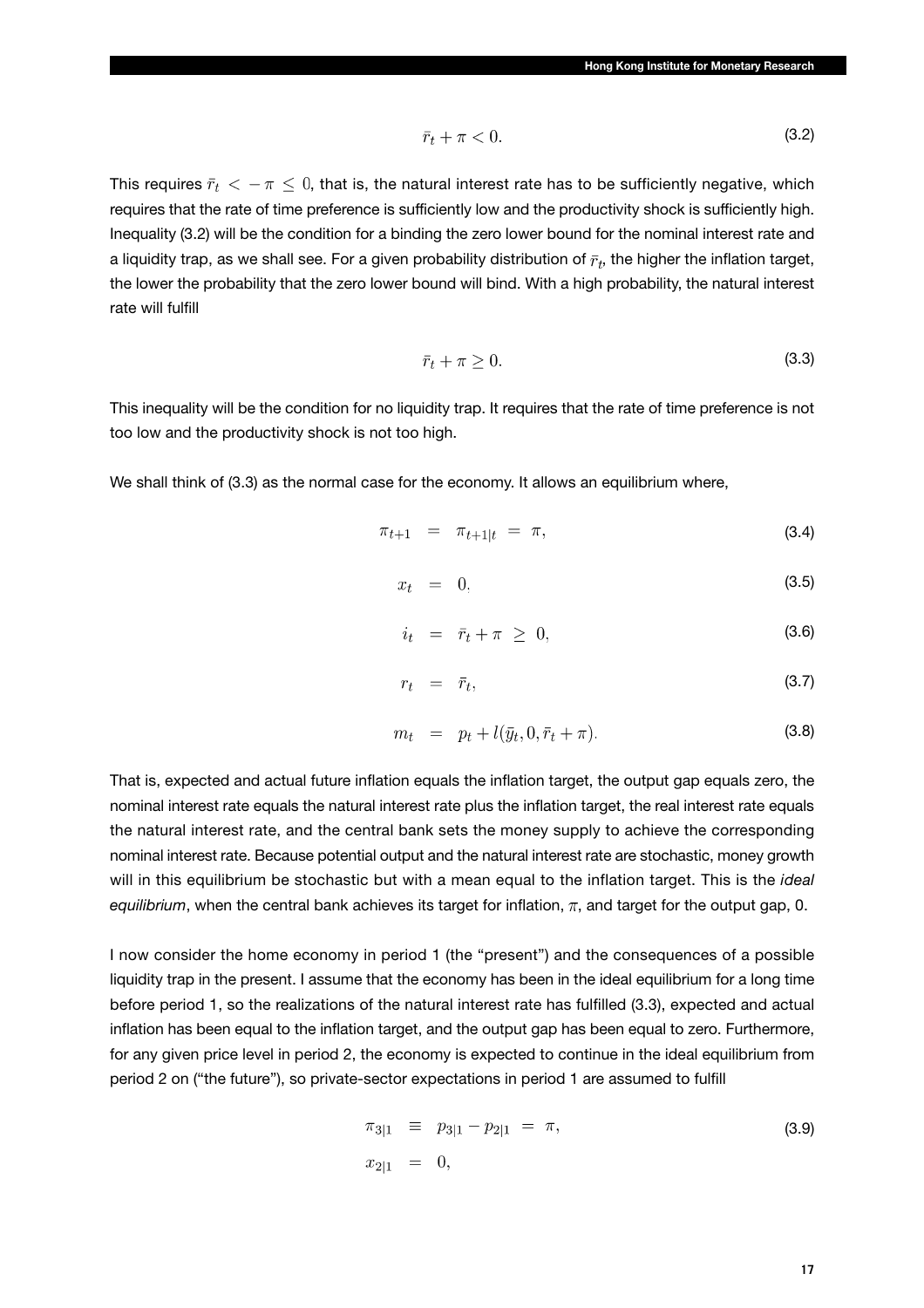$$
y_{2|1} = \bar{y}_{2|1} = y = 0,
$$
  
\n
$$
r_{2|1} = \bar{r}_{2|1} = \rho > 0,
$$
  
\n
$$
i_{2|1} = \rho + \pi > 0.
$$
  
\n(3.10)

That is, inflation after period 2 is expected to equal the inflation target, the expected future output gap is zero, the expected output and potential output is zero, the expected real interest rate equals the average natural interest rate, and the expected nominal interest rate equals the sum of the average real interest rate and the inflation target.

By (2.56), the expected future price level in (3.9) will be directly related to the expected future money supply according to

$$
p_{2|1} = m_{2|1} - l(0, 0, \rho + \pi) \tag{3.11}
$$

(where, in a first-order approximation, the nonlinearity of  $l(y_t, y_t^*, i_t)$  is disregarded). Private-sector expectations of the future price level are directly related to the expectations of the future money supply. It also follows from (2.29) and the above assumptions that the price level in period 2 is determined by period-1 private-sector expectations of the price level,

$$
p_2 = p_{2|1}.\tag{3.12}
$$

The period-1 price level,  $p_1$ , is by (2.28) determined by period-0 expectations and given in period 1,  $p_1 = p_{1|0}$ . By (2.46), we have the aggregate-demand relation in period 1,

$$
x_1 = -\tilde{\sigma}(i_1 - \pi_{2|1} - \bar{r}_1), \tag{3.13}
$$

$$
i_1 \geq 0,\tag{3.14}
$$

where I restate the zero lower bound for the nominal interest rate. By (3.1),  $\bar{r}_1$  fulfills

$$
\bar{r}_1 = \rho_1 - d_1 a_1.
$$

This model can now be seen as a more formal version of that in Krugman [20] and a simplified version of that in Jung, Teranishi and Watanabe [19] and Eggertsson and Woodford [14].

Given the above assumptions, the home central bank's intertemporal loss function (2.57) in period 1 can be simplified to

$$
L_1 = \frac{1}{2} [\lambda x_1^2 + \delta (\pi_{2|1} - \pi)^2].
$$
 (3.15)

#### **3.1 The Optimal Escape from a Liquidity Trap**

The zero lower bound on nominal interest rates is a constraint on policy that binds and increases the central-bank loss in some states of the world. By the optimal escape from a liquidity trap, I mean the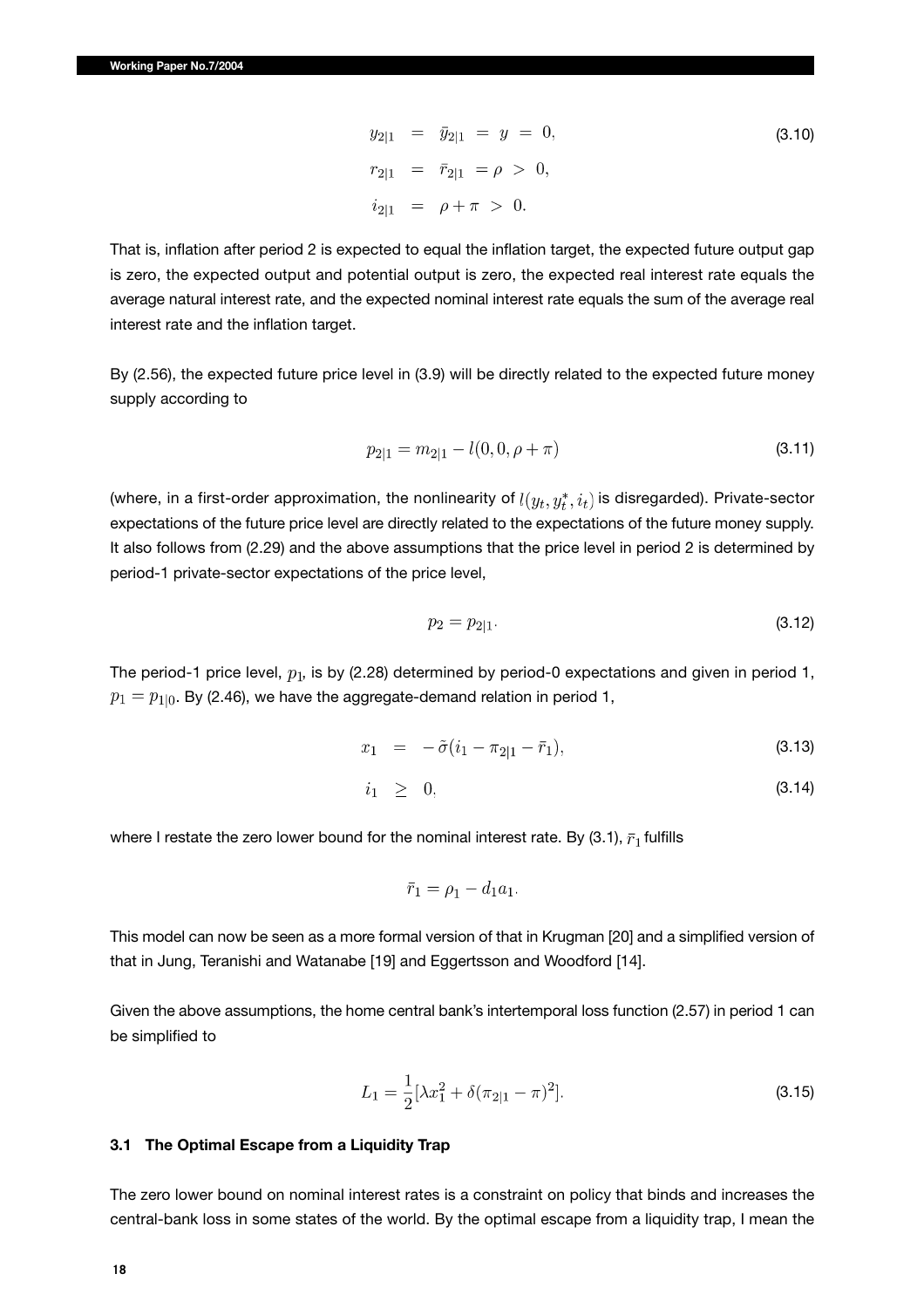optimal policy under the assumption of commitment, taking the zero lower bound into account. Commitment here means that the central bank in period 1 can commit to any money-supply function in period 2, so as to via (3.11) generate any private-sector expectations of the period-2 price level,  $p_{2|1}$ , and thereby, any private-sector inflation expectations,  $\pi_{2|1} = p_{2|1} - p_1$ . More precisely, by committing to a money-supply function such that

$$
m_2 = \tilde{p}_2 + l(\bar{y}_2, 0, \bar{r}_2 + \pi) \tag{3.16}
$$

for a given  $\tilde{p}_2$  and any period-2 realizations of potential output and the natural interest rate,  $\bar{y}_2$  and  $\bar{r}_2$ , the central bank will generate private-sector expectations (to a first-order approximation)

$$
m_{2|1} = \tilde{p}_2 + l(0, 0, \rho + \pi) \tag{3.17}
$$

and, by (3.11),  $p_{2|1} = \tilde{p}_2$ , which in turn by (3.12) will result in the actual prices  $p_2 = \tilde{p}_2$ .

Accordingly, choosing  $\pi_{2|1}$  and  $x_1$  so as to minimize (3.15) subject to (3.13) and (3.14) for given  $\bar{r}_1$  gives the optimal policy under commitment. The two constraints (3.13) and (3.14) can be rewritten as the single aggregate-demand constraint

$$
x_1 \le \tilde{\sigma}(\bar{r}_1 + \pi_{2|1}),\tag{3.18}
$$

and the corresponding interest rate can then be inferred from (3.13).

The corresponding Lagrangian is

$$
\mathcal{L}_1 = \frac{1}{2} [\lambda x_1^2 + \delta (\pi_{2|1} - \pi)^2] - \phi_1 [\tilde{\sigma} (\bar{r}_1 + \pi_{2|1}) - x_1],
$$

where the Lagrange multiplier,  $\phi_1 \geq 0$  (not to be confused with  $\varphi$ , the elasticity of the marginal disutility of labor with respect to labor supply), fulfills the complementarity slackness condition

$$
\phi_1[\tilde{\sigma}(\bar{r}_1 + \pi_{2|1}) - x_1] = 0
$$

The first-order condition with respect to  $\pi_{2|1}$  is

$$
\delta(\pi_{2|1} - \pi) - \phi_1 \tilde{\sigma} = 0. \tag{3.19}
$$

The first-order condition with respect to  $x_1$  is

$$
\lambda x_1 + \phi_1 = 0.
$$

The first-order conditions and the complementary slackness conditions can be consolidated into the following *optimal targeting rule* (see Svensson [32] on targeting rules):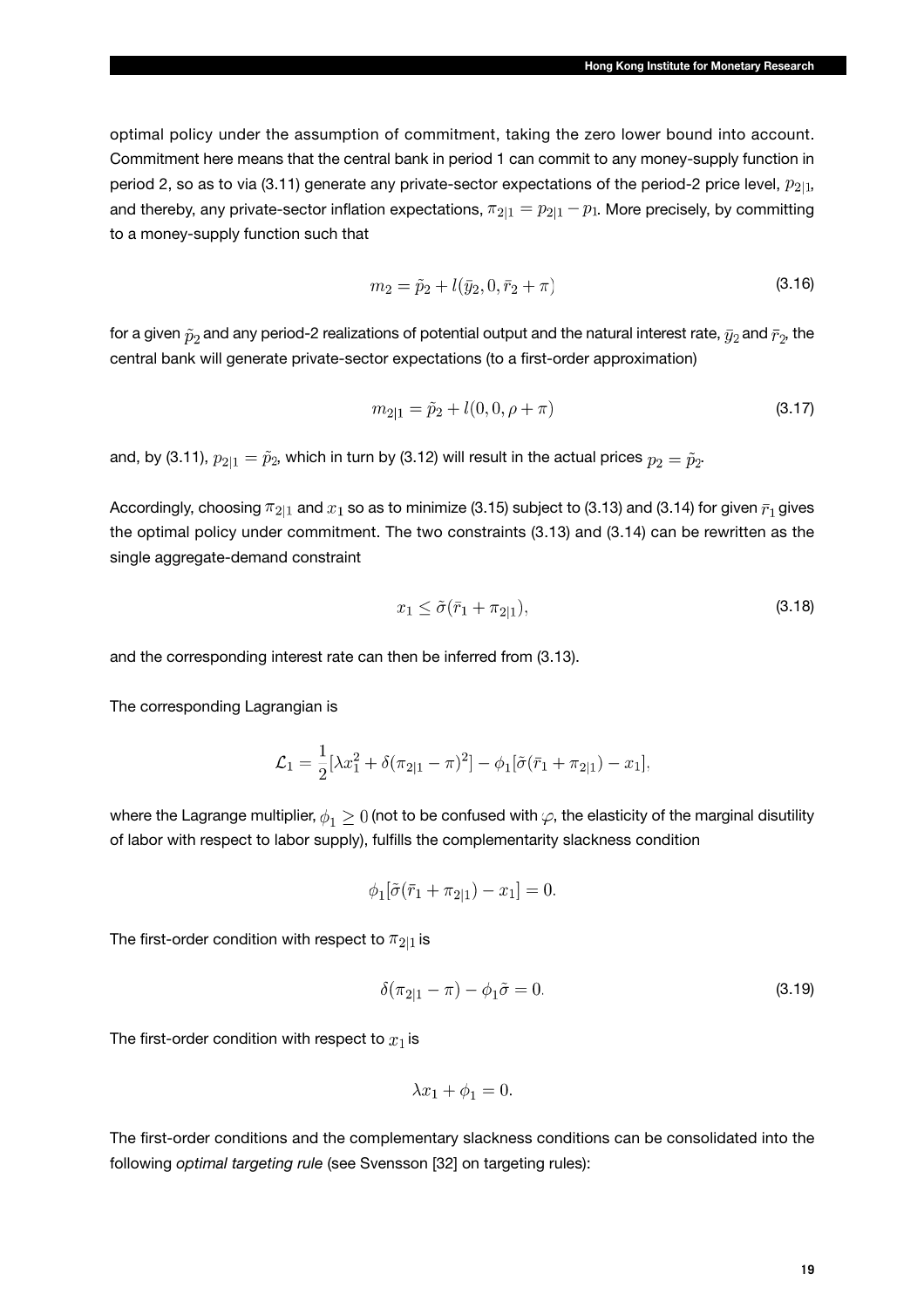(N) No liquidity trap: If possible, set  $\pi_{2|1} = \pi$  and choose  $i_1 \geq 0$  so as to fulfill the target criterion

 $x_1=0$ 

(L) Liquidity trap: If this is not possible, set  $i_1 = 0$  and choose  $\pi_{2|1} > \pi$  so as to fulfill the target criterion

$$
\pi_{2|1} - \pi = -\frac{\lambda \tilde{\sigma}}{\delta} x_1 > 0.
$$

Thus, two cases, (N) and (L), are possible. First, if and only if (3.3) is fulfilled, we have  $\phi_1 = 0$ , and the zero lower bound is not binding. Then (N) is the relevant case, and the ideal equilibrium results,

$$
\pi_{2|1} = \pi,
$$
  
\n
$$
x_1 = 0,
$$
  
\n
$$
r_1 = \bar{r}_1,
$$
  
\n
$$
i_1 = \bar{r}_1 + \pi \ge 0,
$$
  
\n
$$
m_1 = p_1 + l(\bar{y}_1, 0, \bar{r}_1 + \pi).
$$
\n(3.21)

Expected future inflation equals the inflation target. The output gap is zero, and the nominal supply is set such that the resulting nominal interest rate makes the real interest rate equal to the natural interest rate. The loss is at a minimum, with  $L_1 = 0$ .

Second, if and only if (3.2) holds, we have  $\phi_1 > 0$ , and the zero lower bound is binding. Then, (L) is the relevant case. The economy is in a liquidity trap, and the central-bank loss will be higher than for (N).

In the liquidity trap, the equilibrium under the optimal policy, denoted by  $\tilde{\phantom{a}}$ , is

$$
i_1 = 0, \tag{3.22}
$$

$$
m_1 \geq p_1 + l(\bar{y}_1 + \tilde{x}_1, 0, 0), \tag{3.23}
$$

$$
\pi_{2|1} = \pi - \frac{\lambda \tilde{\sigma}^2}{\delta + \lambda \tilde{\sigma}^2} (\bar{r}_1 + \pi) \equiv \tilde{\pi}_2 > \pi,
$$
\n(3.24)

$$
r_1 = -\pi_{2|1} = -\tilde{\pi}_2 \equiv \tilde{r}_1 > \bar{r}_1 \tag{3.25}
$$

$$
x_1 = \tilde{\sigma}(\bar{r}_1 + \tilde{\pi}_2) = \frac{\delta \tilde{\sigma}}{\delta + \lambda \tilde{\sigma}^2}(\bar{r}_1 + \pi) \equiv \tilde{x}_1 < 0. \tag{3.26}
$$

The period-1 money supply is set so the nominal interest rate is zero. The central bank commits to a period-2 money-supply function (3.16) that results in the expected period-2 inflation over-shooting the inflation target. The real interest rate is higher than the natural interest rate, and the output gap is negative. The expected overshooting of the inflation target implies that the real interest rate and the magnitude of the negative output gap is reduced somewhat, compared to if inflation expectations were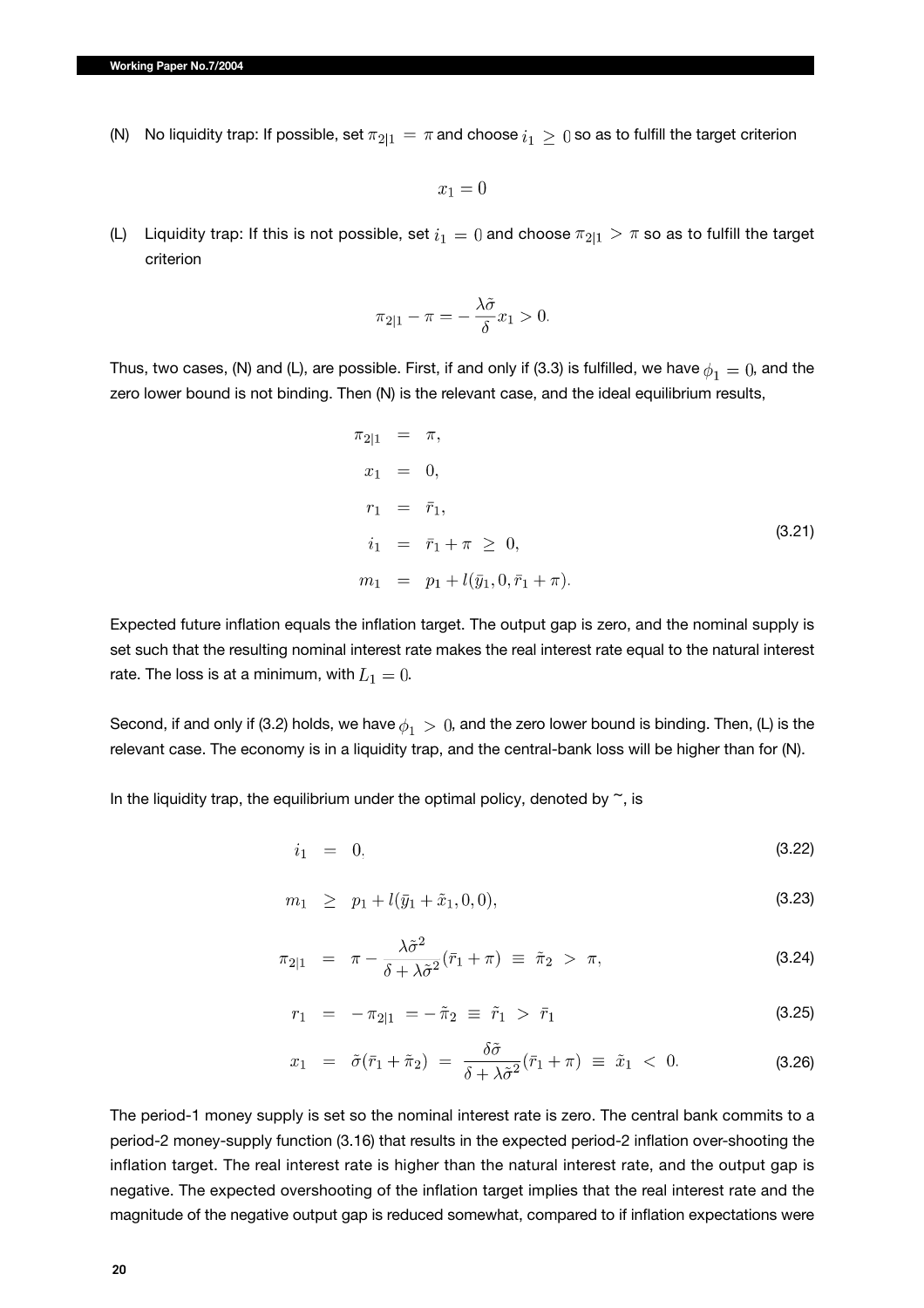equal to the inflation target. The minimum loss is positive because of the binding zero lower bound,  $\tilde{L}_1>0.$ 

We can illustrate this in figure 3.1. The figure shows the period-1 output gap,  $x_1$ , along the horizontal axis and the expected period-2 inflation overshoot,  $\pi_{2|1} - \pi$ , along the vertical axis. The dashed curve shows the part of an iso-loss curves for the home central bank that falls in the northwest quadrant. A complete iso-loss curve is an ellipse around the origin O ( $x_1 = 0$  and  $\pi_{2|1} - \pi = 0$ ), where the loss is minimized and equal to zero. Iso-loss curves further out from the origin correspond to higher losses.

The positively sloped line BC shows the aggregate-demand constraint (3.18) with equality. Its slope is  $1/\tilde{\sigma}$ . Points on and to the left of the line fulfill the inequality (3.18). The line hits the vertical axis at point E, for  $x_1 = 0$  and  $\pi_{2|1} - \pi = -(\bar{r}_1 + \pi)$ . If  $\bar{r}_1 + \pi \ge 0$ , point E lies below the origin O, the line BC is to the right of the origin, the constraint is not binding, and the central bank can reach the origin. This is the case (N), no liquidity trap, resulting in the ideal equilibrium,  $L_1 = 0$ .

When  $\bar{r}_1 + \pi < 0$ , point E lies above the origin (as drawn in figure 3.1), the line BC is to the left of the origin, the origin is no longer attainable, and the constraint is binding. This is the case (L), a liquidity trap. The line BC hits the horizontal axis at point D. This is the large negative output gap,

$$
x_1 = \tilde{\sigma}(\bar{r}_1 + \pi) \equiv \hat{x}_1 < 0,
$$

that results when  $\pi_{2|1} - \pi = 0$ , the expected period-2 inflation equals the inflation target. This large negative output gap, denoted by  $\hat{x}_1$ , will be prominent in this paper. The minimum loss occurs at point Q, where an iso-loss curve is tangent to the constraint. The ray OA corresponds to the target criterion (3.20), the locus of tangency points between iso-loss curves and the binding aggregate-demand constraint when the constraint shifts because of changes in the natural interest rate. Point Q gives the optimal output gap,  $\tilde{x}_1$ , and the optimal expected inflation overshoot,  $\tilde{\pi}_2 - \pi$ , given the liquidity trap.

The optimal policy under commitment hence trades off the right amount of expected over-shooting of the future inflation target for the appropriate reduction in the magnitude of the output gap from point D to point Q. The nature of this optimal policy was clarified in Krugman [20]. A precise derivation of the optimal policy in some specific circumstances was provided, more recently, in Jung, Teranishi and Watanabe [19] and Eggertsson and Woodford [14].

The optimal tradeoff obviously depends on  $\lambda$ . I take the normal case to be  $\lambda > 0$  (flexible inflation targeting) with a target criterion (3.20) corresponding to the negatively sloped ray OA in figure 3.1. If  $\lambda = 0$  (strict inflation targeting), the target criterion (3.20) corresponds to a horizontal ray OA, we have  $\pi_{2|1} = \pi$  regardless of the period-1 output gap, the minimum loss occurs at point D, and the magnitude of the negative output gap is larger,  $x_1 = \hat{x}_1$ . If  $\lambda = \infty$  (strict output-gap targeting), the target criterion corresponds to a vertical ray OA, we have  $x_1 = 0$  regardless of the inflation target, the minimum loss occurs at point E, and expected future inflation is higher,  $\pi_{2|1} - \pi = -(\bar{r}_1 + \pi)$ . This is the expected period-2 inflation required to make the real interest rate equal to the natural rate,  $r_1 = -\pi_{2|1} = \bar{r}_1$ .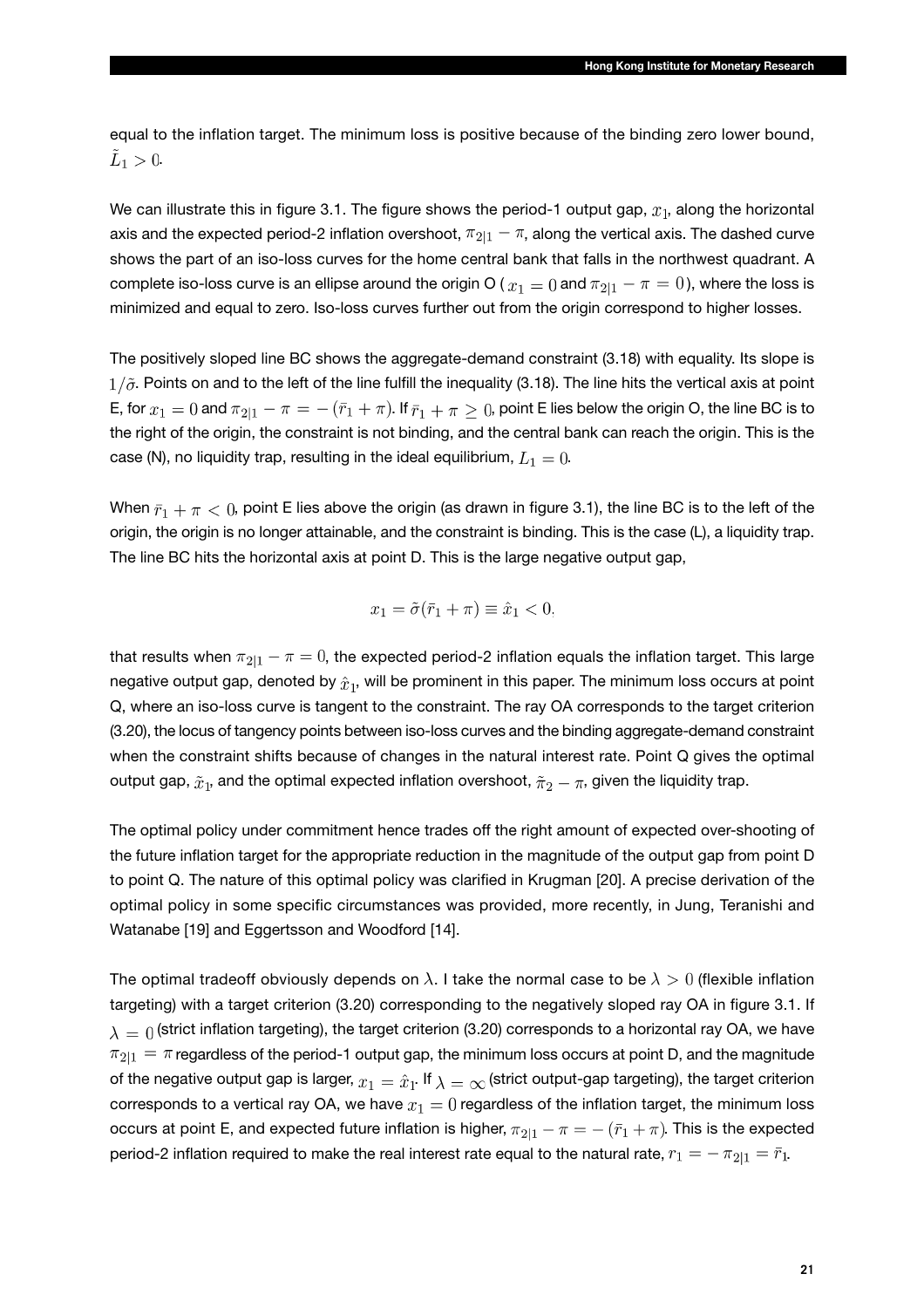A *liquidity trap* is hence a situation when the zero lower bound is binding, in the sense that optimal policy in the absence of the zero lower bound would imply a negative nominal interest rate. Furthermore, an expansion of the monetary base in the period has no effect on prices or quantities (other than the monetary base).

#### **3.2 The Credibility Problem of the Optimal Escape from a Liquidity Trap**

However, as Krugman [20] emphasized, the problem is that this optimal policy may not be credible. Absent any mechanism by which the central bank can commit in period 1 to a period-2 money-supply function (3.16), the central bank may not be able to generate the required private-sector expectations of higher future inflation. The private sector may simply believe that future inflation will equal past inflation and the central bank's inflation target. If so, the economy ends up in a bad equilibrium with a more negative output gap, the one corresponding to point D in figure 3.1 and denoted by ˆabove,

$$
i_1 = 0,
$$
  
\n
$$
m_1 \ge p_1 + l(\bar{y}_1 + \hat{x}_1, 0, 0),
$$
  
\n
$$
\pi_{2|1} = \pi < \tilde{\pi}_2,
$$
  
\n
$$
r_1 = -\pi \equiv \hat{r}_1 > \tilde{r}_1,
$$
  
\n
$$
x_1 = \tilde{\sigma}(\bar{r}_1 + \pi) \equiv \hat{x}_1 < \tilde{x}_1.
$$
\n(3.27)

This equilibrium has a higher loss,  $\hat{L}_1 > \tilde{L}_1$ . I will refer to it as the *bad equilibrium*. I will refer to the equilibrium corresponding to the optimal escape, the equilibrium at point Q in figure 3.1, as the *good equilibrium*.

In order to avoid the bad equilibrium and instead get to the good equilibrium, the central bank would need to commit itself to the period-2 money-supply function (3.16), and also communicate this commitment to the private sector. But with the interest rate already constant at zero, it is diffcult to demonstrate any commitment. There is simply no obvious commitment mechanism, at least not in a closed economy.

Many authors have discussed whether or not a current expansion of the monetary base will get the economy out of the liquidity trap and, in particular, induce private-sector expectations of a higher future price level (see, for instance, Benhabib, Schmitt-Grohé and Uribe [4], Bernanke [6], Clouse et al. [11], Goodfriend [16], Meltzer [23], and Orphanides and Wieland [26]). However, the precise mechanism through which an expansion of the monetary base will alter expectations about the future price level is not clear. The problem is why an expansion of the monetary base in period 1 should be viewed as a commitment to a higher money supply in period 2. While the liquidity trap lasts and the interest rate is zero, the demand for monetary base is perfectly elastic, and excess liquidity is easily absorbed by the private sector. However, once the liquidity trap is over and the nominal interest rate is positive, demand for money may shrink drastically, in most cases requiring a drastic reduction of the monetary base. Bank of Japan has expanded the monetary base by more than 50% since the spring of 2001 (Bank of Japan [2]); given this step, it will definitely have to contract the monetary base once the liquidity trap is over (unless nominal income is at least some 50% higher in the future, which seems unlikely). Thus, a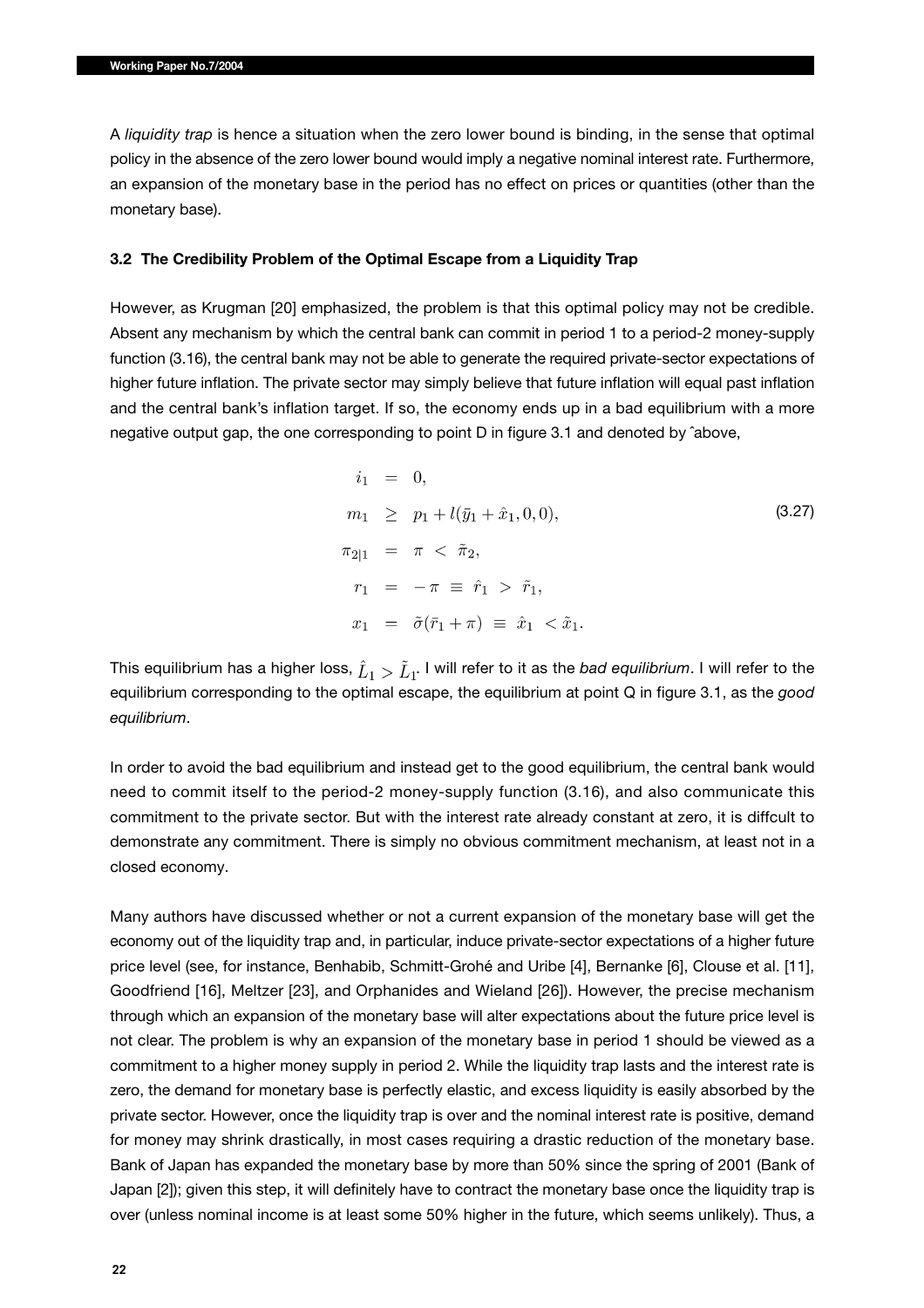commitment not to reduce the monetary base at all in the future is not credible, but a commitment to reduce it by less than otherwise is a more complex matter. The situation is hence more complex than just making a permanent expansion of the monetary base, proposed by Auerbach and Obstfeld [1]. In terms of the simple model above, the optimal policy calls for an expected future money supply equal to (3.17), but this may very well be less than the period-1 money supply in (3.27).

In practice, the central bank will end up supplying whatever future quantity of base money that is demanded at the future desired interest rate-and output levels, for a given future price level. There is simply no mechanism, at least in a closed economy, by which a credible commitment to a particular future money supply can be made.

So, the big problem with the optimal escape from a liquidity trap is how it can be made credible, so the private sector believes in a higher future inflation. We have a situation with multiple equilibria. Without credibility for the optimal escape from the liquidity trap, the private sector believes the future inflation will be  $\pi$  and firms will set prices to make this a self-fulfilling equilibrium. Then the economy is stuck in the bad equilibrium at point D in figure 3.1. If instead the private sector believes in the future inflation  $\tilde{\pi}_2$ , firms will set prices to make this a self-fulfilling equilibrium, and the economy will be in the good equilibrium at point Q. How can the central bank, absent any direct commitment mechanism for the future money supply, make the economy reach the good equilibrium in period 1 rather than the bad equilibrium?<sup>4</sup>

## 4. The Magic of the Exchange Rate

Enter the exchange rate. There is no zero lower bound for the exchange rate. Even if the nominal interest rate is zero, a depreciation of the currency provides a potentially powerful way to stimulate the economy out of a liquidity trap, as noted by, for instance, Bernanke [6], McCallum [22], Meltzer [23], and Orphanides and Wieland [26]. A currency depreciation will stimulate an economy directly by giving a boost to exporting and import-competing sectors.

More importantly, as noted by Svensson [30], a currency depreciation and a *peg* of the currency at a depreciated rate can serve as a conspicuous commitment to a higher future price level and higher future inflation, consistent with the optimal way to escape from a liquidity trap discussed above. Indeed, as noted in Svensson [31] (although without a rigorous model), an exchange-rate peg can induce privatesector expectations of a higher future price level and indeed implement the optimal escape from the liquidity trap. Thus, the appropriate exchange-rate management can solve the credibility problem of the optimal escape from a liquidity trap.

The current model, with the assumption of flexible own-inflation targeting, has multiple equilibria under discretion. Regardless of the price level in period *t* and the previous price-level expectations,  $p_t = p_{t|t-1}$ , we have  $x_t = 0$  if there is no liquidity trap and  $x_t = \hat{x}_t = \tilde{\sigma}(\bar{r}_t + \pi) < 0$ , if there is a liquidity trap. I focus on the equilibria where price-level expectations either fulfills  $p_{t+1|t} = p_t + \pi$  (corresponding to the ideal equilibrium without any liquidity trap and the bad equilibrium with a liquidity trap) or  $p_{t+1|t} = \tilde{p}_{t+1}$  (which is the case for the good equilibrium under the liquidity trap). In Jeanne and Svensson [18], with the assumption of flexible CPI inflation targeting, the equilibrium under discretion is unique.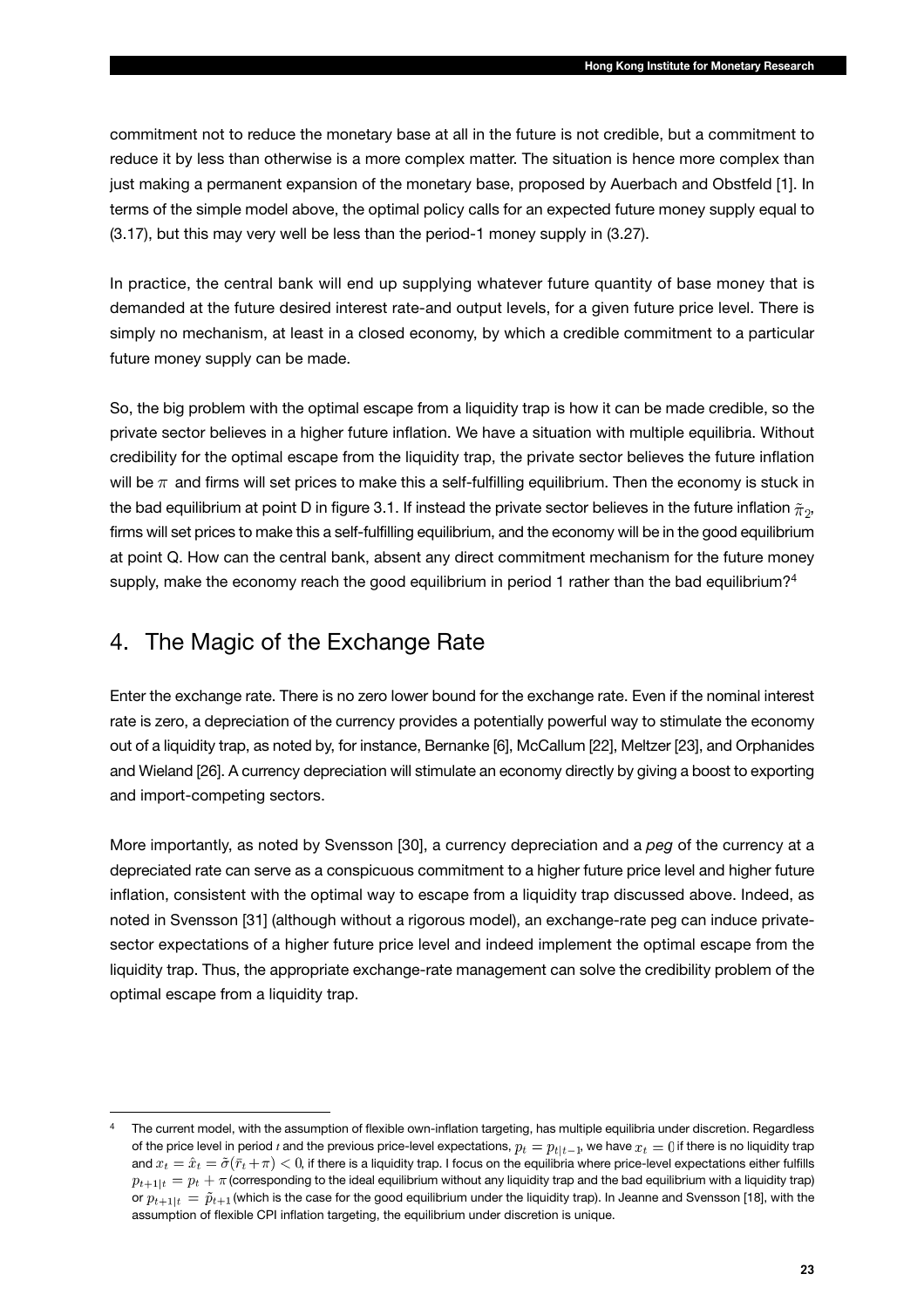In order to show this, I first determine the exchange rate paths consistent with the bad and the good equilibria. By (2.7) and (2.9), we have

$$
p_{2|1} = p_{2|1}^* + s_{2|1} + \tau_{2|1}.
$$

By (2.22) and the above assumptions, we have

$$
\tau_{2|1} = \tau = 0.
$$

It follows that

$$
s_{2|1} = p_{2|1} - p_{2|1}^*;
$$
\n<sup>(4.1)</sup>

for given expectations about the future foreign price level, private-sector expectations in period 1 of the exchange rate and price level in period 2 are directly related. Furthermore, the present exchange rate and private-sector expectations of the future exchange rate are related by

$$
s_1 = s_{2|1} - (i_1 - i^*). \tag{4.2}
$$

In the bad equilibrium, we then have

$$
s_{2|1} = p_{2|1} - p_{2|1}^* = \hat{p}_2 - \hat{p}_2^* \equiv \hat{s}_2,
$$
  

$$
s_1 = s_{2|1} + i^* = \hat{s}_2 + i^* \equiv \hat{s}_1 > \hat{s}_2,
$$

where  $\hat{p}_2 \equiv p_1 + \pi$  is the expected future price level in the bad equilibrium, and where I have used that by the above assumptions the foreign price level is expected to grow at the steady rate  $\pi^*$ , so

$$
p_{2|1}^* = p_1^* + \pi^* \equiv \hat{p}_2^*
$$

In the good equilibrium, we instead have, from (4.1) and (4.2),

$$
s_{2|1} = \tilde{p}_2 - \tilde{p}_2^* \equiv \tilde{s}_2 > \hat{s}_2, s_1 = \tilde{s}_2 + i^* \equiv \tilde{s}_1 > \tilde{s}_2,
$$
\n(4.3)

where  $\tilde{p}_2 \equiv p_1 + \tilde{\pi}_2$  is the expected future price level in the good equilibrium.

This is illustrated in figure 4.1, with period 1 and 2 along the horizontal axis and the log price level and exchange rate along the vertical axis. In the bad equilibrium, the private sector expects the price level to rise from  $p_1$  to  $\hat{p}_2 \equiv p_1 + \pi$ , where the slope of the solid line  $p_1\hat{p}_2$  equals  $\pi \geq 0$ . Furthermore, the private sector expects the exchange rate to fall (the currency to appreciate) from  $\hat{s}_1$  to  $\hat{s}_2$ , where the negative slope of the solid line  $\hat{s}_1 \hat{s}_2$  equals the foreign interest rate. In the good equilibrium, the private sector expects the price level to rise more, from  $p_1$  to  $\tilde{p}_2 = p_1 + \tilde{\pi}_2$ , corresponding to the steeper sloped dashed line  $p_1\tilde{p}_2$ . Furthermore, the private sector expects the exchange rate to fall from  $\hat{s}_1$  to  $\hat{s}_2$ ,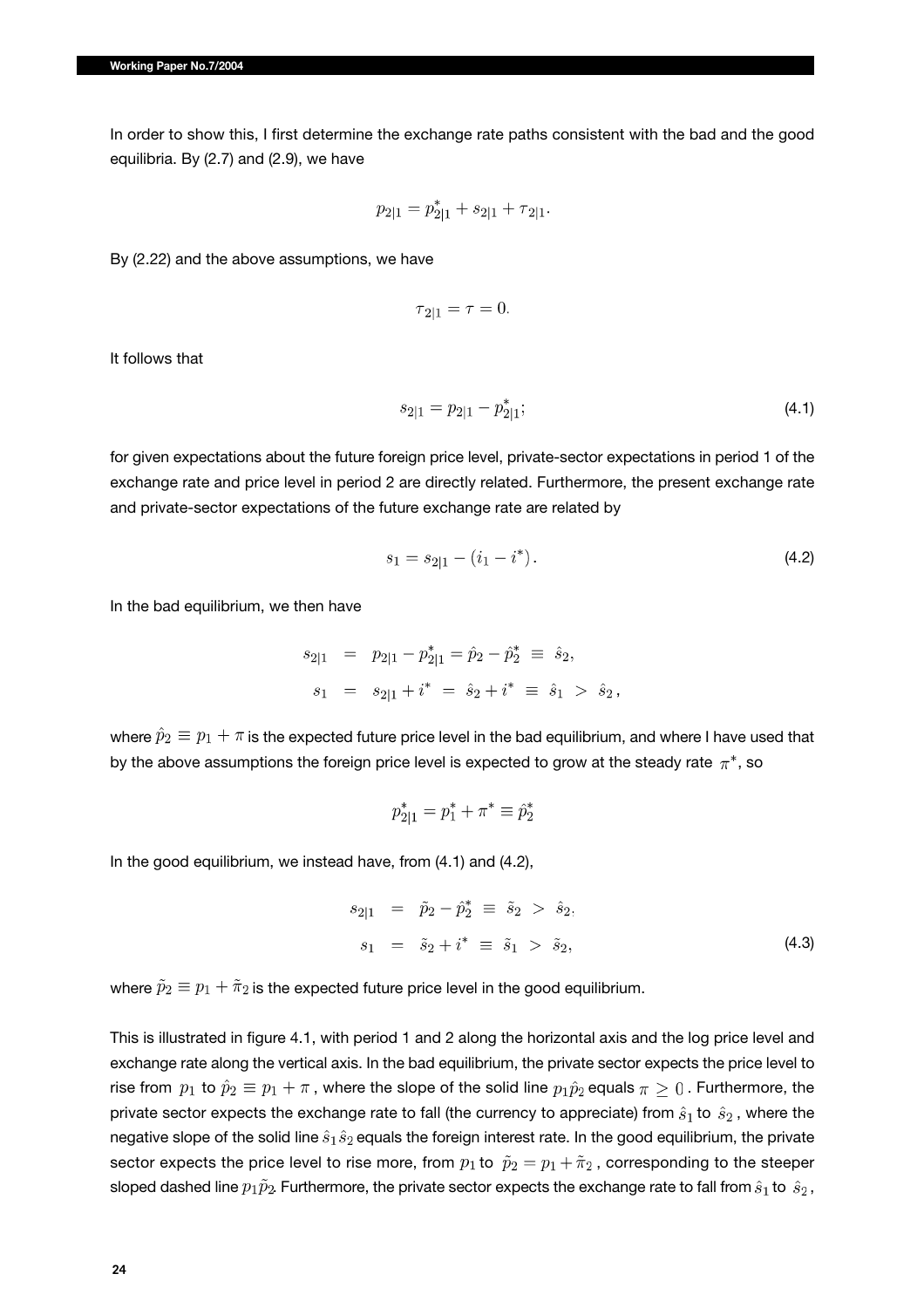corresponding to the dashed line  $\hat{s}_1 \hat{s}_2$ , still with the same negative slope. Thus, the expected exchangerate path shifts up by the excess of  $\tilde{\pi}_2$  over  $\pi$  (the term  $- [\lambda \tilde{\sigma}^2/(\delta + \lambda \tilde{\sigma}^2)](\bar{r}_1 + \pi)$  in (3.24).

Two important results follow from this: From (4.1), we see that private-sector expectations of the future exchange rate are directly related to private-sector expectations of the future price level. From (4.3), we see that the present exchange rate is directly related to the expected future exchange rate. It follows that the present exchange rate varies one-to-one with expectations of the future price level. Thus, the first important result is that *the present exchange rate serves as an indicator of private-sector expectations of the future price level*.

As already noted above, the optimal policy under a liquidity trap, clarified by Krugman [20], precisely derived by Jung, Teranishi and Watanabe [19] and Eggertsson and Woodford [14], and restated for the simple case above, involves generating private-sector expectations of a higher future price level and moving the economy from the bad equilibrium corresponding to point D in figure 3.1 to the good equilibrium corresponding to point Q. Furthermore, the crucial problem for the central bank is how to induce such expectations and make a credible commitment to a higher future price level. It follows that any success or failure in inducing such expectations will immediately be revealed by the exchange rate. If the private sector expects a higher price level in the future, the present exchange rate will rise and hence the currency depreciate. If no such depreciation occurs, the central bank has not succeeded in inducing such expectations.

This allows simple empirical tests of whether policy measures to escape from a liquidity trap have any effect on expectations. Regarding Japan, from 1999 to the summer of 2003, the yen has fluctuated in the interval 105—130 yen per dollar with an average of about 117. In the year to the summer of 2003, the average rate has been about 120. Hence, there has not been any substantial depreciation. Consequently, any policy in Japan, including the "quantitative easing" with the 50% expansion of the monetary base in the two years to the summer 2003 (Bank of Japan [2]), has apparently not succeeded in any substantial increase in the expected future price level.

The second important result is that, in a small open economy, an *intentional* currency depreciation gives the central bank a way to *induce* the desired private-sector expectations of a higher future price level and higher future inflation. Thus, *an intentional currency depreciation is a potential solution to the crucial problem of making a higher future price level credible*.

In the simple case above, the central bank can indeed implement the optimal policy to escape from a liquidity trap by announcing an initial depreciation of the currency and a crawling peg that starts at the initial rate  $\tilde{s}_1$  with a steady appreciation of the currency at the rate of the foreign interest rate to the level  $\tilde{s}_2$  in the future. The central bank can achieve the initial depreciation by committing itself to buying and selling unlimited amounts of foreign exchange at the rate  $\tilde{s}_1$ . If the peg would fail, the domestic currency would appreciate back to the vicinity of the exchange rate before the announcement, making the currency a good investment. Thus, initially, before the peg's credibility has been established, there will be excess demand for the currency. This is easily fulfilled, though, since the central bank can print unlimited amounts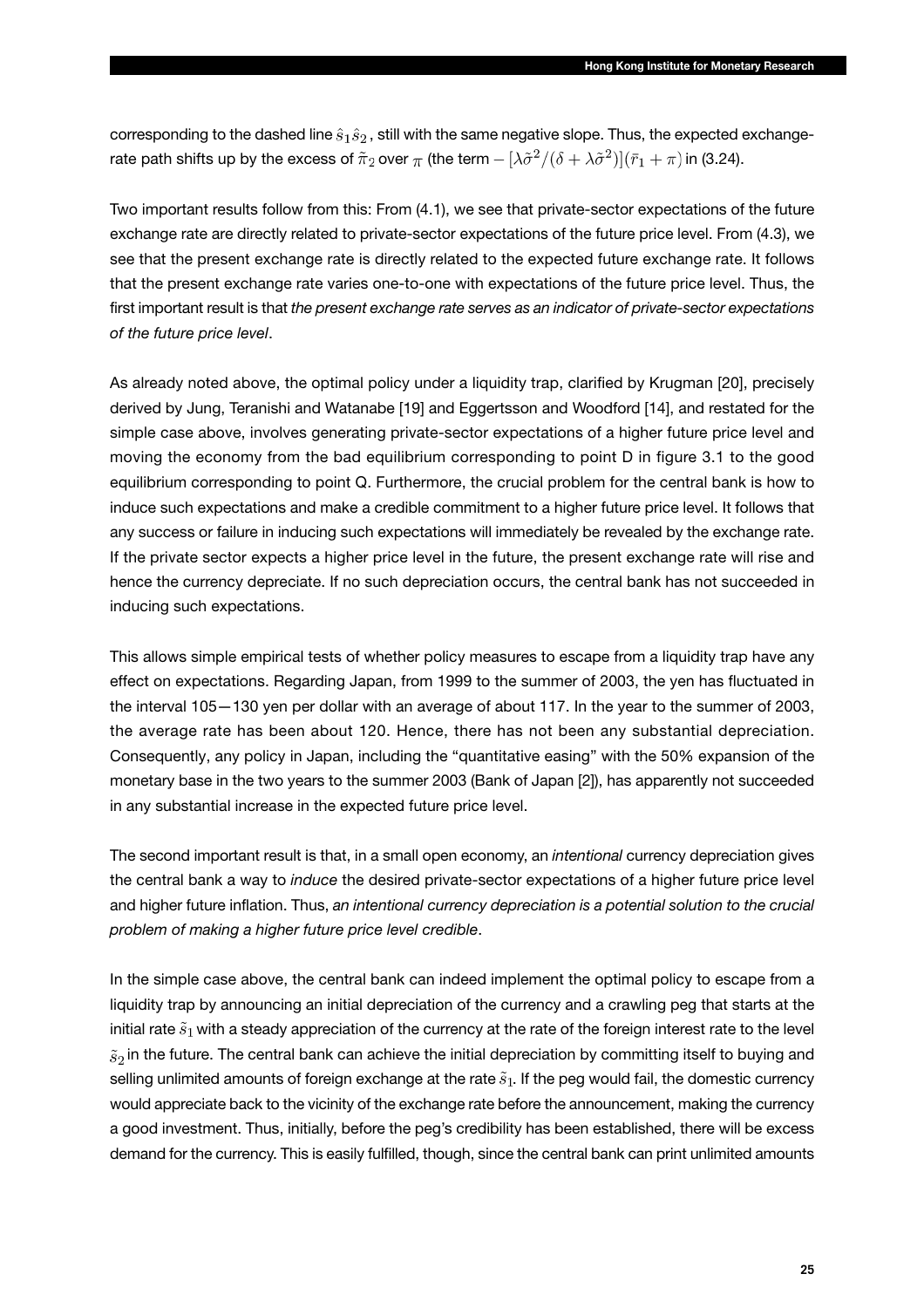of its currency and trade it for foreign exchange.<sup>5</sup> Indeed, there is a big difference between defending a fixed exchange rate for a strong currency under appreciation pressure (when foreign-exchange reserves rise) and for a weak currency under depreciation pressure (when foreign-exchange reserves fall and eventually run out). Thus, the peg can be defended, and after a short time, perhaps a few days, the crawling peg's credibility will have been established. The rate of crawl at the foreign interest rate then corresponds to and results in a domestic nominal interest rate equal to zero, as required by the optimal policy.

Moreover, once the central bank has established the initial rate  $\tilde{s}_1$ , the private sector cannot believe in a future rate lower than  $\tilde{s}_2$ , since that would require a negative domestic nominal interest rate to be an equilibrium. Finally, since the private sector expects the terms of trade to revert to the steady-state level in the future, if it believes that the future exchange rate will be  $\tilde{s}_2$ , it *must* also believe that the future price level will be  $\tilde{p}_2$ . Thus, the initial depreciation and the crawling peg *must* induce the desired privatesector expectations of a higher future price level and hence implement the optimal policy to escape from a liquidity trap.

Thus, the crawling peg provides the central bank with a mechanism and an action by which it can directly affect private-sector expectations of the future exchange rate and price level. This appears to be feasible in the absence of a commitment mechanism by which the central bank can commit itself to a particular future money-supply function.

During the initial defense of the peg, the central bank may end up accumulating substantial foreignexchange reserves. Once the peg's credibility has been established, it may be able to unload these and rebalance its balance sheet, while still maintaining a certain level of excess liquidity so as to make sure that the domestic interest rate stays at zero. Interestingly, sizeable foreign-exchange reserves provides the central bank with an internal balance-sheet incentive to maintain the peg, since a sudden appreciation of the currency would then result in a capital loss on the foreign-exchange reserves (when these are evaluated in domestic currency, as is the practice).<sup>6</sup>

Furthermore, note that once the peg has become credible and private-sector expectations of the future exchange rate and price level have adjusted, the crawling peg is no longer necessary and binding. The currency could be floated, as long as the private-sector expectations are consistent with the optimal escape from the liquidity trap.

Furthermore, no currency trader can trade at a different exchange rate than  $\tilde{s}_1$ : Suppose a trader offered to buy and sell the domestic currency at an exchange rate  $s < \tilde{s}_1$ . Then other traders could make a profit by buying the domestic currency cheaply from the central bank at  $\tilde{s}_1$  and selling it to this trader more expensively at s, instantaneously making a (log) profit of  $\tilde{s}_1 - s > 0$  per unit of foreign currency traded (recall that the exchange rate is defined as units of domestic currency per unit of foreign currency). This trader would accumulate excess holdings of the domestic currency and would be unable to sell them without a loss, since any buyer can always buy domestic currency from the central bank at  $\tilde{s}_1$ . Thetraderwould soon be out of a job.

Jeanne and Svensson [18] show in detail, in a slightly different model of a small open economy, that a central bank's realistic concerns about its independence and thereby capital allows it to commit to a higher future price level through a currency depreciation and a crawling peg. The bank wishes to maintain its independence from the government. A negative capital would require a capital injection and put the bank at the government's mercy. In order to avoid this, the bank never voluntarily allows its capital to fall below a certain minimum level. Because a future currency appreciation would imply a capital loss on the bank's foreign-exchange reserves, a minimum capital level provides a lower bound on the future exchange rate (an upper bound on future currency appreciation). By managing its capital such that the minimum capital level is reached for the exchange rate consistent with the desired higher future price level, the bank can commit itself to that higher future price level. This provides a mechanism for a commitment to the optimal escape from a liquidity trap along the lines of the Foolproof Way.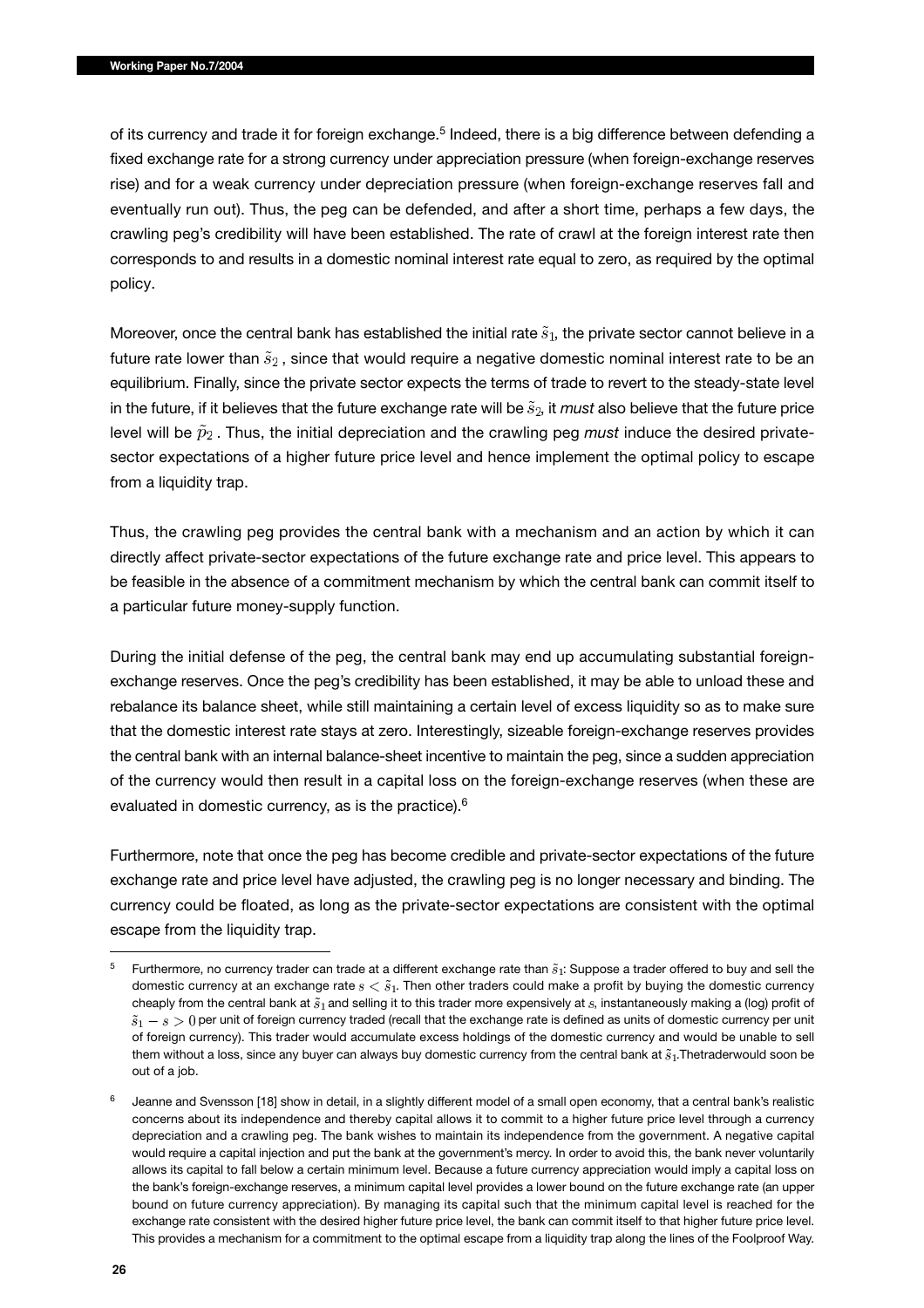### **4.1 The Original and the Optimal Foolproof Way**

Svensson [30] advocates the Foolproof Way (FPW) to escape from a liquidity trap. The FPW is to announce and implement (1) a price-level target path, starting above the current price level by a "price gap" to undo and increasing at the rate of the long-run inflation target, (2) a depreciation and a crawling peg of the currency, and (3) an exit strategy in the form the future abandonment of the peg in favor of inflation targeting when the price-level target path has been reached. The rate of crawl originally proposed in the FPW is the difference between a domestic long-run inflation target and average world inflation,  $\pi - \pi^*$ . Once credibility is established, the domestic interest rate would fulfill

$$
i_1 = i^* + \pi - \pi^* \tag{4.4}
$$

and normally be *positive* rather than zero. In practice, with a small difference between the domestic inflation target and average world inflation, the peg would be approximately fixed and the domestic interest rate would be approximately equal to the foreign interest rates and hence normally positive. Thus, the original FPW implies that the economy would normally immediately escape from the liquidity trap, in the sense that the nominal interest rate is positive and there is no excess liquidity.

In contrast, the *optimal* crawling peg outlined above has a *zero* domestic interest rate and a rate of appreciation equal to the foreign interest rate. Indeed, we can conceive of the Optimal Foolproof Way (OFPW), having (1) the upward-sloping price-level target path,  $\{\hat{p}_t^0\}_{t=1}^\infty$  with

$$
\hat{p}_t^{\text{o}} = \tilde{p}_2 + (t - 2)\pi \qquad (t \ge 1),
$$

which coincides with  $\tilde{p}_2$  in period 2 and increases at the rate of the long-run inflation target, (2) the crawling peg

$$
s_t = \tilde{s}_1 - (t - 1)i^* \qquad (t \ge 1),
$$

and (3) the abandonment of the peg in favor of flexible inflation targeting as in (2.57) once the price-level target path has been reached. In the above model, the price-level target path would be reached in period 2. The implicit optimal price-level gap to be undone would be, by (3.24),

$$
\hat{p}_1^{\text{o}} - p_1 = \tilde{\pi}_2 - \pi = -\frac{\lambda \tilde{\sigma}^2}{\delta + \lambda \tilde{\sigma}^2} (\bar{r}_1 + \pi) > 0 \, .
$$

Thus, although effective in escaping from a liquidity trap, because the original FPW has a positive domestic interest rate rather than zero, it is not quite optimal. For the same initial exchange rate as the OFPW,  $\tilde{s}_1$ , the original FPW would result in a higher-than-optimal expected future exchange rate,

$$
s_{2|1} = \tilde{s}_1 + \pi - \pi^* > \tilde{s}_2 = \tilde{s}_1 - i^*
$$

(where the inequality holds if  $i^* + \pi - \pi^* > 0$ ) and a correspondingly higher-than-optimal expected future price level,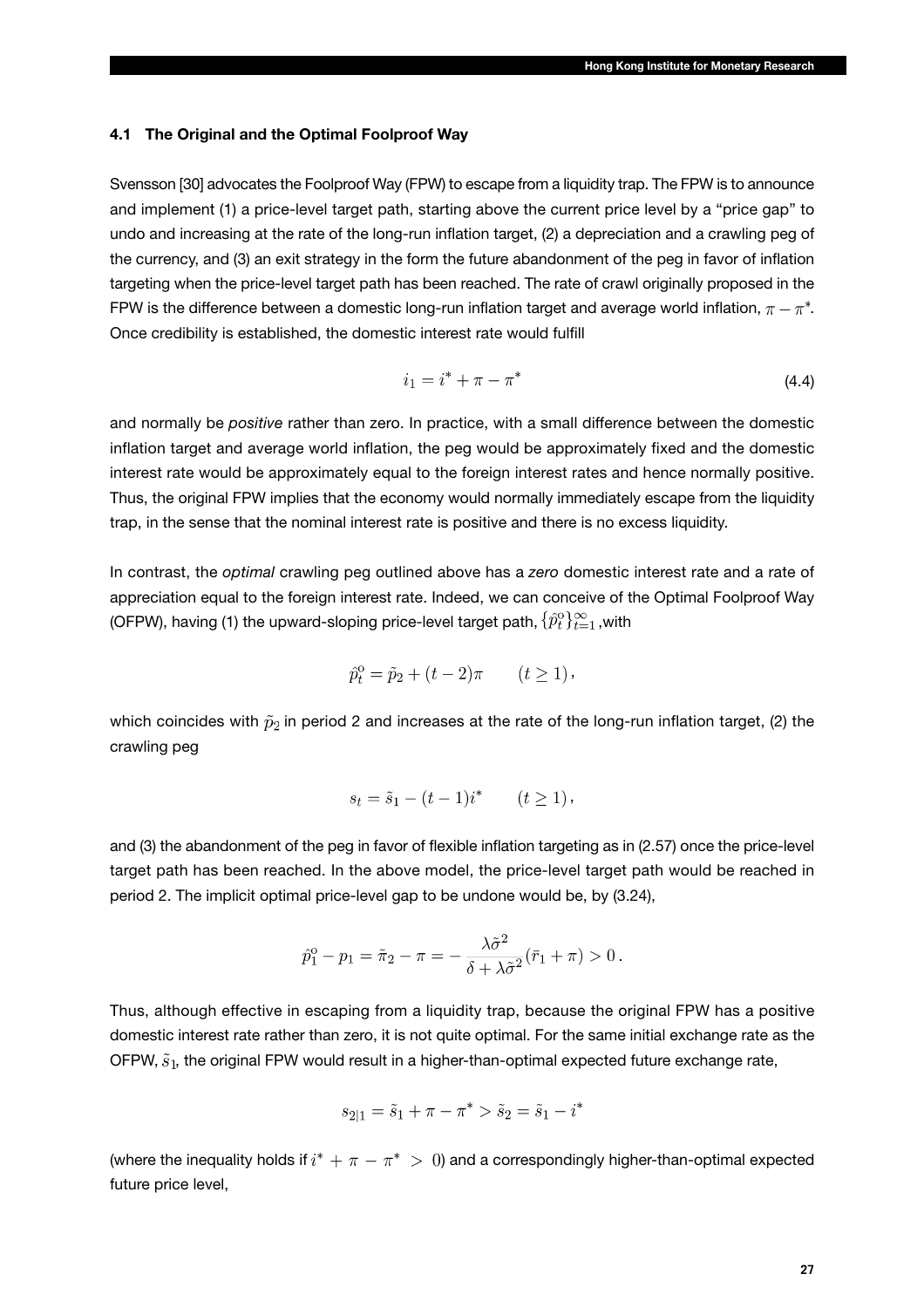$$
p_{2|1} = \tilde{p}_2 + i^* + \pi - \pi^* > \tilde{p}_2
$$

(where the inequality holds if  $i^* + \pi - \pi^* > 0$ ), whereas the resulting real interest rate and output gap in period 1 would still be equal to the optimum one. In figure 4.1, the original FPW would then correspond to an approximately horizontal line starting at  $\tilde{s}_1$ , implying a higher expected exchange rate and and a higher expected price level in period 2. Alternatively, the original FPW could achieve the optimal expected price level  $\tilde{p}_2$  and the optimal expected inflation,  $\tilde{\pi}_2$ , by a lower initial depreciation in period 1 (lower by  $i^*$ ), which then would correspond to a higher than optimal real interest rate and lower than optimal output gap in period 1. (It can be shown that the "*optimal* original FPW," characterized by optimization under the constraint that the domestic interest rate fulfills (4.4), would result in a (somewhat) lower initial depreciation, higher expected future price level, higher real interest rate and larger negative output gap than the above outcome of the original FPW.)

For Japan, assume that a domestic long-run inflation target would equal about 1% per year. Interpret the U.S. as having an inflation target of about 2% per year. The current (November 2003) U.S. short rate is about 1%. Thus, with such a low U.S. interest rate, the original Foolproof Way would, after the initial depreciation, imply a Japanese interest rate of approximately 0%, in this case equal to the optimal FPW. Thus, in some cases (more precisely, when  $i^* + \pi - \pi^* \approx 0$ ), there is little difference between the original and the optimal FPW.

### 5. The International Impact in a World of Two Large Economies

Above, the foreign variables have been treated as exogenous and independent of the home country. In particular, foreign output, interest rates and price levels have been taken as exogenous. This is equivalent to assuming that the home country is small and does not affect the rest of the world (except by having some monopoly power for home goods). Now I will assume that the foreign country is no longer necessarily exogenous for the home country and instead examine the impact on the foreign country of policy in the home country. The channels of impact are each country's potential output and natural interest rate's dependence on the other country's output, (2.31), (2.37), (2.43) and (2.47).

The foreign country's productivity level,  $a_t^*$ , and rate of time preference,  $\rho_t^*$ , areassumedto be iid, in analogy with the home country. I continue to focus on period 1, the present, and the consequences of a possible liquidity trap in the present. I assume that the foreign economy has been in the ideal equilibrium for a long time before period 1, so the realizations of the natural interest rate has fulfilled

$$
\bar{r}_t^* + \pi^* \ge 0
$$

(the analog of (3.3) for the home economy), expected and actual inflation has been equal to the inflation target, and the output gap has been equal to zero. Furthermore, in period 1, for any given expected period-2 price level,  $p_{2|1}^*$ , the foreign country is expected to continue in the ideal equilibrium from period 2 on ("the future"), so private-sector expectations in period 1 are assumed to fulfill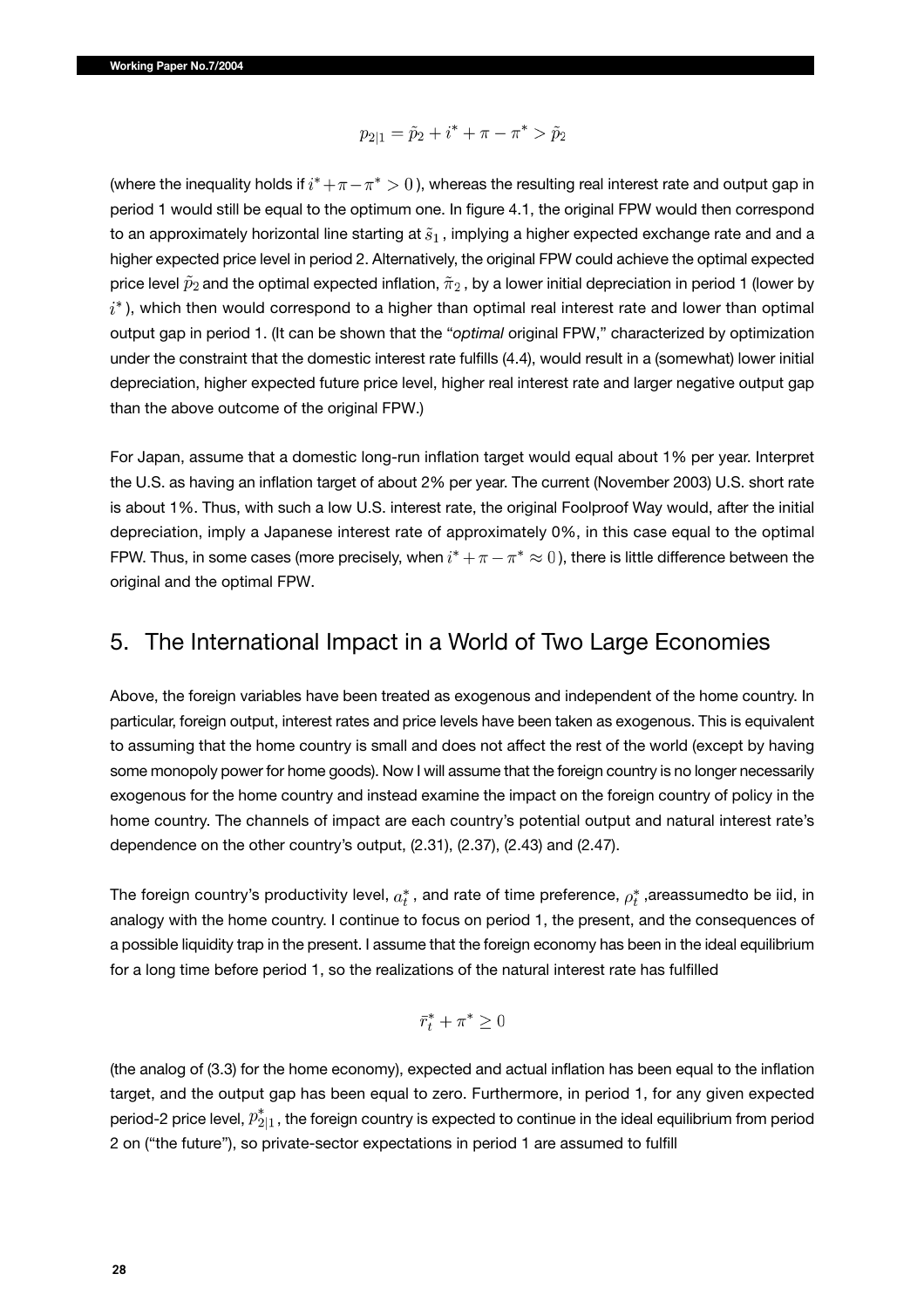$$
\pi_{3|1}^* \equiv p_{3|1}^* - p_{2|1}^* = \pi^*,
$$
  
\n
$$
x_{2|1}^* = 0,
$$
  
\n
$$
y_{2|1}^* = \bar{y}_{2|1}^* = y = 0,
$$
  
\n
$$
r_{2|1}^* = \bar{r}_{2|1}^* = \rho > 0,
$$
  
\n
$$
i_{2|1}^* = \rho + \pi^* > 0.
$$
\n(5.1)

That is, inflation after period 2 is expected to equal the inflation target, the expected future output gap is zero, the expected output and potential output are zero, the expected real interest rate equals the average natural interest rate, and the expected nominal interest rate equals the sum of the average real interest rate and the inflation target.

Furthermore, the period-1 foreign price level,  $p_1^* = p_{1|0}^*$ , is by the foreign analog of (2.28) determined by period-0 expectations and given in period 1. The period-1 foreign output gap is given by

$$
x_1^* = -\tilde{\sigma}^*(i_1^* - \pi_{2|1}^* - \bar{r}_1^*)
$$
\n(5.2)

$$
i_1^* \geq 0 \tag{5.3}
$$

Given the foreign central bank's intertemporal loss function, (2.58) and the above assumptions, the relevant loss function in period 1 can be simplified to

$$
L_1^* = \frac{1}{2} [\lambda^* x_1^{*2} + \delta (\pi_{2|1}^* - \pi^*)^2]
$$
\n(5.4)

### **5.1 Noncooperation**

First, I will examine the case of noncooperation, when the home and foreign central banks conduct independent monetary policy and have independent objectives.<sup>7</sup>

It is practical to express the equilibrium in the space of output gaps. Then, it is practical to express both outputs and the natural interest rates as functions of the output gaps. We can express outputs as a function of the output gaps by combining (2.31), (2.37), (2.36) and (??), which leads to

$$
y_1 = \overline{\overline{y}}_1 + f_1 x_1 - f_2 x_1^* \tag{5.5}
$$

$$
y_1^* = \overline{\overline{y}}_1^* + f_1 x_1^* - f_2^* x_1. \tag{5.6}
$$

The model is set up such that, in the absence of a liquidity trap in both countries, policy under either noncooperation or cooperation and under either commitment or discretion results in an equilibrium corresponding to the origin in figure 3.1, the first-best outcome where  $x_1=x_1^*=0, \pi_{2|1}=\pi$  and  $\pi_{2|1}^*=\pi^*$  and  $L_1=L_1^*=0$ , so the issues discussed in Canzoneri and Henderson [8] and Persson and Tabellini [27] do not arise.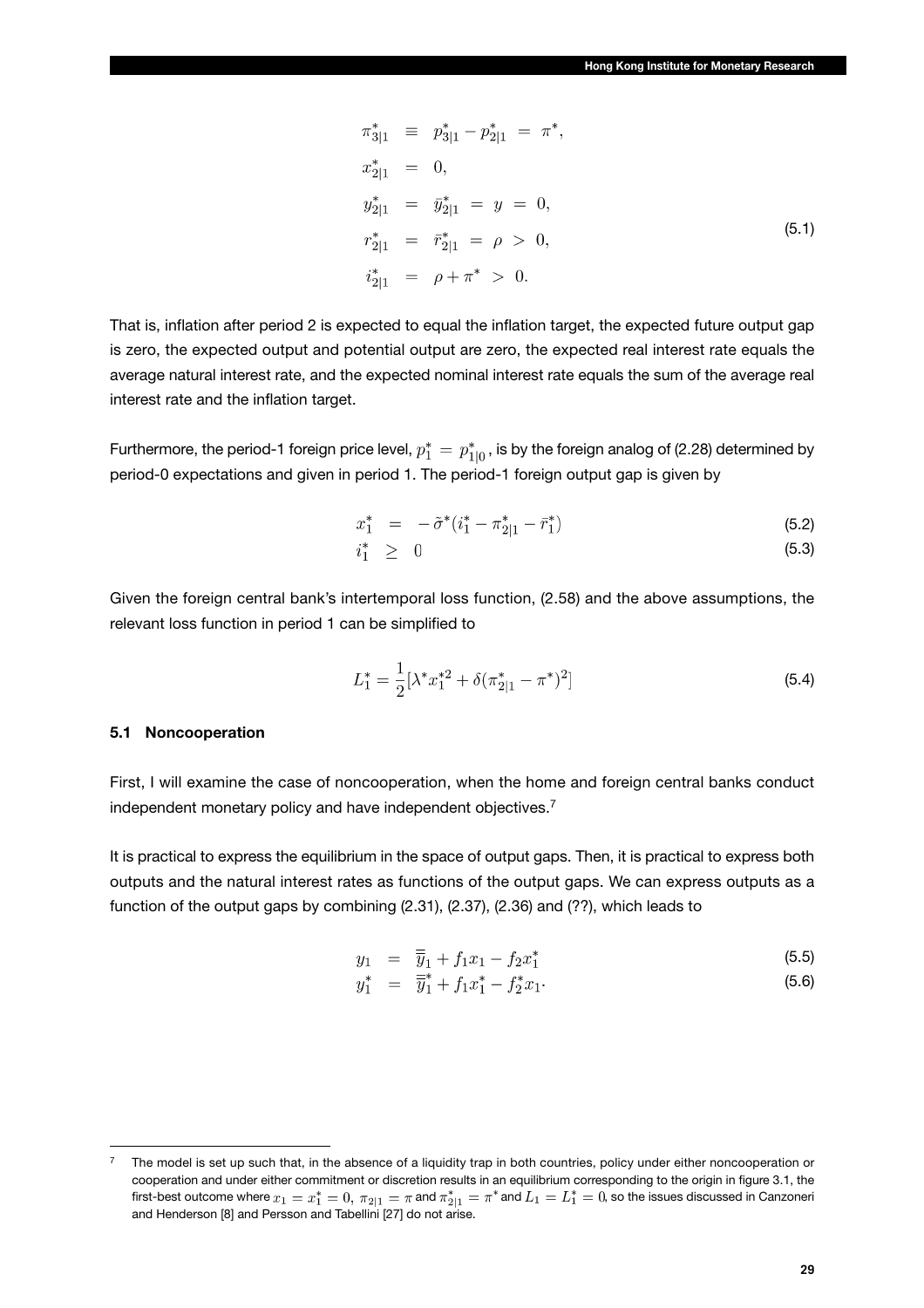Here

$$
\begin{array}{rcl} \overline{\overline{y}}_1 & \equiv & \frac{b_1a_1 - b_2b_1^*a_1^*}{1 - b_2b_2^*}, \\ \overline{\overline{y}}_1^* & \equiv & \frac{b_1^*a_1^* - b_2^*b_1a_1}{1 - b_2b_2^*}, \end{array}
$$

denote the *world* home and foreign potential output levels, the home and foreign output levels that would result in a simultaneous flexprice equilibrium in both the home and foreign country (for which case the output gaps would be zero in both countries). The coefficients are given by

$$
f_1 \equiv \frac{1}{1 - b_2 b_2^*} > 0,
$$
  
\n
$$
f_2 \equiv \frac{b_2}{1 - b_2 b_2^*} > 0,
$$
  
\n
$$
f_2^* \equiv \frac{b_2^*}{1 - b_2 b_2^*} > 0,
$$

where the inequalities for  $f_2$  and  $f_2^*$  hold if  $\sigma < \eta$ . 8

Furthermore, using (2.43), (2.47), the above assumptions, (5.5) and (5.6), we can express the natural interest rates as functions of the output gaps,

$$
\begin{aligned}\n\bar{r}_1 &= \rho_1 - d_1 a_1 - d_2 y_1^* \\
&= \bar{\bar{r}}_1 + g_1 x_1 - g_2 x_1^* \equiv \bar{r}_1(x_1, x_1^*),\n\end{aligned} \tag{5.7}
$$

$$
\begin{array}{rcl}\n\bar{r}_1^* & \equiv & \rho_1^* - d_1^* a_1^* - d_2^* y_1 \\
& \equiv & \bar{\overline{r}}_1^* + g_1^* x_1^* - g_2^* x_1 \equiv & \bar{r}_1^* (x_1^*, x_1)\n\end{array} \tag{5.8}
$$

Here

$$
\overline{\overline{r}}_1 \equiv \rho_1 - d_1 a_1 - d_2 \overline{\overline{y}}_1^*,
$$
  

$$
\overline{\overline{r}}_1^* \equiv \rho_1^* - d_1^* a_1^* - d_2^* \overline{\overline{y}}_1^*,
$$

denote the *world* home and foreign natural interest rates, the real interest rates that would arise in a simultaneous flexprice equilibrium in both countries. The coefficients fulfill

```
g_1 \equiv d_2 f_2^* > 0,g_2 \equiv d_2 f_1 > 0,g_1^* \equiv d_2^* f_2 > 0,
g_2^* \equiv d_2^* f_1 > 0,
```
<sup>8</sup> As shown above, for  $\sigma<\eta, b_2>0$  and  $b_2^*>0$ . Throughout, I assume that  $|b_2|< 1$  and  $|b_2^*|< 1$ , which is the case for reasonable parameters.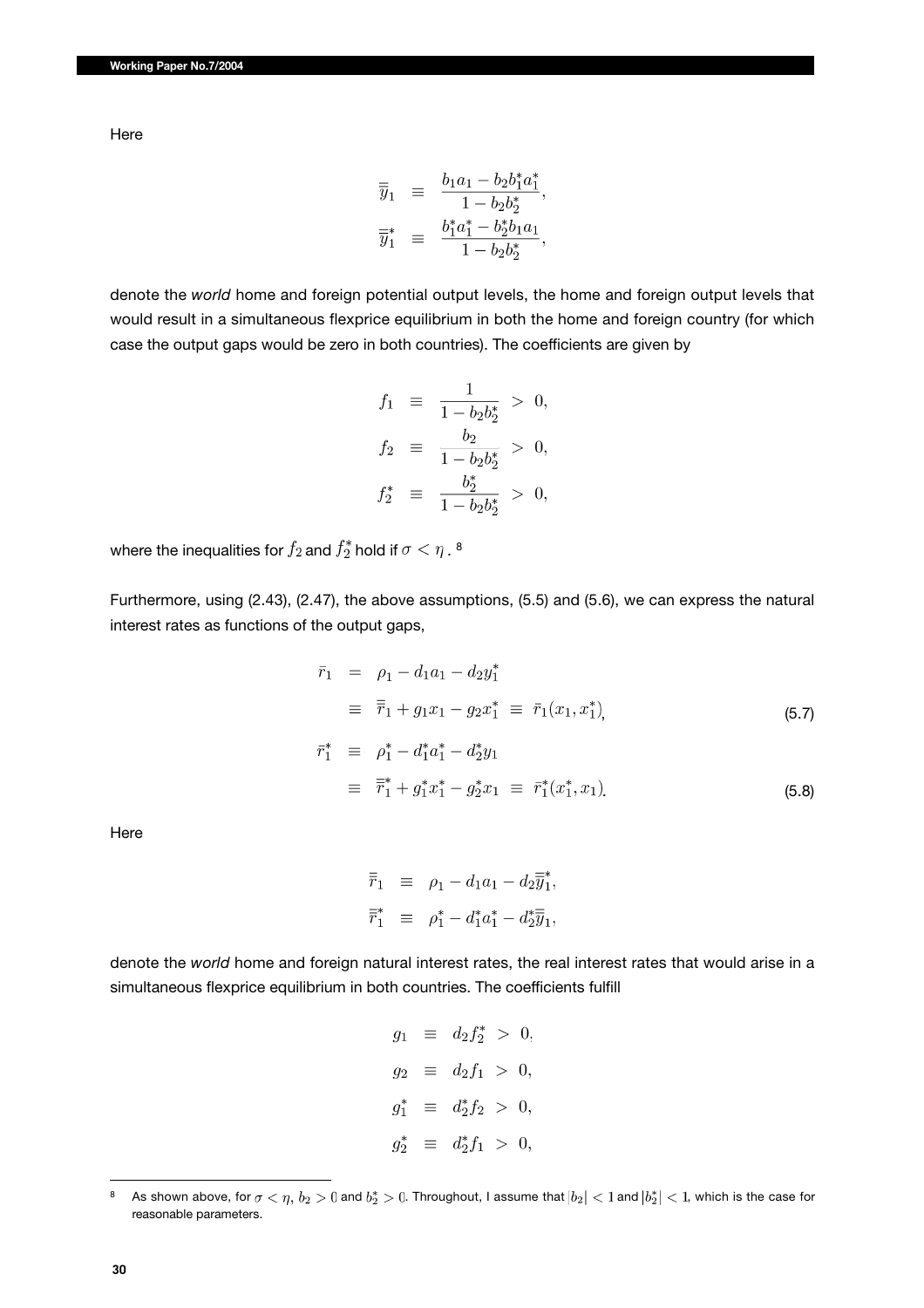where the inequalities for  $g_2$  and  $g_2^*$  hold if  $\sigma < \eta$  . In that case,  $g_2 > 0$ , and an increase in the foreign output gap reduces the home natural interest rate. The increase in the foreign output gap increases foreign output, which reduces expected foreign output growth, which in turn reduces the home natural interest rate.

The aggregate-demand constraints for both countries can now be written

$$
x_1 \leq \tilde{\sigma}[\bar{r}_1(x_1, x_1^*) + \pi_{2|1}] \tag{5.9}
$$

$$
x_1^* \leq \tilde{\sigma}^* [\bar{r}_1^*(x_1^*, x_1) + \pi_{2|1}^*] \tag{5.10}
$$

where the functions  $\bar{r}_1(x_1, x_1^*)$  and  $\bar{r}_1^*(x_1^*, x_1)$  are given by (5.7) and (5.8).

I first consider the situation under commitment, when both central banks can commit to a future moneysupply function and thereby affect private-sector expectations of future inflation and reach the good equilibrium described in section 3. Thus, I assume that the home central bank minimizes (3.15) under commitment and subject to (5.9), taking  $y_1^*$  and thereby  $\bar{r}_1$  as given. This will lead to the following targeting rule:

(N) No liquidity trap: If possible, set  $\pi_{2|1} = \pi$  and choose  $i_1 \geq 0$  so as to fulfill the target criterion

$$
x_1=0.
$$

(L) Liquidity trap: If this is not possible, set  $i_1 = 0$  and choose  $\pi_{2|1} > \pi$  so as to fulfill the target criterion

$$
\pi_{2|1} - \pi = -\frac{\lambda \tilde{\sigma}}{\delta} x_1 > 0. \tag{5.11}
$$

Analogously, I assume that the foreign central bank minimizes (5.4) under commitment and subject to (5.10), taking  $y_1$  and thereby  $\bar{r}_1^*$  as given. This will lead to the analogous targeting rule: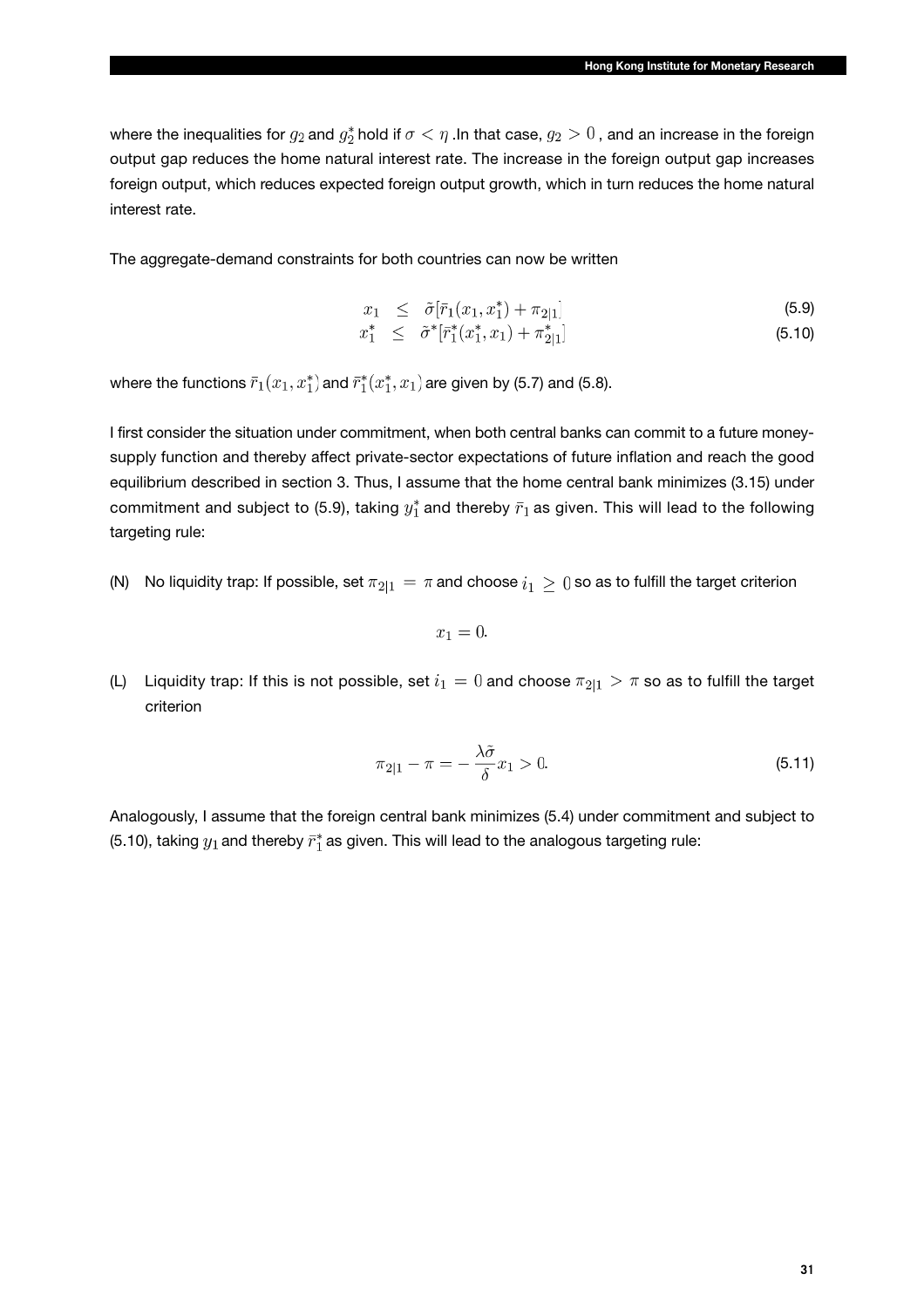(N\*) No liquidity trap: If possible, set  $\pi^*_{2|1} = \pi^*$  and choose  $i_1^* \geq 0$  so as to fulfill the target criterion

$$
x_1^* = 0. \t\t(5.12)
$$

(L\*) Liquidity trap: If this is not possible, set  $i_1^* = 0$  and choose  $\pi_{2|1}^* > \pi^*$  so as to fulfill the target criterion

$$
\pi_{2|1}^* - \pi^* = -\frac{\lambda^* \tilde{\sigma}^*}{\delta} x_1^* > 0.
$$
\n(5.13)

Combining this with the constraints and expressions for the natural interest rates gives the following equation system for the equilibrium output gaps in the noncooperative equilibrium under commitment, the optimal escape from the liquidity traps:

$$
x_1 = \min{\{\tilde{\sigma}(\bar{\bar{r}}_1 + g_1 x_1 - g_2 x_1^* + \pi - \frac{\lambda \tilde{\sigma}}{\delta} x_1), 0\}},
$$
\n(5.14)

$$
x_1^* = \min{\{\tilde{\sigma}^*(\overline{\tilde{r}}_1^* + g_1^*x_1^* - g_2^*x_1 + \pi^* - \frac{\lambda^*\tilde{\sigma}^*}{\delta}x_1^*), 0\}}.
$$
 (5.15)

Depending on the realizations of  $\overline{r}_1$  and  $\overline{r}_1^*$ , four different equilibria are possible, denoted (N, N\*), (L, N\*), (N, L\*) and (L, L\*). The different cases are easy to illustrate graphically in  $(x_1, x_1^*)$ -space, the space of the home and foreign output gap. In figure 5.1, with  $x_1^*$  along the horizontal axis and  $x_1$  along the vertical axis, the flat negatively sloped line AC represents the equation

$$
x_1 = \frac{\delta \tilde{\sigma}(\overline{\overline{r}}_1 + \pi - g_2 x_1^*)}{\delta (1 - \tilde{\sigma} g_1) + \lambda \tilde{\sigma}^2},
$$
\n(5.16)

which is equation (5.14) when the minimum over zero is disregarded.<sup>9</sup> It hits the vertical axis,  $x_1^* = 0$ , at a point Q below the origin O, where

$$
x_1 = \frac{\delta \tilde{\sigma}(\overline{r}_1 + \pi)}{\delta (1 - \tilde{\sigma} g_1) + \lambda \tilde{\sigma}^2} < 0. \tag{5.17}
$$

Thus, it is drawn for the case  $\bar{\bar{r}}_1+\pi < 0$ . The line AC hits the horizontal axis at point B, where  $x_1=0$ and

$$
x_1^* = \frac{\overline{r}_1 + \pi}{g_2} < 0. \tag{5.18}
$$

When the minimum over zero in (5.14) is taken into account, equation (5.14), describing the home output gap for a given level of the foreign output gap, is represented by the kinked solid line DBC.

<sup>&</sup>lt;sup>9</sup> I assume  $\tilde{\sigma} g_1 < 1$  and  $\tilde{\sigma}^* g_1^* < 1$ , which is the case for reasonable parameters.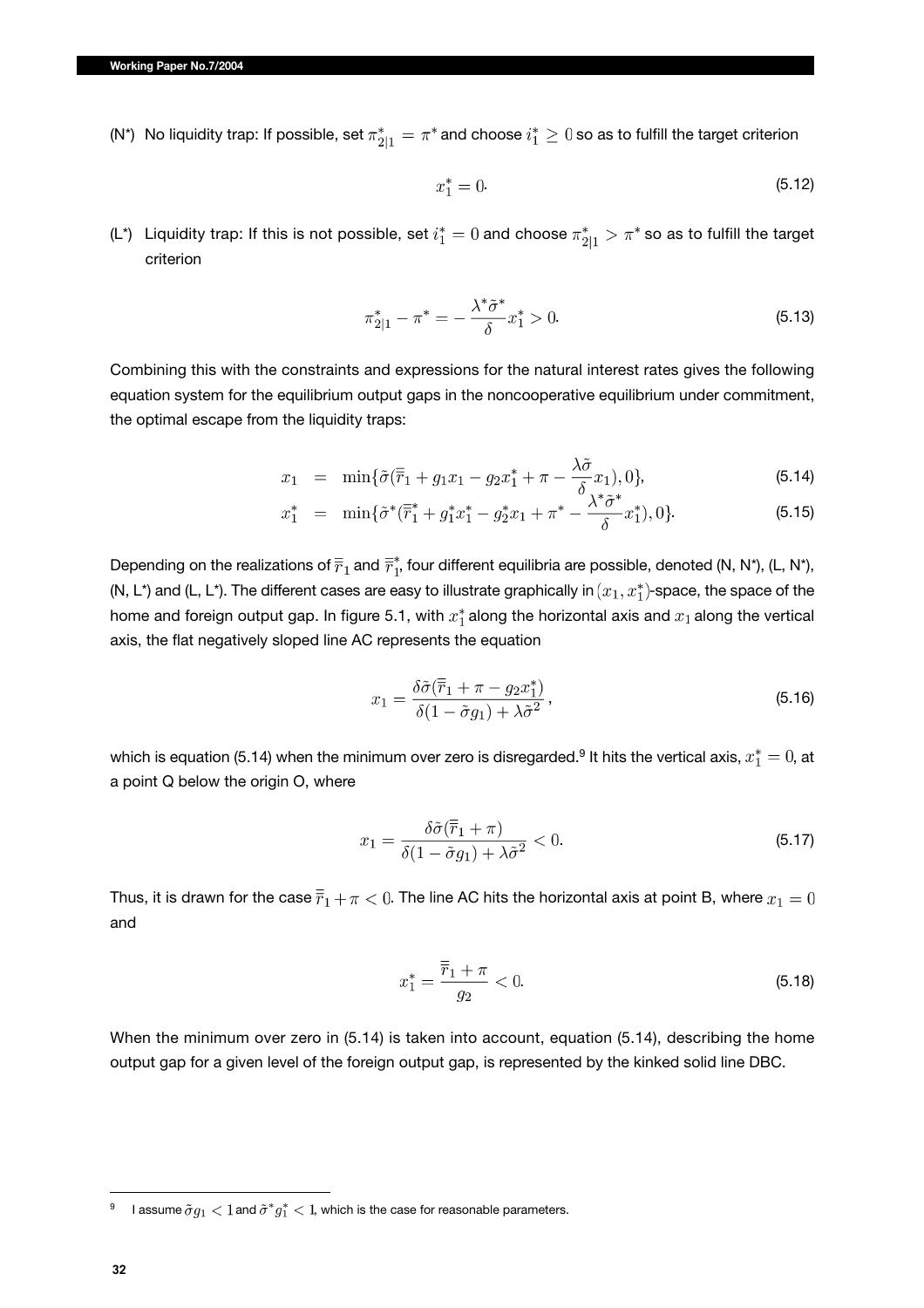Similarly, the kinked solid line C\*B\*D\* represents equation (5.15), the foreign output gap for a given level of the home output gap. It hits the horizontal axis at point Q\* to the left of the origin, where

$$
x_1^* = \frac{\delta \tilde{\sigma}^* (\overline{r}_1^* + \pi^*)}{\delta (1 - \tilde{\sigma}^* g_1^*) + \lambda^* \tilde{\sigma}^{*2}} < 0. \tag{5.19}
$$

Thus, it is drawn for the case  $\overline{r}_1^* + \pi^* < 0$ . Point B\* is given by  $x_1^* = 0$  and

$$
x_1 = \frac{\overline{r}_1^* + \pi^*}{g_2^*} < 0. \tag{5.20}
$$

The noncooperative equilibrium,  $(\tilde{x}_1, \tilde{x}_1^*)$ , is in this case at point P, where both countries are in a liquidity trap, (L, L\*), and have negative output gaps. For given home and foreign equilibrium output gaps, the optimal home and foreign expected period-2 inflation overshoots,  $\tilde{\pi}_2 - \pi$  and  $\tilde{\pi}_2^* - \pi^*$ , are given by (5.11) and (5.13).10

If  $\bar{r}_1 + \pi > 0$  and  $\bar{r}_1^* + \pi^* > 0$ , point B in figure 5.1 is to the right of the origin, point O, and point B\* is above point O. Then no country is in a liquidity trap, the equilibrium (N, N\*), and the equilibrium is given by point O. If  $\overline{r}_1 + \pi < 0$  but  $\overline{r}_1^* + \pi^* > 0$ , point B is to the left of point O but point B\* is above point O. Then only the home country is in a liquidity trap, the equilibrium (L, N\*), and the equilibrium is at point Q. This case will be further examined in section 5.1.1. If  $\bar{r}_1 + \pi > 0$  but  $\bar{r}_1^* + \pi^* < 0$ , point B is to the right of point O but point B\* is below point O. Then only the foreign country is in a liquidity trap, the equilibrium (N, L\*), and the equilibrium is at point Q\*.

The above discussion and figure 5.1 is under the assumption of commitment and hence good equilibria for both countries. If the home country is stuck in a bad equilibrium,  $\pi_{2|1} = \pi$ , and the relevant constraint for the home country is

$$
x_1 \le \tilde{\sigma}(\overline{\overline{r}}_1 + g_1 x_1 - g_2 x_1^* + \pi). \tag{5.21}
$$

Since, under noncooperation, it is never optimal for the the home central bank to choose a positive output gap, the home equilibrium for a given foreign output gap is given by

$$
x_1 = \min\{\tilde{\sigma}(\overline{\overline{r}}_1 + g_1 x_1 - g_2 x_1^* + \pi), 0\}.
$$
\n(5.22)

This equilibrium is illustrated in figure 5.2. The dashed line EF represents the equation

$$
x_1 = \frac{\tilde{\sigma}(\overline{\overline{r}}_1 + \pi - g_2 x_1^*)}{1 - \tilde{\sigma} g_1},\tag{5.23}
$$

<sup>&</sup>lt;sup>10</sup> For reasonable parameters, the line AC has a slope less than one and the line C\*A\* a slope larger than one.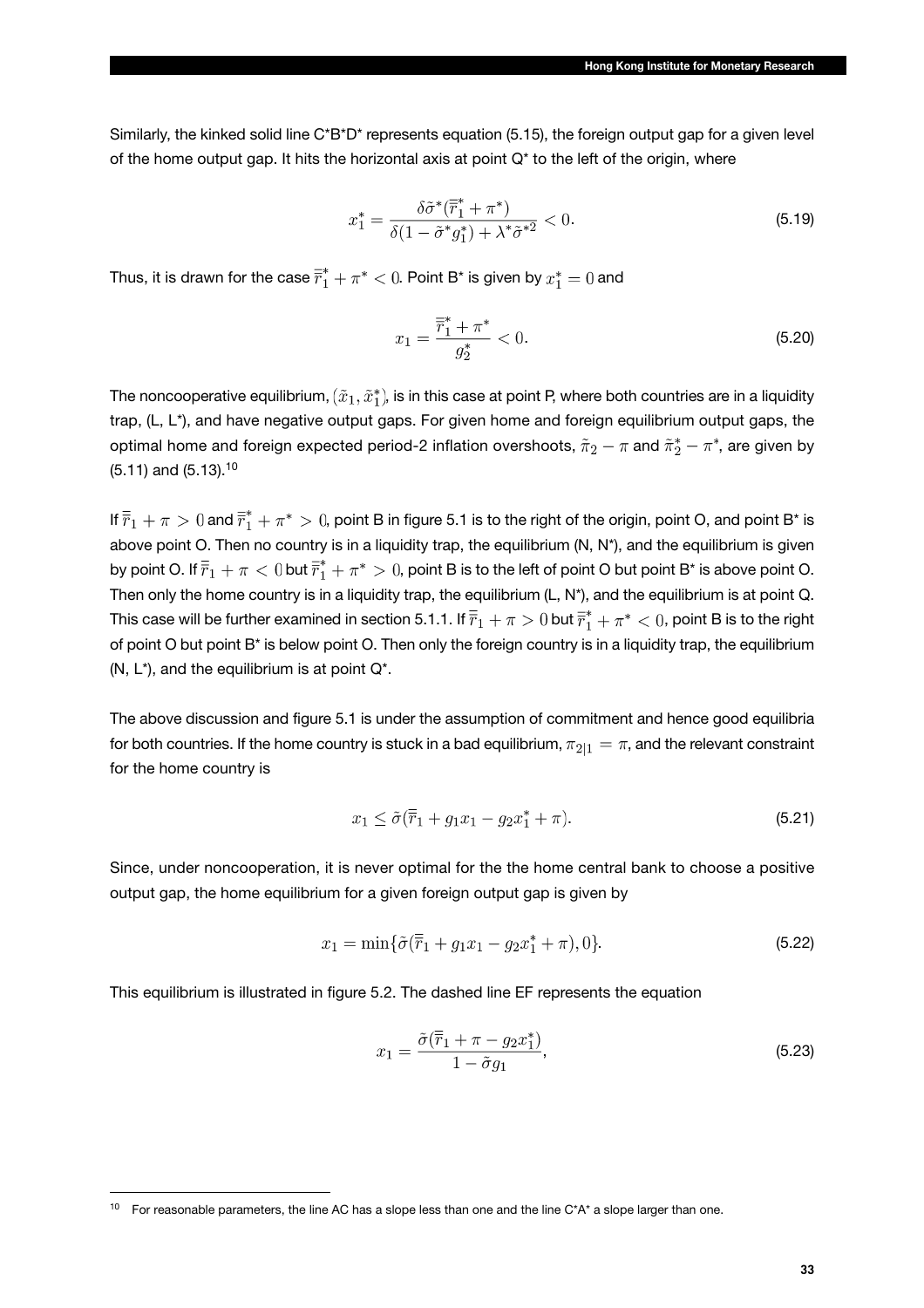the constraint (5.21) with equality. Points on and to the left of the line fulfills (5.21). The line intersects the horizontal axis in the same point B as line BC, (5.18), but it is steeper than line BC (for  $\lambda > 0$ ), as a comparison of (5.16) and (5.23) shows. When the minimum over zero is taken into account, the equilibrium is given by the kinked line DBF.

Similarly, if the foreign country is stuck in a bad equilibrium,  $\pi^*_{2|1} = \pi^*$ , and the foreign equilibrium for given home output gap is given by

$$
x_1^* = \min\{\tilde{\sigma}^*(\overline{\tilde{r}}_1^* + g_1^*x_1^* - g_2^*x_1 + \pi^*), 0\}.
$$
\n(5.24)

This corresponds to the kinked line F\*B\*D\* in figure 5.2.

If both the home and the foreign country are stuck in a liquidity trap and in a bad equilibrium, the home and the foreign equilibria for given output in the other country are given by the kinked lines DBF and F\*B\*D\*, respectively, and the world equilibrium will be at point R, where the two kinked lines intersect. If the home country is in a bad equilibrium but the foreign country is in a good equilibrium, the relevant kinked lines are DBF and C\*B\*D\*, respectively, and the world equilibrium is at S. If the home country is in a good equilibrium and the foreign country is in a bad equilibrium, the relevant kinked lines are DBC and F\*B\*D\*, and the world equilibrium is at point T. If both countries are in the good equilibrium, the equilibrium is at point P, as we have seen above.

Suppose that the home country is in a liquidity trap and in the bad equilibrium, but manages to move to the good equilibrium. Suppose that the foreign country is also in a liquidity trap. Then, if the foreign country is in a bad equilibrium, the world equilibrium shifts from point R to point T. If the foreign country is in a good equilibrium, the world equilibrium shifts from point S to point P. In both countries, while the negative output gap decreases in magnitude in the home country, it increases in magnitude in the foreign country. As noted above, the negative international output externality  $(b_2 > 0, b_2^* > 0)$  implies the natural interest rates are decreasing in the other country's output  $(d_2 > 0, d_2^* > 0)$  and output gap  $( g_2 > 0, \, g_2^* > 0 ).$  In a liquidity trap, this causes a negative output-gap externality, so a less negative output gap in one country causes a more negative output gap in the other country.

#### **5.1.1 An Interesting Special Case, (L, N\*)**

If the world foreign natural interest rate,  $\overline{r}_1^*$ , rises, the line C\*A\* shifts to the right in figure 5.1 and point B\* in figures 5.1 and 5.2 shifts up towards O. If  $\overline{r}_1^*$  rises sufficiently, point B<sup>\*</sup> meets and passes point Q, and point P reaches Q. Then the foreign country is no longer in a liquidity trap, whereas the home country remains in a liquidity trap, (L, N\*). The equilibrium is then at point Q. This equilibrium is illuminating.

Let me consider this equilibrium, illustrated in figure 5.3. I assume that the world home and foreign natural interest rates fulfill the conditions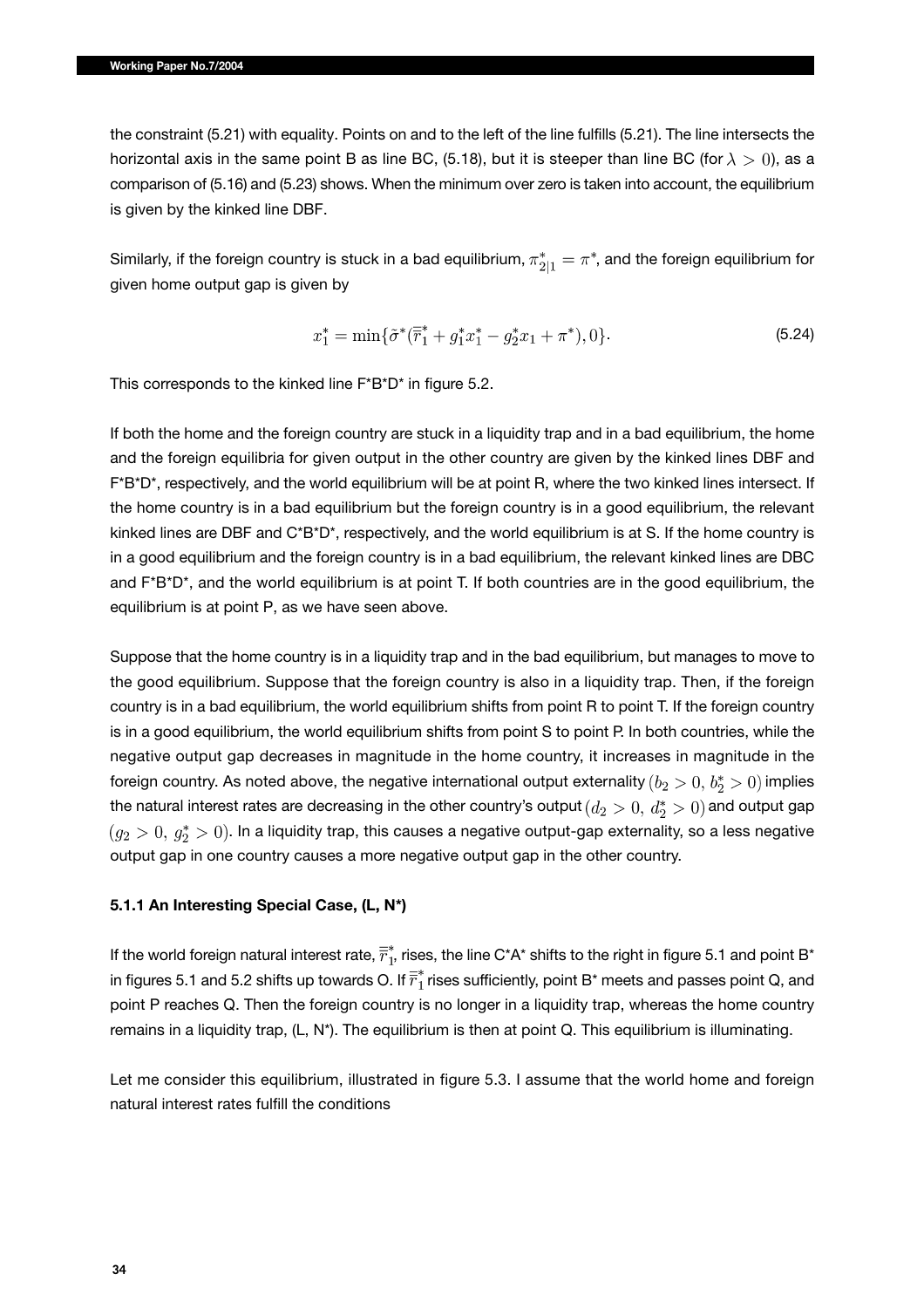$$
\overline{\overline{r}}_1 + \pi \quad < \quad 0. \tag{5.25}
$$

$$
\bar{\bar{r}}_1^* + \pi^* \geq 0. \tag{5.26}
$$

Condition (5.25) implies that point B lies on the horizontal axis to the left of the origin, and condition (5.26) implies that point B\* lies on the vertical axis above the origin.

The foreign country will not be in a liquidity trap, so we have (N\*) and

$$
\pi_{2|1}^* = \pi^*,
$$
  
\n
$$
x_1^* = 0,
$$
  
\n
$$
i_1^* = \bar{r}^*(0, x_1) + \pi^* \equiv \bar{r}_1^* - g_2^* x_1 + \pi^* \ge 0.
$$

Thus,  $\pi_{2|1}^* = \pi^*$  and  $x_1^*$  are given and independent of the home country, whereas  $i_1^*$  depends on  $x_1$ because the foreign natural interest rate depends on  $x_1$ . If  $\sigma < \eta$ , wehave  $g_2^* > 0$ , and the foreign interest rate is a decreasing function of the home output gap.

The home country will be in a liquidity trap. I will consider the home country both in the bad equilibrium, when  $\pi_{2|1} = \pi$  and  $x_1 = \hat{x}_1$ , and in the good equilibrium, the optimal escape, when  $\pi_{2|1} = \tilde{\pi}_2 > \pi$  and  $x_1 = \tilde{x}_1$ . The bad equilibrium corresponds to point V in figure 5.3 and will fulfill

$$
\pi_{2|1} = \pi,
$$
  
\n
$$
r_1 = -\pi \equiv \hat{r}_1 > \bar{r}_1(\hat{x}_1, 0) \equiv \overline{\bar{r}}_1 + g_1 \hat{x}_1,
$$
  
\n
$$
x_1 = \tilde{\sigma}(\overline{\bar{r}}_1 + g_1 x_1 + \pi) = \frac{\tilde{\sigma}}{1 - \tilde{\sigma} g_1}(\overline{\bar{r}}_1 + \pi) \equiv \hat{x}_1 < 0
$$
  
\n
$$
i_1^* = \overline{\bar{r}}_1^* - g_2^* \hat{x}_1 + \pi^* \equiv i_1^* \ge 0
$$

The good equilibrium corresponds to point Q in figure 5.3 and will fulfill

$$
\pi_{2|1} = \pi - \frac{\lambda \tilde{\sigma}}{\delta} \tilde{x}_1 \equiv \pi - \frac{\lambda \tilde{\sigma}^2}{\delta (1 - \tilde{\sigma} g_1) + \lambda \tilde{\sigma}^2} (\overline{r}_1 + \pi) \equiv \tilde{\pi}_2 > \pi,
$$
\n(5.27)

$$
x_1 = \tilde{\sigma}(\bar{r}_1 + g_1 x_1 + \tilde{\pi}_2) = \frac{\delta \tilde{\sigma}}{\delta(1 - \tilde{\sigma} g_1) + \lambda \tilde{\sigma}^2}(\bar{r}_1 + \pi) \equiv \tilde{x}_1 > \hat{x}_1,
$$
(5.28)  

$$
i_1^* = \bar{r}_1^* - g_2^* \tilde{x}_1 + \pi^* \equiv \tilde{i}_1^* < \hat{i}_1^*,
$$

where the last inequality holds if  $\sigma < \eta$ .

We note that the home country going from the bad equilibrium V to the good equilibrium Q, from  $\hat{x}_1$  to  $\tilde{x}_1$ , has no impact on the foreign output gap,  $\tilde{x}_1^* = 0$ , or expected future inflation in the foreign country,  $\pi^*_{2|1} = \pi^*$ . When  $\sigma < \eta$ , the increase in the home output gap reduces the foreign natural, real and nominal interest rates by  $g_2^*(\tilde{x}_1 - \hat{x}_1)$ .

If point B\* lies above point Q, as is the case in figure 5.3, the fall in the foreign natural real interest rate simply leads to a corresponding fall in the real and nominal interest rate and an unchanged foreign zero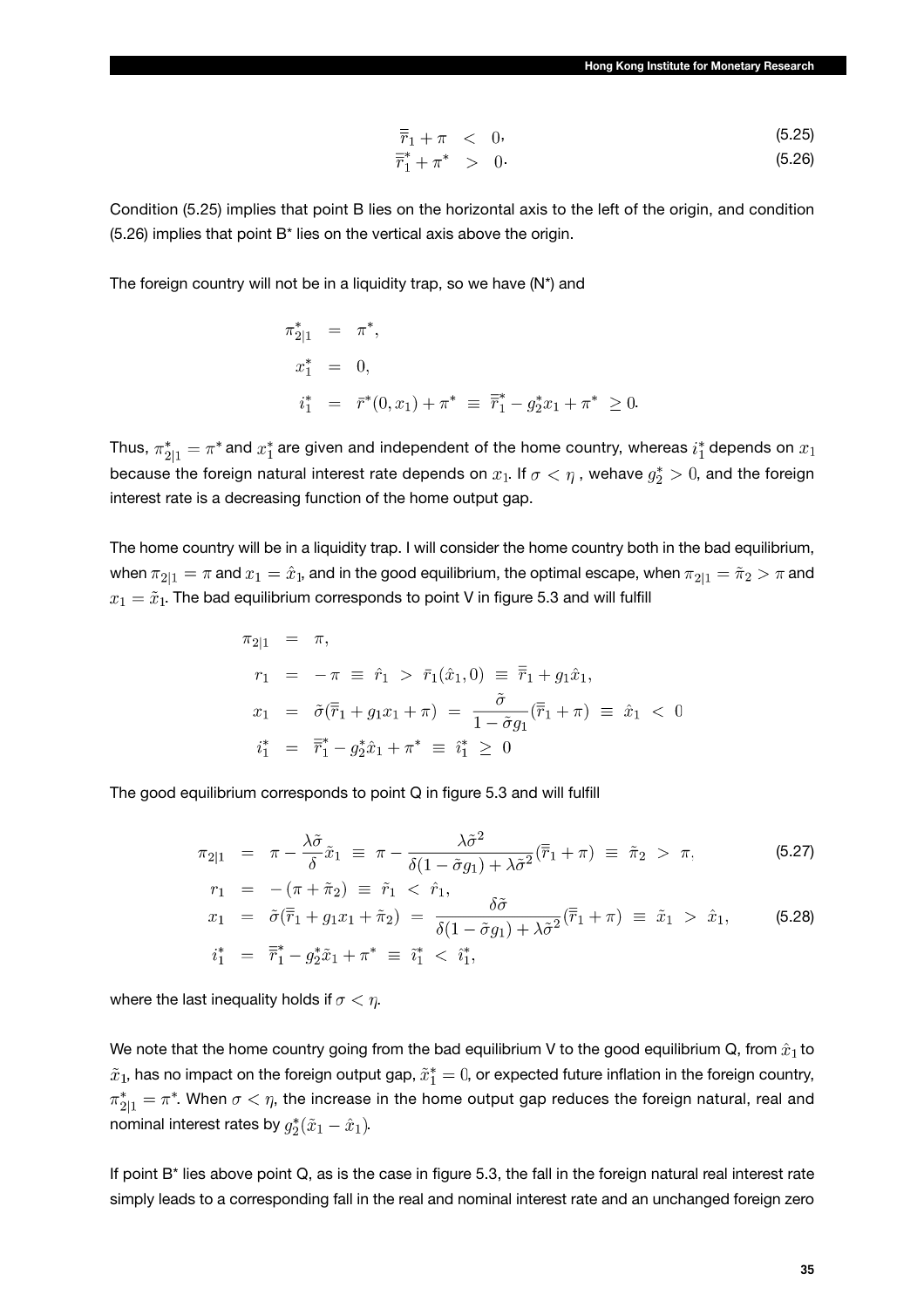output gap. However, in the case where point B\* lies between point V and point Q, a move of the home country from the bad equilibrium to the good equilibrium would lead to an equilibrium on the segment BQ to the left of point Q, with a liquidity trap and negative output gap in the foreign country. Then fall in the foreign natural interest rate causes the foreign country to hit the zero lower bound for the interest rate and throws it into a liquidity trap. I will return to that particular case in the discussion of cooperation in section 5.2.

#### **5.1.2 Exchange-rate Paths**

Let me also examine the exchange-rate paths in the case  $(L, N^*)$ . The exchange-rate path in the bad equilibrium is given by

$$
s_{2|1} = \hat{p}_2 - \hat{p}_2^* \equiv \hat{s}_2, s_1 = \hat{s}_2 + \hat{i}_1^* \equiv \hat{s}_1.
$$

In the good equilibrium, if the foreign country is not in a liquidity trap, the expected foreign period-2 price level continues to equal to  $\hat{p}_2^* \equiv p_1^* + \pi^*$ . The exchange rate-path for the good equilibrium in the optimal escape is then given by

$$
s_{2|1} = \tilde{p}_2 - \hat{p}_2^* \equiv \tilde{s}_2 > \hat{s}_2,
$$
  
\n
$$
s_1 = \tilde{s}_2 + \tilde{i}_1^* \equiv \tilde{s}_1 > \hat{s}_1.
$$
 (5.29)

If  $\sigma < \eta$ , the foreign nominal interest rate is lower in the optimal escape than in the bad equilibrium,

$$
\tilde{i}_1^* - \hat{i}_1^* = -g_2^*(\tilde{x}_1 - \hat{x}_1) < 0
$$

The inequality  $\tilde{s}_1 > \hat{s}_1$  holds under the reasonable assumption that the difference between  $\tilde{p}_2 \equiv p_1 + \tilde{\pi}_2$ and  $\hat{p}_2 \equiv p_1 + \pi$  dominates over the difference in the foreign interest rate (which is likely for reasonable parameters, since the former may involve some 20—30% whereas the latter probably involves less than half a percentage point).

Thus, if the home central bank implements the optimal escape by a depreciation of the currency and a crawling peg, the initial depreciation can be a little less than for the small open economy, and the rate of appreciation during the crawl can be a little less. This modification of the crawling peg is likely to be small and seems unlikely to have any practical consequences.

### **5.2 Optimal Cooperation**

Next, I will examine the case when monetary policy in the two countries are coordinated and have a common objective. I write the constraints with the natural interest rates explicitly depending on the output gaps,

$$
x_1 \leq \tilde{\sigma}(\overline{\overline{r}}_1 + g_1 x_1 - g_2 x_1^* + \pi_{2|1}), \tag{5.30}
$$

$$
x_1^* \leq \tilde{\sigma}^* (\bar{r}_1^* + g_1^* x_1^* - g_2^* x_1 + \pi_{2|1}^*). \tag{5.31}
$$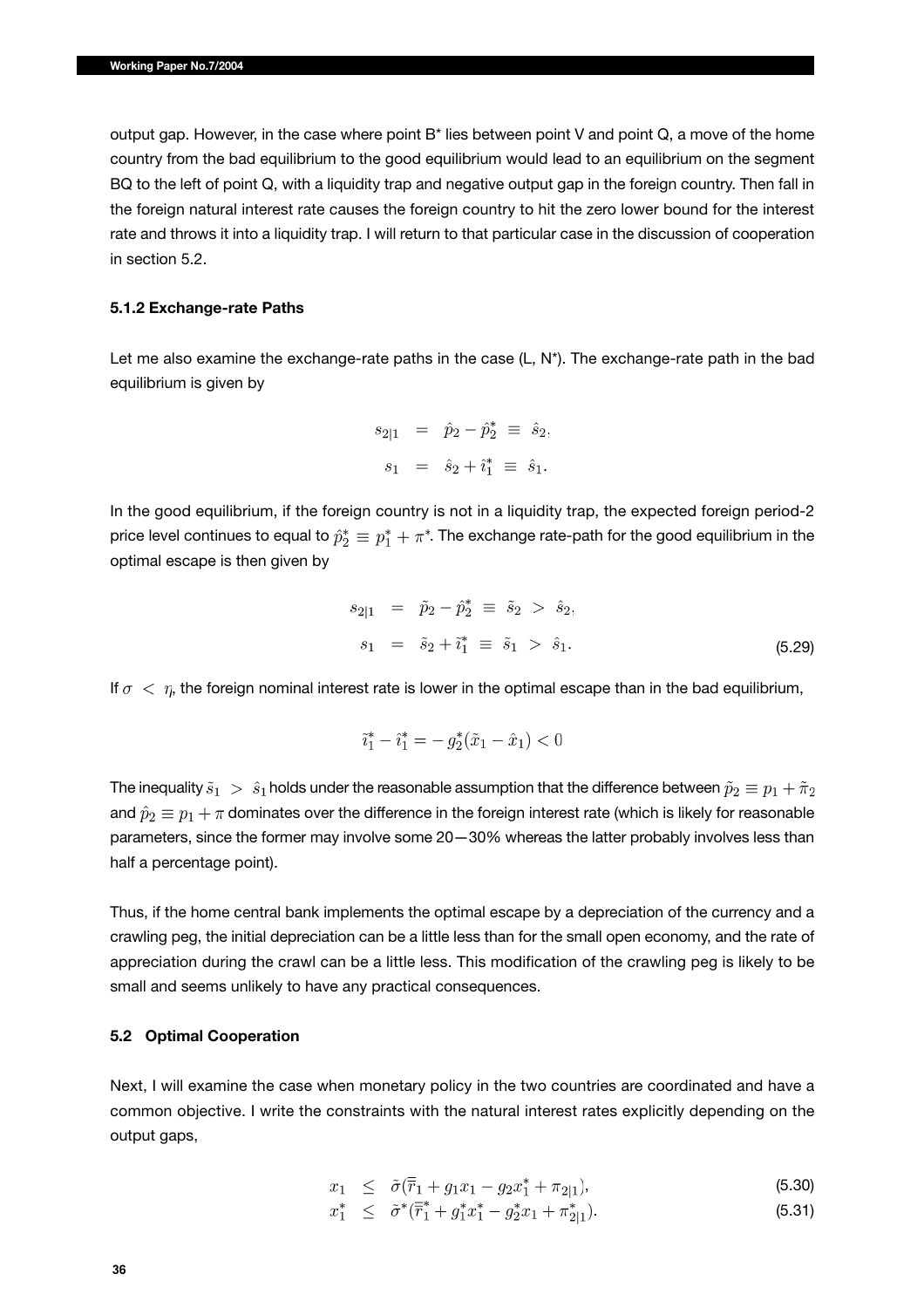The world loss is taken to be

$$
(1 - \alpha)L_1 + \alpha L_1^* = (1 - \alpha)\frac{1}{2}[\lambda x_1^2 + \delta(\pi_{2|1} - \pi)^2] + \alpha \frac{1}{2}[\lambda^* x_1^{*2} + \delta(\pi_{2|1}^* - \pi^*)^2],
$$
 (5.32)

where the weights on the countries correspond to their relative size. Optimal cooperation under commitment involves choosing  $\pi_{2|1}$ ,  $\pi^*_{2|1}$ ,  $x_1$  and  $x_1^*$  so as to minimize the world loss subject to (5.30) and (5.31), taking into account the natural interest rates' depending on the output gaps in both countries. The corresponding Lagrangian is

$$
\mathcal{L}_1 = (1 - \alpha)L_1 + \alpha L_1^*
$$
  
 
$$
- (1 - \alpha)\phi_1[\tilde{\sigma}(\overline{\overline{r}}_1 + g_1x_1 - g_2x_1^* + \pi_{2|1}) - x_1]
$$
  
 
$$
- \alpha \phi_1^*[\tilde{\sigma}^*(\overline{\overline{r}}_1^* + g_1^*x_1^* - g_2^*x_1 + \pi_{2|1}^*) - x_1^*],
$$

where the Lagrange multipliers  $\phi_1 \geq 0$  and  $\phi_1^* \geq 0$  fulfill the complementary slackness conditions

 $\phi_1[\tilde{\sigma}(\overline{\overline{r}}_1+g_1x_1-g_2x_1^*+\pi_{2|1})-x_1] \geq 0,$  $\phi_1^*[\tilde{\sigma}^* (\overline{\tilde{r}}_1^* + g_1^* x_1^* - g_2^* x_1 + \pi_{2|1}^*) - x_1^*] \geq 0.$ 

The first-order conditions with respect to  $p_{2|1}$ ,  $x_1$ ,  $p_{2|1}^*$  and  $x_1^*$  are, respectively,

$$
\delta(\pi_{2|1} - \pi) - \phi_1 \tilde{\sigma} = 0,
$$
  

$$
\lambda x_1 - \phi_1 \tilde{\sigma} g_1 + \phi_1 + \frac{\alpha}{1 - \alpha} \phi_1^* \tilde{\sigma}^* g_2^* = 0,
$$
  

$$
\delta(\pi_{2|1}^* - \pi^*) - \phi_1^* \tilde{\sigma}^* = 0,
$$
  

$$
\lambda^* x_1^* - \phi_1^* \tilde{\sigma}^* g_1^* + \phi_1^* + \frac{1 - \alpha}{\alpha} \phi_1 \tilde{\sigma} g_2 = 0.
$$

This, together with the complementary slackness conditions, leads to the following targeting rule for the home central bank:

(N) No liquidity trap: If possible, set  $\pi_{2|1} = \pi$  and choose  $i_1 \geq 0$  so as to fulfill the target criterion

$$
x_1 = -\frac{\alpha}{1-\alpha} \frac{\delta g_2^*}{\lambda} (\pi_{2|1}^* - \pi^*) \le 0.
$$

(L) Liquidity trap: If this is not possible, set  $i_1 = 0$  and choose  $\pi_{2|1} > \pi$  so as to fulfill the target criterion

$$
\pi_{2|1} - \pi = -\frac{\lambda \tilde{\sigma}}{\delta(1 - \tilde{\sigma}g_1)} x_1 - \frac{\alpha}{1 - \alpha} \frac{\tilde{\sigma}g_2^*}{1 - \tilde{\sigma}g_1} (\pi_{2|1}^* - \pi^*) > 0.
$$
 (5.33)

We can understand the targeting criterion (5.33) in the following way. Suppose that the home country is in a liquidity trap with a given negative period-1 output gap,  $x_1 < 0$ , and a positive expected period-2 inflation overshoot,  $\pi_{2|1} - \pi > 0$ , that fulfill the constraint (5.30) with equality. Suppose that the central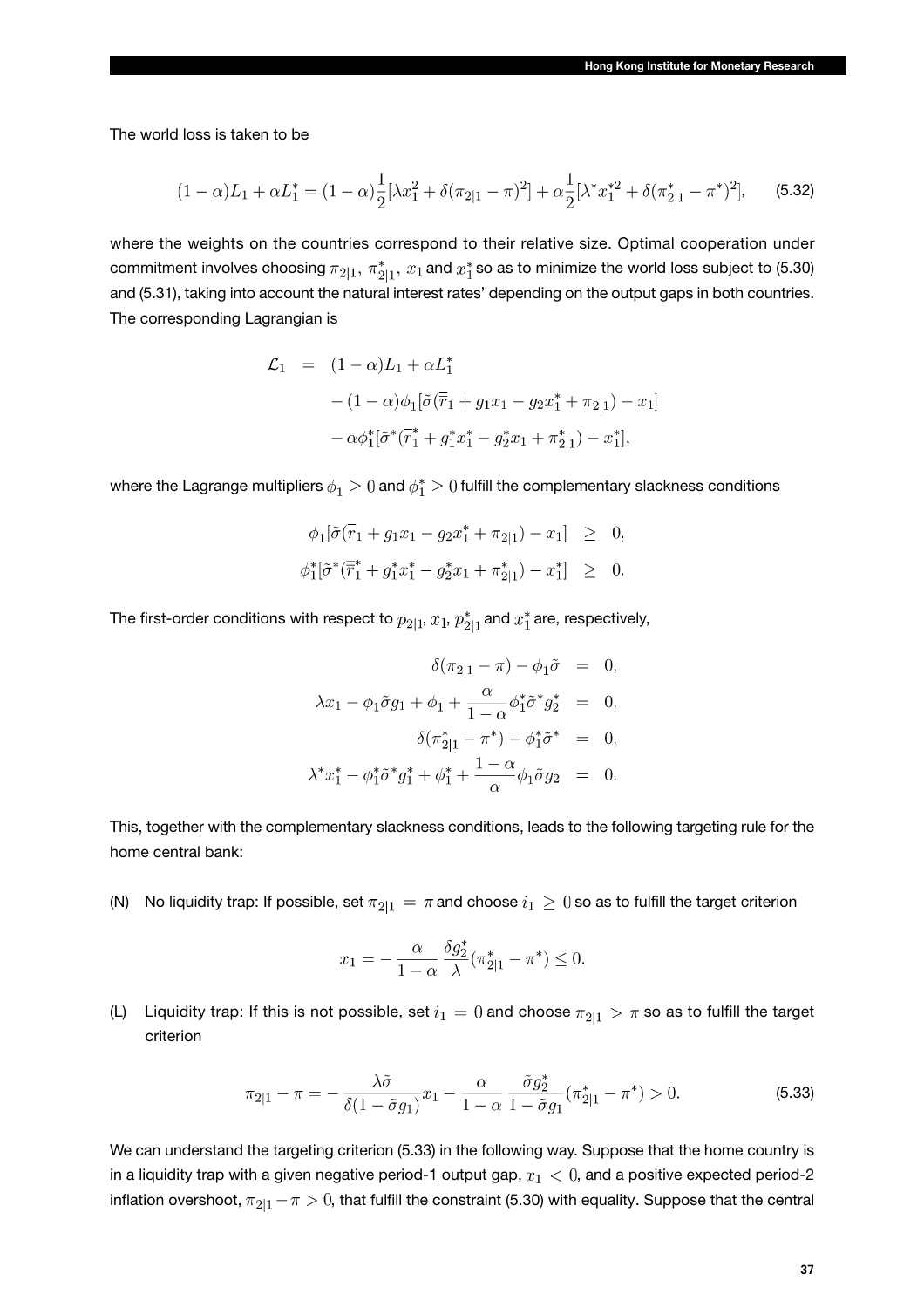bank considers a marginal increase  $dx_1 > 0$  in the output gap, that is, a reduction in the magnitude of the negative output gap. This would bring a direct change in the home loss from the negative output gap by

$$
\frac{\partial L_1}{\partial x_1}dx_1=\lambda x_1dx_1<0,
$$

that is, a reduction of the home loss. The change in the world loss is  $1-\alpha$  times the change in the home loss, taking into account the size of the home country. For a constant natural interest rate, by (5.30), the increase in the output gap  $dx_1$  requires an increase in the expected period-2 inflation overshoot of  $dx_1/\tilde{\sigma}$ . However, the natural interest rate is not constant but increases by  $d\bar{r}_1 = g_1 dx_1 > 0$ , due to the effect of the home output gap on foreign potential and actual output and the effect of that on the home natural interest rate. The increase in the natural interest rate makes the constraint (5.30) less binding, which allows a reduction of the expected inflation overshoot by  $-g_1dx_1$ . The total required change in the inflation overshoot is therefore  $(1 - \tilde{\sigma}g_1)dx_1/\tilde{\sigma}$ . The change in the home loss due to this is

$$
\frac{\partial L_1}{\partial (p_{2|1}-\hat p_2)}(1-\tilde \sigma g_1)\frac{1}{\tilde \sigma}dx_1=\delta(\pi_{2|1}-\pi)(1-\tilde \sigma g_1)\frac{1}{\tilde \sigma}dx_1>0
$$

(the discount factor enters because the overshoot occurs in period 2), a net loss. The change in the world loss is  $1 - \alpha$  times the change in the home loss. Suppose that the foreign country is also in a liquidity trap, with a negative output gap,  $x_1^* < 0$ , and a positive expected inflation overshoot,  $\pi^*_{2|1}-\pi^*>0.$  The increase in the home output gap will change the foreign natural interest rate by  $d\bar{r}_1^* = -g_2^*dx_1 < 0$ , a reduction. This makes the foreign constraint (5.31) more binding. If the foreign output gap is held constant (which is convenient, since otherwise we need to keep track of its effect on the home natural interest rate), this requires an equal rise in the expected foreign inflation overshoot,  $g_2^*dx_1>0$ . The increase in the foreign loss from this is

$$
\frac{\partial L_1^*}{\partial (\pi_{2|1}^* - \pi^*)} g_2^* dx_1 = \delta (\pi_{2|1}^* - \pi^*) g_2^* dx_1 > 0,
$$

and the change in the world loss is  $\alpha$  times the change in the foreign loss. In an optimum, all the changes in the world loss from a change in the home output gap for a given foreign output gap must sum to zero, which implies

$$
(1 - \alpha)[\lambda x_1 dx_1 + \delta(\pi_{2|1} - \pi)(1 - \tilde{\sigma}g_1)\frac{1}{\tilde{\sigma}}dx_1] + \alpha \delta(\pi_{2|1}^* - \pi^*)g_2^* dx_1 = 0.
$$

Solving for  $\pi_{2|1} - \pi$  results in the targeting criterion (5.33).

The analogous targeting rule for the foreign central bank is:

(N\*) No liquidity trap: If possible, set  $\pi_{2|1}^* = \pi^*$  and choose  $i_1^* \geq 0$  so as to fulfill the target criterion

$$
x_1^* = -\frac{1-\alpha}{\alpha} \frac{\delta g_2}{\lambda^*} (\pi_{2|1} - \pi) \le 0.
$$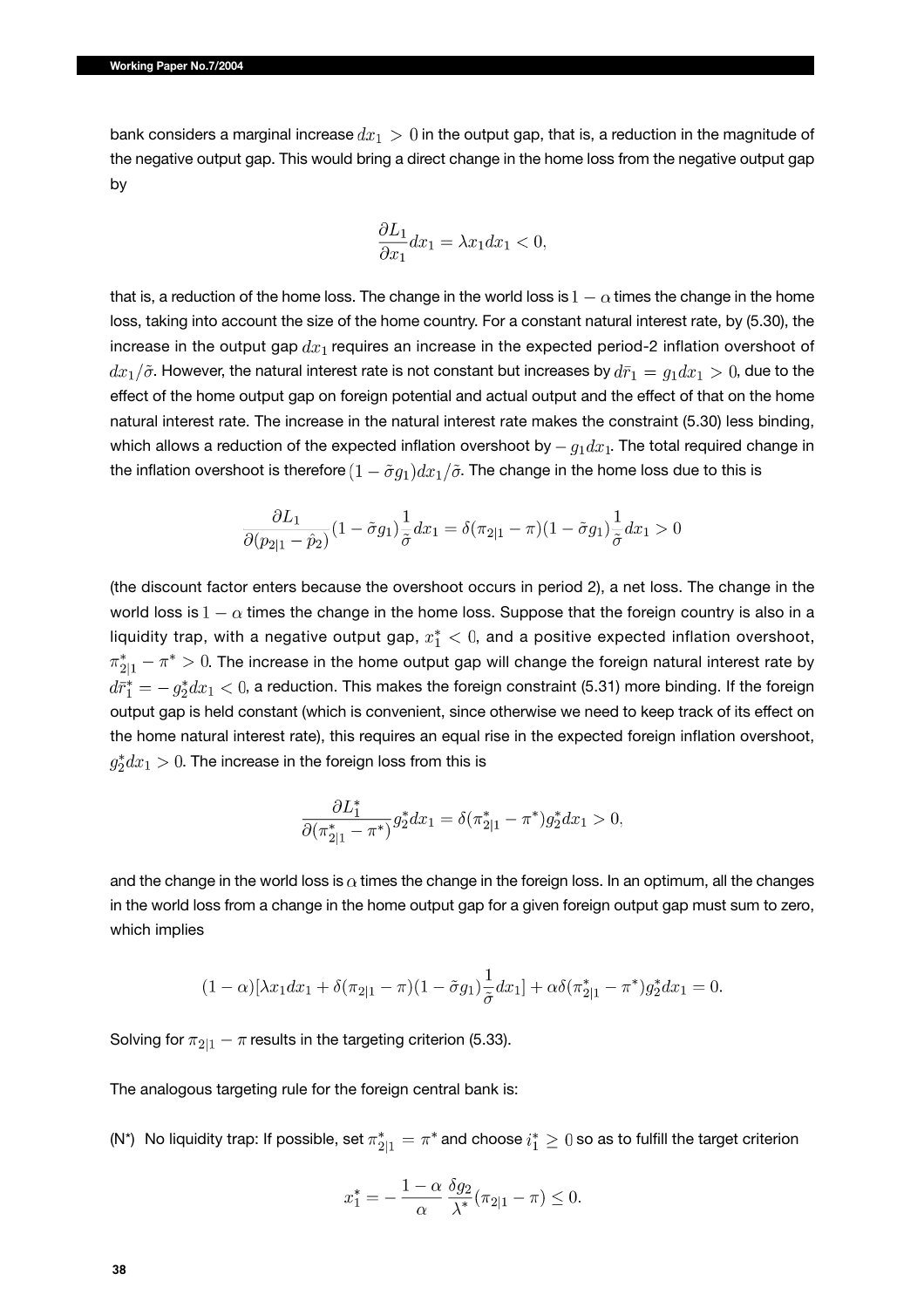(L\*) Liquidity trap: If this is not possible, set  $i_1^* = 0$  and choose  $\pi_{2|1}^* > \pi^*$  so as to fulfill the target criterion

$$
\pi_{2|1}^* - \pi^* = -\frac{\lambda^* \tilde{\sigma}^*}{\delta (1 - \tilde{\sigma}^* g_1^*)} x_1^* - \frac{1 - \alpha}{\alpha} \frac{\tilde{\sigma}^* g_2}{1 - \tilde{\sigma}^* g_1^*} (\pi_{2|1} - \pi) > 0.
$$

The combination of these targeting rules with the constraints (5.30) and (5.31) will then determine the four kinds of equilibria,  $(N, N^*)$ ,  $(L, N^*)$ ,  $(N, L^*)$  and  $(L, L^*)$ .

### **5.2.1 The Special Case, (L, N\*)**

Let me look at the special case when the home country is in a liquidity trap but the foreign country is not, (L, N\*). I assume that the natural interest rates fulfills the conditions (5.25) and (5.26), so the noncooperative equilibrium corresponds to figure 5.3, with points B and B\* located as in the figure.

Since the foreign country is not in a liquidity trap,  $(N^*)$ , we have

$$
\pi_{2|1}^* = \pi^*, \tag{5.34}
$$

$$
x_1^* = -\frac{1-\alpha}{\alpha} \frac{\partial g_2}{\partial x} (\pi_{2|1} - \pi) \leq 0,
$$
\n(5.35)

$$
i_1^* = \overline{\overline{r}}_1^* + g_1^* x_1^* - g_2^* x_1 + \pi^* - \frac{1}{\tilde{\sigma}^*} x_1^* \geq 0. \tag{5.36}
$$

Thus,  $\pi^*_{2|1}$  is given by the foreign inflation target and independent of the home country, whereas  $x_1^*$   $\lt$  0 if  $\pi_{2|1}$   $\gt$   $\pi$ , which is the case if the home country is in a liquidity trap.

When the foreign country is not in a liquidity trap, if the home country is not in a liquidity trap, the home central bank simply sets  $\pi_{2|1} = \pi$  and chooses  $i_1 \geq 0$  so as to achieve  $x_1 = 0$ . If the home country is in a liquidity trap, the home central bank sets  $i_1 = 0$  and chooses  $\pi_{2|1}$  so as to achieve the target criterion

$$
\pi_{2|1} - \pi = -\frac{\lambda \tilde{\sigma}}{\delta(1 - \tilde{\sigma}g_1)} x_1 > 0.
$$
\n(5.37)

We can combine this and (5.30) to express the home equilibrium output for given foreign output as

$$
x_1 = \min{\{\tilde{\sigma}[\overline{r}_1 + g_1x_1 - g_2x_1^* + \pi - \frac{\lambda \tilde{\sigma}}{\delta(1 - \tilde{\sigma}g_1)}x_1], 0\}}.
$$

This is illustrated as the kinked line DBC' in figure 5.4, similar to the kinked line DBC for the noncooperative equilibrium. The dashed-dotted segment BC' corresponds to the line

$$
x_1 = \frac{\delta \tilde{\sigma}(\overline{\overline{r}}_1 + \pi - g_2 x_1^*)}{\delta (1 - \tilde{\sigma} g_1) + \frac{\lambda \tilde{\sigma}^2}{1 - \tilde{\sigma} g_1}},\tag{5.38}
$$

which is flatter than the segment BC (which corresponds to (5.16)), since cooperation takes into account that, for a given foreign output gap, an increase in the home output gap increased the home natural interest rate and makes the constraint (5.30) less binding.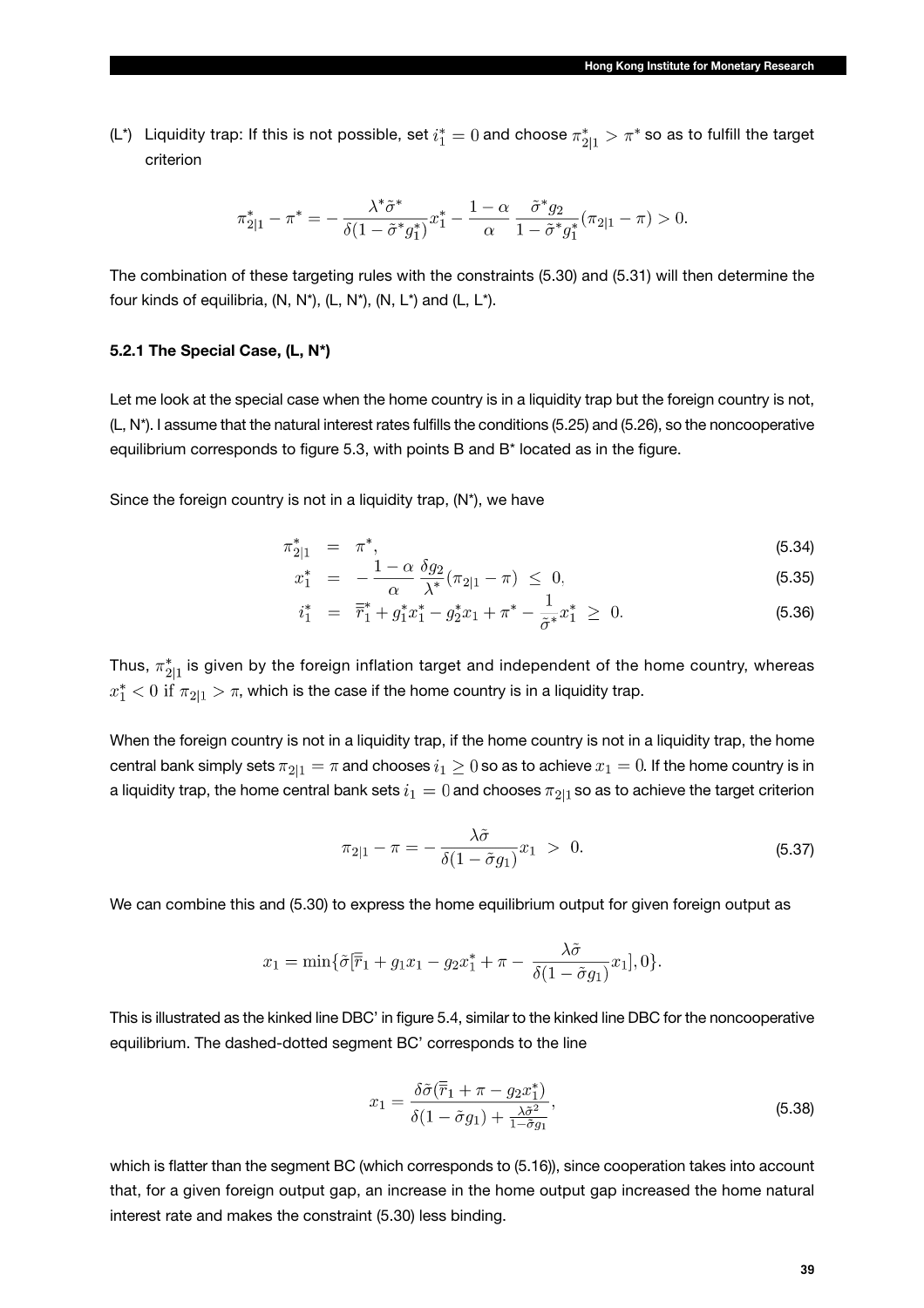For a zero foreign output gap, the world equilibrium would be at point Q', where the segment BC' meets the vertical axis. This would correspond to a situation when the foreign central bank is not cooperating and taking home output and hence the foreign natural interest rate as given, whereas the home country incorporates the endogeneity of the foreign output and thereby the home natural interest rate and consequently behaves as a Stackelberg leader.

However, under cooperation, the foreign targeting criterion is (5.35) rather than (5.12). Combining this with the home target criterion (5.37) gives the condition

$$
x_1^* = \frac{1 - \alpha}{\alpha} \frac{\lambda}{\lambda^*} \frac{\tilde{\sigma} g_2}{1 - \tilde{\sigma} g_1} x_1 < 0. \tag{5.39}
$$

This equation corresponds to the ray OG in figure 5.4. Thus, the equilibrium under optimal cooperation is given by point W, where the ray OG intersects the kinked line DBC'. I let this equilibrium be denoted by  $(\widetilde{\widetilde{x}}_1,\widetilde{\widetilde{x}}_1^*)$ . Comparing with the noncooperative equilibrium at point Q,  $(\widetilde{x}_1,\widetilde{x}_1^*)$ , we see that

$$
\widetilde{\widetilde{x}}_1^* < \ \widetilde{x}_1^* = 0,\tag{5.40}
$$

$$
0 \quad > \quad \widetilde{x}_1 \; > \; \widetilde{x}_1. \tag{5.41}
$$

In the equilibrium under optimal cooperation, the foreign country has a negative output gap in spite of not being in a liquidity trap. As a result, the magnitude of the home negative output gap is reduced compared to the noncooperative case.

The slope of the ray OG and the location of the equilibrium W depends on the relative home and foreign weights on output gap stabilization,  $\lambda/\lambda^*$ , as (5.39) shows. For a given home weight  $\lambda$ , we see that, for  $\lambda^* = \infty$ , the ray becomes vertical and corresponding to  $x_1^* = 0$  and OD\*, which results in an a world equilibrium at point Q'. When the weight on foreign output-gap stabilization becomes infinitely large, the foreign output gap is held at zero regardless of the outcome for the home output gap. For  $\lambda^* = 0$ , the ray becomes horizontal and corresponding  $x_1 = 0$  and OD, which results in a world equilibrium at point B. When there is zero weight on stabilizing the foreign output gap, it optimal to let it grow so negative and large that the home output gap becomes zero. This is done by increasing the home natural interest rate so it fulfills the condition

$$
\bar{r}_1(0, \tilde{\tilde{x}}_2) + \pi \equiv \bar{\bar{r}}_1 - g_2 \tilde{\tilde{x}}_1 + \pi = 0,
$$

so the home country is no longer in a liquidity trap.

Above, when discussing noncooperation in the case (L, N\*), we noticed that the home country moving from the bad to the good equilibrium results in the world equilibrium moving from point V to point Q infigures 5.3 and 5.4, with the foreign country remaining in the ideal equilibrium. This brings the world equilibrium closer to the optimal equilibrium under cooperation, point W. It reduces the home loss, without any impact on the foreign loss. This is obviously the case as long as point B<sup>\*</sup> does not fall below point Q, which is the case as long as the world foreign natural interest rate,  $\bar{\vec{r}}_1^*$ , is not too low but fulfills the condition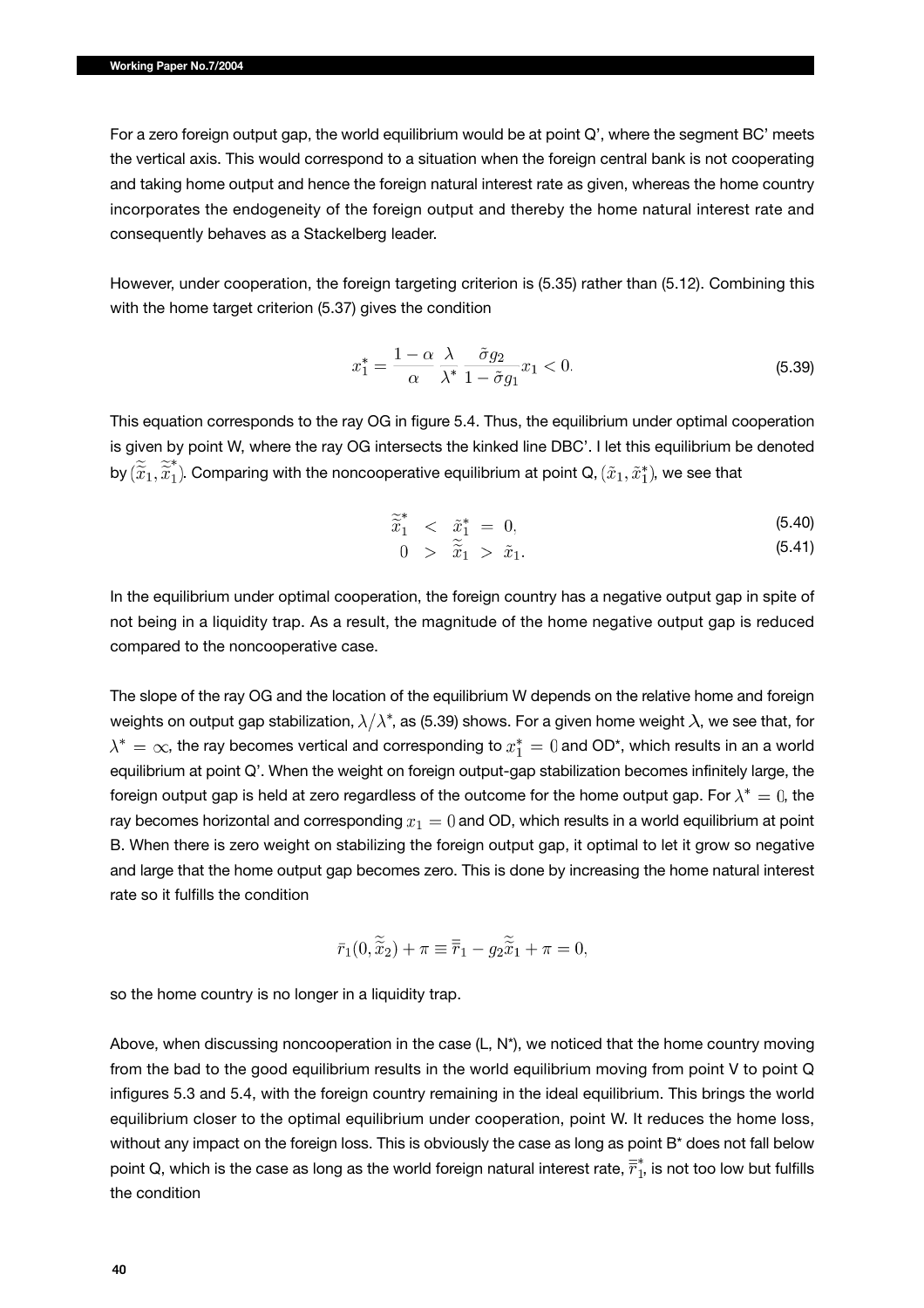$$
\overline{\overline{r}}_1^* + \pi^* \ge \frac{\delta \tilde{\sigma} g_2^*(\overline{r}_1 + \pi)}{\delta (1 - \tilde{\sigma} g) + \lambda \tilde{\sigma}^2} \tag{5.42}
$$

(this condition follows from the right side of (5.20) greater than or equal to the right side of (5.17)).

Suppose, however, that condition (5.42) is violated and that point B\* falls between point V and Q. This means that, when the home country moves from the bad to the good equilibrium and the foreign natural interest rate falls, the foreign country falls into a liquidity trap and develops a negative output gap. Under noncooperation, the world equilibrium would move from point V to a point P on the segment BQ to the left of point Q, where the segment C\*B\* (with B\* below Q) would intersect BQ. This would be in the vicinity of point W, the equilibrium under the assumption of no liquidity trap for the foreign country. Clearly, from a the point of view of the world loss, the move from point V to that point P would be a good one, since it would reduce world loss.

Intuitively, the equilibrium under optimal coordination involves some degree of equalization of the home and foreign output gap. Instead of a zero foreign output gap and a negative home output gap, it is better to have negative foreign output gap and this way reduce the magnitude of the negative home output gap. This means that the home country going from the bad to the good equilibrium reduces world loss, even if it would create a negative foreign output gap.

### **5.3 The Trade Balance**

The international impact above has been discussed in terms of the effect on the natural interest rates and the output gaps. Some discussion of the consequences of a currency depreciation has emphasized the impact on the trade balance, perhaps because of its visibility. From (2.52), (5.5) and (5.6), we can write the share of home period-1 net export in steady state GDP,  $nx_1$ , as a function of the output gaps,

$$
nx_1 = \alpha(1 - \frac{1}{\eta})(y_1 - y_1^*) = \alpha(1 - \frac{1}{\eta})[\overline{y}_1 - \overline{y}_1^* + (f_1 + f_2^*)x_1 - (f_1 + f_2)x_1^*].
$$

Let us assume the Marshall-Lerner condition, so  $\eta > 1$  and net export is positively related to the period-1 terms of trade  $\tau_1$ .

Consider the case when the home country is in a liquidity trap and the foreign country is not,  $(L, N^*)$ . Under noncooperation, when  $\tilde{x}_1^* = 0$ , a move from the bad to the good equilibrium, with a closing of the negative output gap from  $\hat{x}_1 < 0$  to  $\hat{x}_1 < \tilde{x}_1 < 0$ , results in a rise in  $\tau_1$  and a rise in home net export. For some readers, this might seem to be a problem for the foreign country. However, this is a terms-oftrade improvement for the foreign country, and as such beneficial for the foreign country, without any impact on the foreign output gap.

Furthermore, from the point of view of the equilibrium under international cooperation, the move of net export is in the right direction. A move from the good equilibrium under noncooperation to the good equilibrium under cooperation involves a further reduction of the magnitude of the negative home output gap and the creation of a negative foreign output gap, as we have seen in (5.40) and (5.41). This implies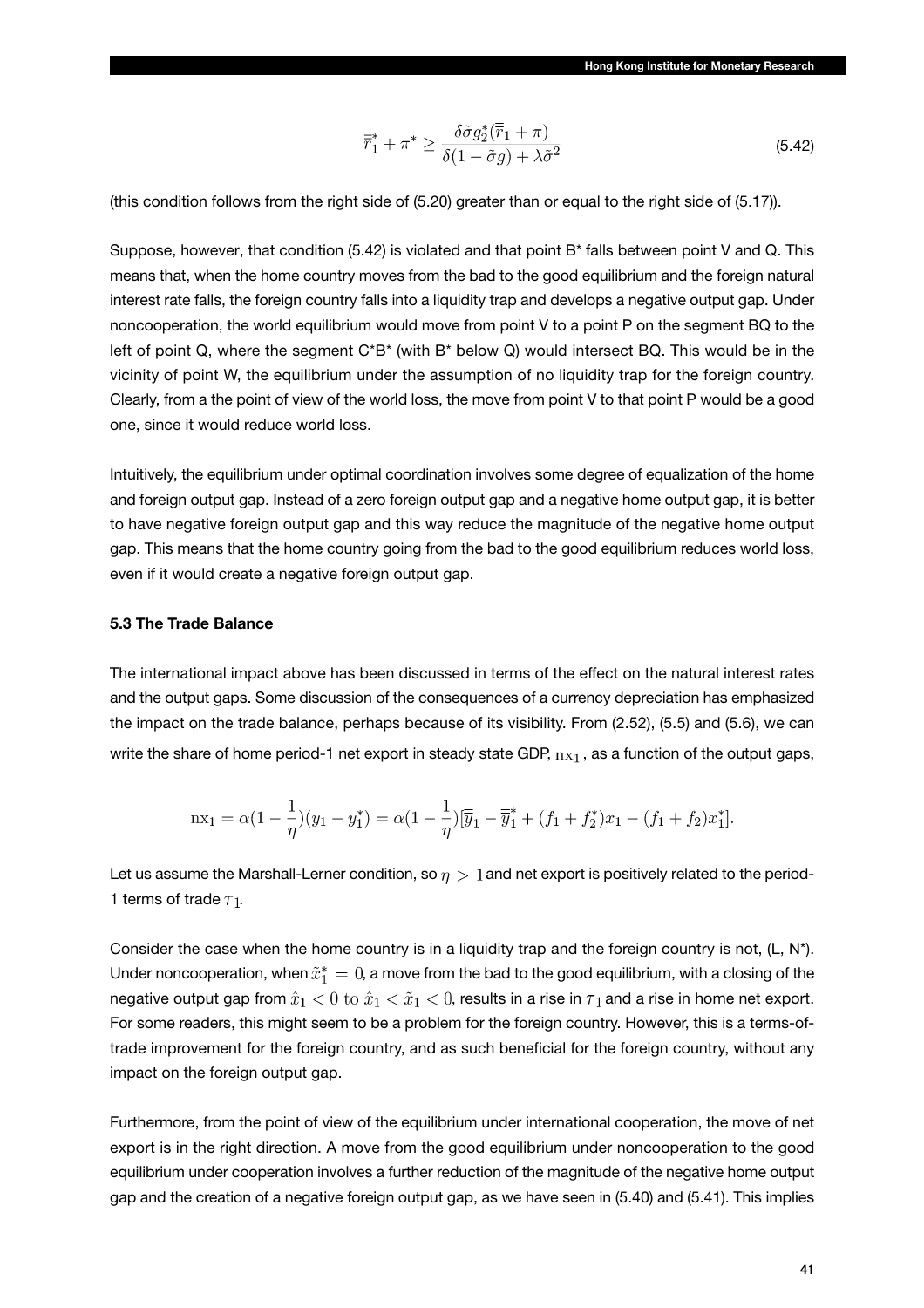an even further increase in  $\tau_1$ , that is, a further terms-of-trade improvement for the foreign country, and further rise in home net export.

#### **5.4 The Case with Positive International Output Externalities**

The case discussed above is the case of *negative* international output externalities, taken as the basic case in this paper. As mentioned above, the source of the negative output externality is the assumption of complete international risk-sharing. Then an increase in foreign output both reduces the terms of trade and increases home consumption. For given home consumption, the former leads to a fall in home marginal cost and a rise in home potential output. The latter leads to a rise in the home CPI wage, a rise in home marginal cost, and a fall in home potential output. Under the reasonable assumption of a lower intertemporal elasticity of substitution than the intratemporal elasticity of substitution between home and foreign goods, the latter effect dominates. If we believe that the assumption of complete risksharing is unrealistic, we might believe that the terms-of-trade effect dominates, resulting in *positive* international output externalities. This subsection summarizes the results in that case.

With positive international output externalities, we have  $b_2 < 0$  and  $b_2^* < 0$ , that is, home potential output is *increasing* in foreign output, and vice versa. Then we also have  $d_2 < 0$  and  $d_2^* < 0$ , so the natural interest rates are decreasing in the other country's expected output growth. In period 1, under the assumptions in section 2, the natural interest rates will be *increasing* in the other country's potential output,  $g_2 < 0$  and  $g_2^* < 0$ . Figure 5.5 is drawn for this case, under the assumptions  $\overline{r}_1 + \pi < 0$  and  $\overline{r}_1^* + \pi^*$  < 0, the same as for figures 5.1 and 5.2, so it can be compared to those figures. Points Q and  $Q^*$  are the same (corresponding to (5.17) and (5.19), respectively). However, the lines BC and  $C^*B^*$  are now positively sloped (since  $g_2 < 0$  and  $g_2^* < 0$ ). Points B and B<sup>\*</sup> are now to the right and above the origin, respectively, and given by (5.18) and (5.20), but with opposite signs.

Thus, the kinked line CBD shows the good home equilibrium under noncooperation for given foreign output. The kinked line C\*B\*D\* shows the good foreign equilibrium under noncooperation for given home output. The world equilibrium with both countries in the good equilibrium under noncooperation is at point P.

The kinked line FBD shows the bad home equilibrium for given foreign output. The kinked line F\*B\*D\* shows the bad foreign equilibrium for given home output. The world equilibrium with both countries in the bad equilibrium is at point R.

Suppose that the home country implements the optimal escape and moves from the bad equilibrium to the good equilibrium. If the foreign country is in the bad equilibrium, the world equilibrium moves from point R to point T. If the foreign country is in the good equilibrium, the world equilibrium moves from point S to point T. In both cases, the magnitudes of the negative output gaps are reduced for both countries.

Figure 5.6 shows the case (L, N\*), when the foreign country is not in a liquidity trap. It is drawn for the case (5.25) and (5.26), which now implies that point  $B^*$  is below the origin. Assume that point  $B^*$  is sufficiently below the origin to be below point V, as in figure 5.6.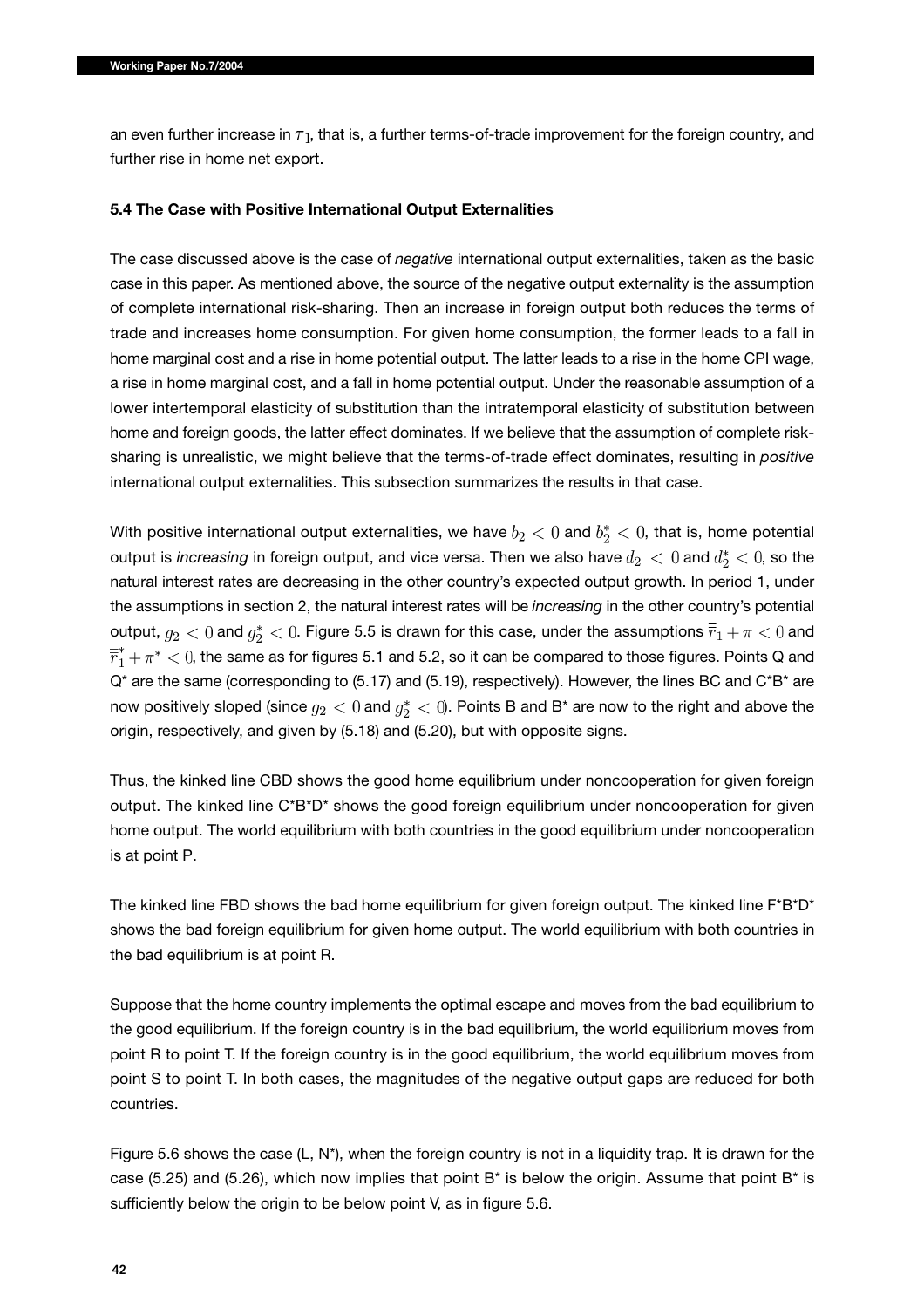Assume noncooperation. Then, if the home country is in a bad equilibrium, the world equilibrium is at point V. If the home country implements the optimal escape from the liquidity trap and moves to the good equilibrium, the world equilibrium moves to point Q. The foreign output gap is zero in both equilibria. The foreign potential output and natural interest rate both increase when the home country moves from the bad equilibrium to the good equilibrium.

Assume cooperation. The home equilibrium for given foreign output is now given by the kinked line C'BD, where the segment C'B is flatter than the segment CB because the home central bank takes into account that an increase in the home output gap increases the home natural interest rate and makes the constraint (5.30) less binding. The foreign targeting criterion corresponds to ray OG, (5.39) with the opposite sign. Thus, the world equilibrium under cooperation for the case (L, N\*) is at point W, where the ray OG intersects the segment C'B, with a positive foreign output gap and reduced magnitude of the negative home output gap.

Suppose that the point B\* is between points V and Q. Under noncooperation, if the home country is in a bad equilibrium, the foreign country is in a liquidity trap, with the world equilibrium on the segment FV, to the left of point V. If the home country moves to the good equilibrium, the equilibrium would move to point Q, and the foreign country would be out of its liquidity trap.

Thus, positive output externalities removes any of the conflicts arising with negative output externalities.

## 6. Conclusions

The optimal policy in a liquidity trap—the optimal escape from a liquidity trap—involves creating private-sector expectations of a higher future price level and higher future inflation, as noted by Krugman [20] and recently demonstrated in detail by Jung, Teranishi and Watanabe [19] and Eggertsson and Woodford [14]. This reduces the real interest rate and mitigates the recession associated with the liquidity trap. As emphasized by Krugman [20], there is a credibility problem with this optimal policy, in that it is difficult to make the private-sector believe in a higher future inflation, especially if the central bank has a reputation for achieving low inflation. Absent any mechanism for a commitment to a higher future price level or future money supply, private-sector expectations of the higher future price level are unlikely to arise.

In this context, this paper has emphasized two important roles for the exchange rate. First, as noted by Svensson [31] and demonstrated in detail in this paper, the current exchange rate serves as an indicator of private-sector expectations of the future price level. If any policy succeeds in substantially raising those expectations, this will be directly revealed by a substantial current currency depreciation. Correspondingly, if policy fails in substantially raising those expectations, this will be revealed by the absence of any substantial depreciation. An example of the latter is provided by the "quantitative easing" in Japan, where a 50% expansion of the monetary base since the spring of 2001 has not been accompanied by any substantial yen depreciation.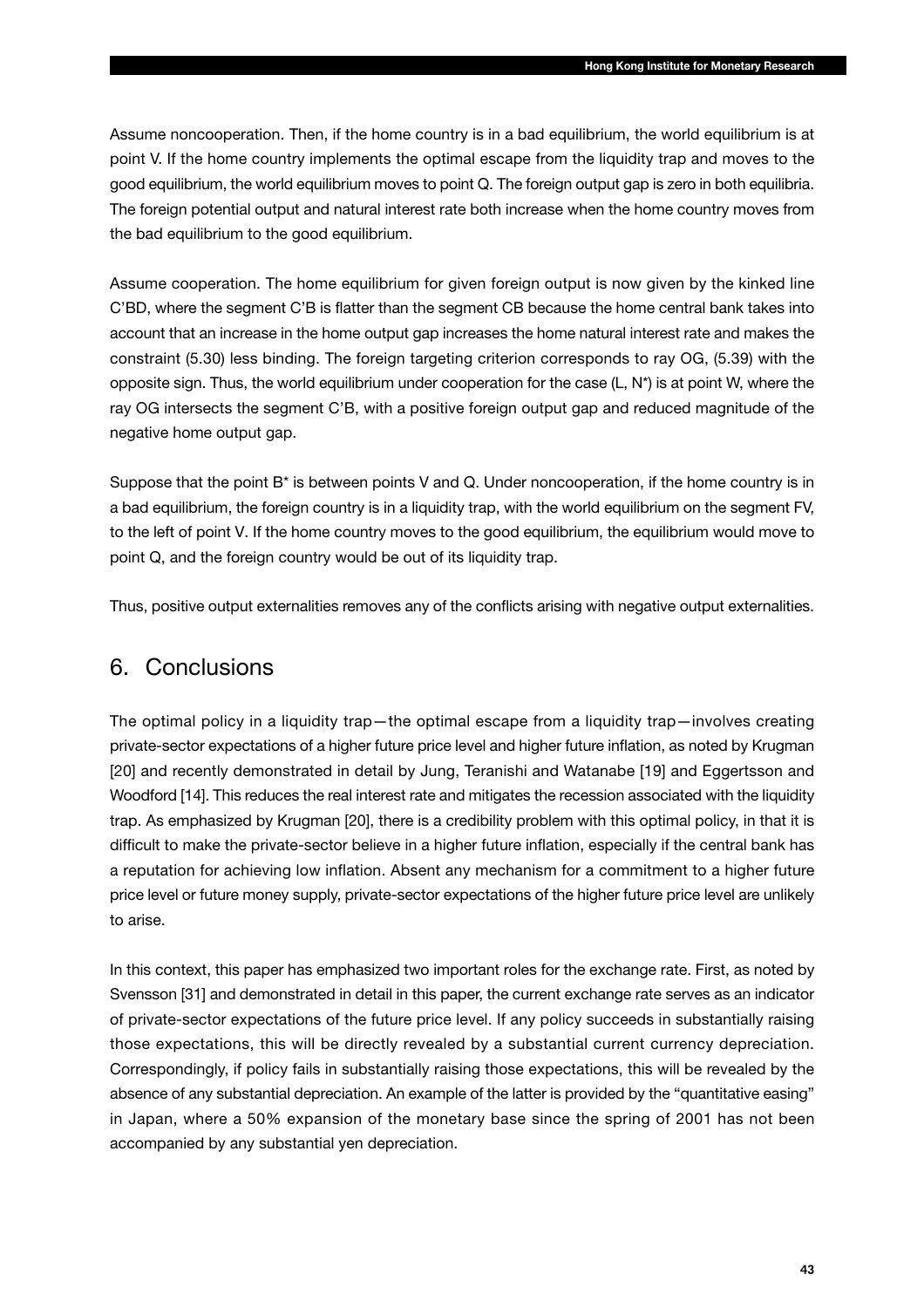Second, as argued in Svensson [30], an intentional currency depreciation and a crawling peg— the Foolproof Way to escape from a liquidity trap—can induce private-sector expectations of a higher future price level, reduce the real interest rate and mitigate the recession in the liquidity trap. Furthermore, as argued in Svensson [31] and demonstrated in detail in this paper, a variant of the Foolproof Way, the Optimal Foolproof Way, can indeed implement the optimal escape from a liquidity trap.11 The currency depreciation and the crawling peg are technically possible, since the main threats are appreciation pressure and excess demand for the currency, which can easily be countered by increased issue of the currency. The visibility, verifiability and technical feasibility of the exchange-rate peg makes a commitment to an exchange-rate peg and the credibility of such a commitment much more realistic than a commitment to a particular future money supply or a particular future price level. The central bank can quickly demonstrate that it is both able and willing to maintain the peg and this way make it credible. Once the peg is credible, the private-sector must expect a higher future exchange rate (a weaker currency in the future), higher by the same magnitude as the initial currency depreciation. Furthermore, for given expectations of the future terms of trade and the future foreign price level, the private-sector must expect a higher future domestic price level. Thus, the initial currency depreciation and the commitment to the crawling peg serves as a commitment to the higher future price level and therefore provides a solution to the credibility problem emphasized by Krugman.

This paper also examines the impact of the rest of the world of a country implementing the optimal escape from a liquidity trap. In a two-country world, the paper clarifies how the international impact can be expressed in terms of the effect of one country's output on the other country's potential output and natural interest rate. The international equilibria with and without liquidity traps in the countries are characterized under international noncooperation and cooperation. Under noncooperation, each country independently tries to achieve its inflation target and stabilize its output gap at zero, taking the situation in the other country as given. Under cooperation, both countries jointly minimize the deviation of their inflation rates from their targets and their output gaps.

For the case of *negative* international output externalities, which results under the assumption of complete international risk sharing and the intertemporal elasticity of substitution being less than the elasticity of substitution between home and foreign goods, implementing the optimal escape and mitigating the recession in the home country under noncooperation will lower the foreign natural interest rate somewhat. If the foreign country is not in a liquidity trap and its nominal interest rate is positive, under noncooperation, its optimal policy is to reduce its nominal and real interest rate, which allows it to achieve both its inflation target and maintain a zero output gap. However, if the foreign nominal interest rate is close to zero, the lower foreign natural interest rate could lead to a binding liquidity trap for the foreign country, which would imply a somewhat negative output gap. This may seem to be an undesirable negative impact on the foreign country of the optimal escape from the liquidity trap of the home country.

However, a relevant comparison is with the optimal policy under international cooperation. This policy results in the smoothing of the output gaps between the counties, with a milder recession in the home

<sup>&</sup>lt;sup>11</sup> As noted above, the difference between the Optimal Foolproof Way presented in this paper and the original Foolproof Way presented in Svensson [30] is in practice small; the former has a zero domestic interest rate whereas the latter has a domestic interest rate that would in most cases be positive, being equal to the foreign interest rate plus the difference between the home inflation target and the average foreign inflation rate.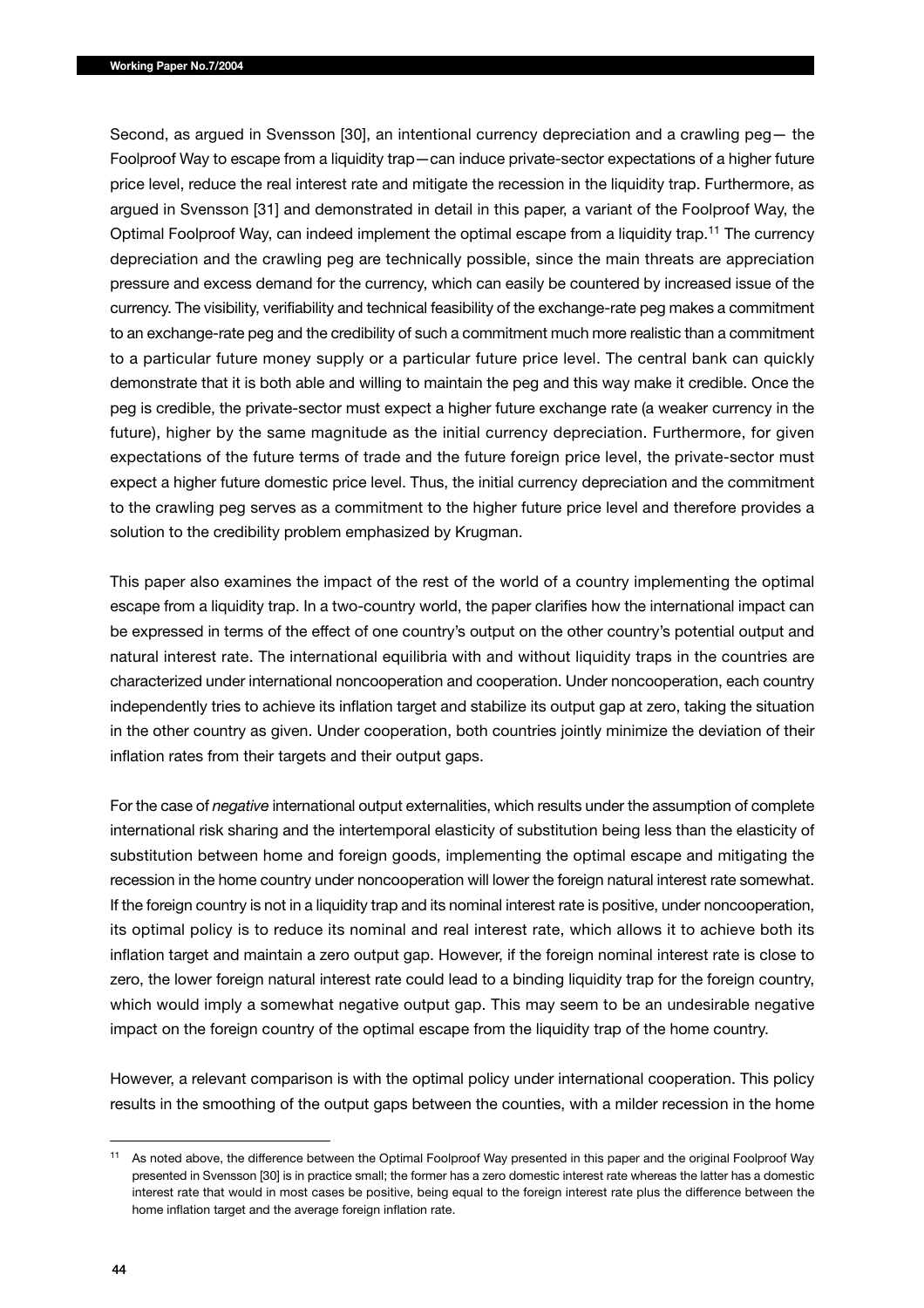country and larger recession in the foreign country than in the noncooperative equilibrium. Thus, if the home country under noncooperation implements the optimal escape from a liquidity trap and happens to cause a recession in the foreign country (which happens only if the foreign country thereby falls into a liquidity trap), this moves the world equilibrium towards the equilibrium under optimal international cooperation.

For the case of *positive* international output externalities, which may result under less than perfect international risk sharing and therefore be more realistic,implementing the optimal escape increases the foreign natural interest rate and reduces the severity or eliminates any foreign liquidity trap.

My conclusion is that the Foolproof Way is an effective policy to escape from a liquidity trap in small and large open economies and that the international impact of such a policy is not a problem. This conclusion is separately supported by several simulations of the outcome of the Foolproof Way for Japan, for instance, in Coenen and Wieland [12] and Meredith [24].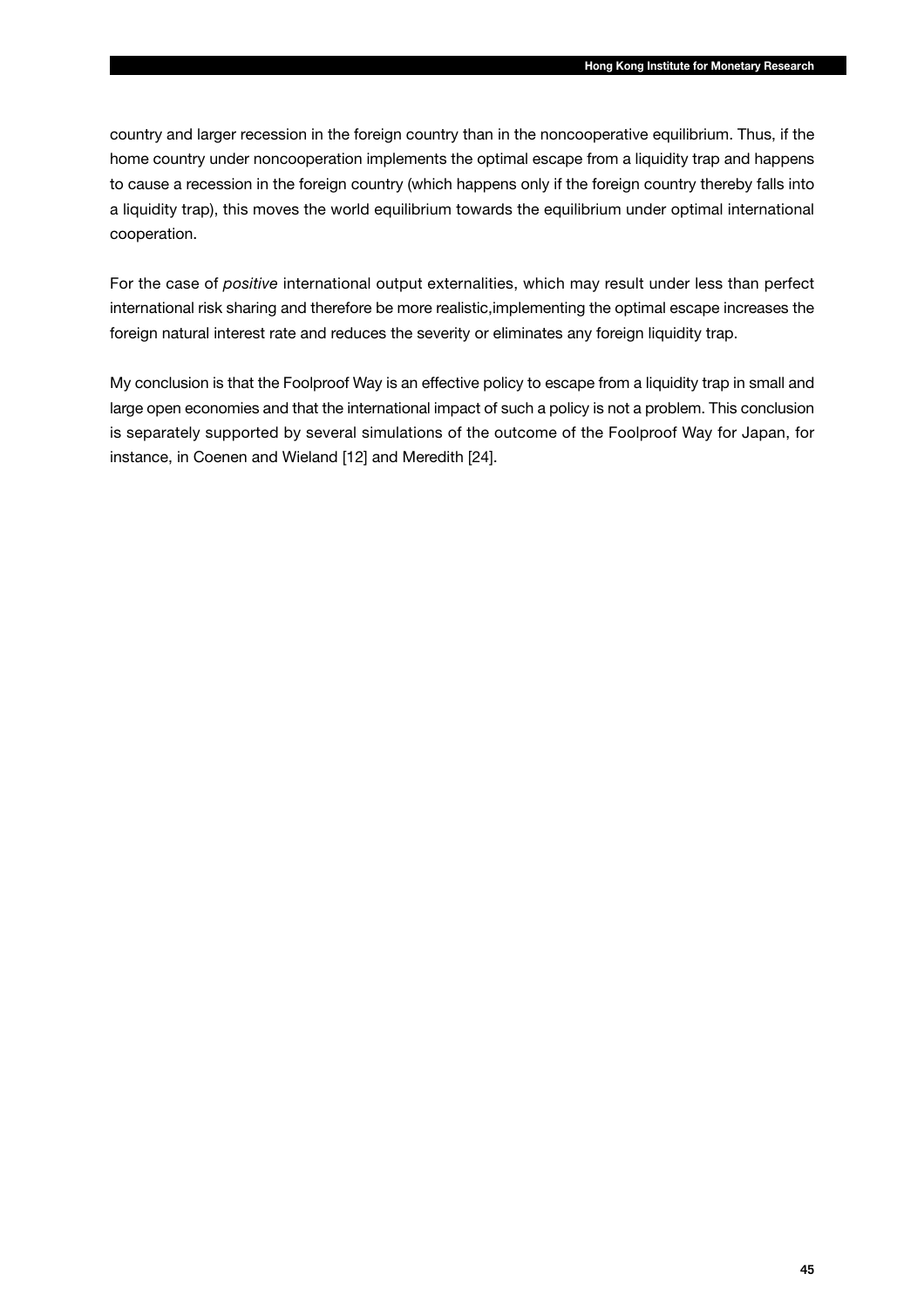## **References**

- [1] Auerbach, Alan J., and Maurice Obstfeld (2003), "The Case for Open-Market Purchases in a Liquidity Trap," working paper.
- [2] Bank of Japan (2003), *Long-Term Time-Series Data*, File ecdab015.txt, www.boj.or.jp.
- [3] Bayoumi, Tamim, Douglas Laxton and Paolo Pesenti (2003), "When Leaner Isn't Meaner: Measuring Benefits and Spillovers of Greater Competition in Europe," working paper.
- [4] Benhabib, Jess, Stephanie Schmitt-Grohé and Martín Uribe (2002), "Avoiding Liquidity Traps," *Journal of Political Economy*, 110: 535—63.
- [5] Benigno, Gianluca, and Pierpaolo Benigno (2003), "Designing Targeting Rules for International Monetary Cooperation," working paper.
- [6] Bernanke, Ben S. (2000), "Japanese Monetary Policy: A Case of Self-Induced Paralysis?" in Adam Posen and Ryoichi Mikitani, eds., *Japan's Financial Crisis and Its Parallels to US Experience*, Special Report 13, Institute for International Economics, Washington, DC, 149—66.
- [7] Canzoneri, Matthew B., Robert E. Cumby and Behzad T. Diba (2002), "The Need for International Policy Coordination: What's Old, What's New, What's Yet to Come?" NBER Working Paper No. 8765, Cambridge MA: National Bureau of Economic Research.
- [8] Canzoneri, Matthew B., and Dale Henderson (1991), *Noncooperative Monetary Policies in Interdependent Economies*, MIT Press, Cambridge, MA.
- [9] Chari, Varadarajan V., Patrick Kehoe and Ellen McGrattan (2001), "Can Sticky Price Models Generate Volatile and Persistent Real Exchange Rates?" working paper, Federal Reserve Bank of Minneapolis.
- [10] Clarida, Richard, Jordi Galí and Mark Gertler (2003), "A Simple Framework for International Monetary Policy Analysis," *Journal of Monetary Economics*, 49: 879—904.
- [11] Clouse, James, Dale Henderson, Athanasios Orphanides, David Small and Peter Tinsley (2003), "Monetary Policy When the Nominal short-Term Interest Rate is Zero," *Topics in Macroeconomics*, www.bepress.com.
- [12] Coenen, Günter, and Volker Wieland (2003), "The Zero-Interest-Rate Bound and the Role of the Exchange Rate for Monetary Policy in Japan," *Journal of Monetary Economics*, forthcoming.
- [13] Corsetti, Giancarlo, and Paolo Pesenti (2003), "International Dimensions of Optimal Monetary Policy," working paper.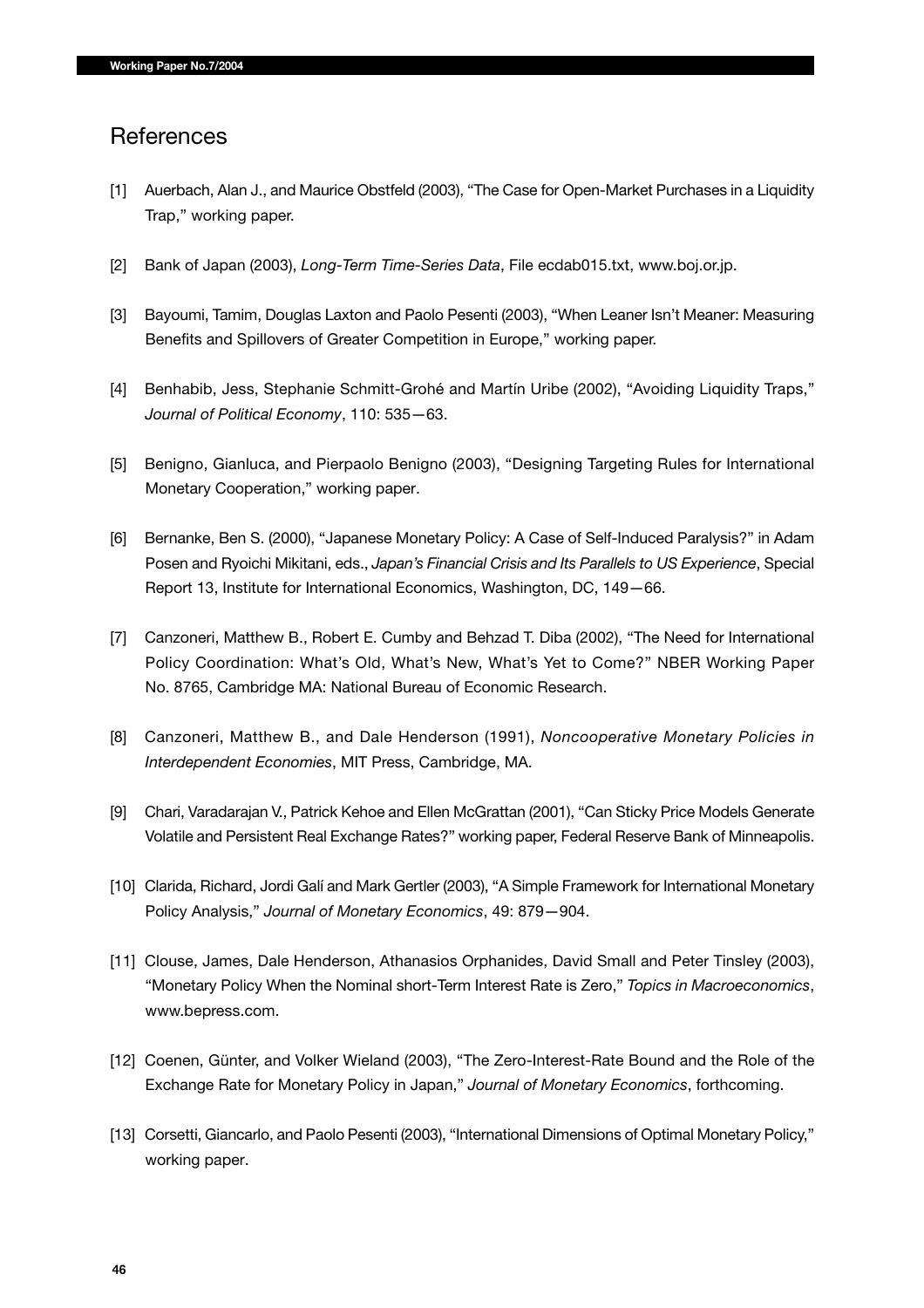- [14] Eggertsson, Gauti, and Michael Woodford (2003), "The Zero Bound on Interest Rates and Optimal Monetary Policy," *Brookings Papers on Economic Activity*, forthcoming.
- [15] Galí, Jordi, Mark Gertler and J. David López-Salido (2002), "Markups, Gaps, and the Welfare Costs of Business Fluctuations," NBER Working Paper No. 8850, Cambridge MA: National Bureau of Economic Research.
- [16] Goodfriend, Marvin (2000), "Overcoming the Zero Bound on Interest Rate Policy," *Journal of Money, Credit and Banking*, 32: 1007—35.
- [17] Hunt, Benjamin, and Alessandro Rebucci (2003), "The U.S. Dollar and the Trade Deficit: What Accounts for the Late 1990s?" IMF Working Paper No. 03/194, Washington D.C.: International Monetary Fund.
- [18] Jeanne, Olivier, and Lars E.O. Svensson (2003), "Credible Commitment to Optimal Escape from a Liquidity Trap: The Role of the Balance Sheet of an Independent Central Bank," in progress.
- [19] Jung, Taehun, Yuki Teranashi and Tsutomu Watanabe (2001), "Zero Bound on Nominal Interest Rates and Optimal Monetary Policy," working paper, Hitotsubashi University.
- [20] Krugman, Paul (1998), "It's Baaack! Japan's Slump and the Return of the Liquidity Trap," *Brookings Papers on Economic Activity*, 2: 137—87.
- [21] Laxton, Douglas, Peter Isard, Hamid Faruqee, Eswar Prasad and Bart Turtelboom (1998), "MULTIMOD Mark III: The Core Dynamic and Steady-State Levels," Occasional Paper No. 164, International Monetary Fund.
- [22] McCallum, Bennett T. (2000), "Theoretical Analysis Regarding a Zero Lower Bound on Nominal Interest Rates," *Journal of Money, Credit, and Banking*, 32: 870—904.
- [23] Meltzer, Allan H. (1999), "Commentary: What More Can the Bank of Japan Do?" *Monetary and Economic Studies*, 17(3): 189—91.
- [24] Meredith, Guy (2002), "Escaping Japan's Liquidity Trap: An Empirical Assessment of the Svensson Proposal," working paper, International Monetary Fund.
- [25] Obstfeld, Maurice, and Kenneth Rogoff (2002), "Global Implications of Self-Oriented National Monetary Rules," *Quarterly Journal of Economics*, 117: 503—36.
- [26] Orphanides, Athanasios, and Volker Wieland (2000), "Efficient Monetary Policy Design near Price Stability," *Journal of the Japanese and International Economies*, 14: 327—65.
- [27] Persson, Torsten, and Guido Tabellini (1995), "Double-Edged Incentives: Institutions and Policy Coordination," in Grossman, Gene M. and Kenneth Rogoff, eds., *Handbook of International Economics*, Vol III, North—Holland, Amsterdam, chapt. 38.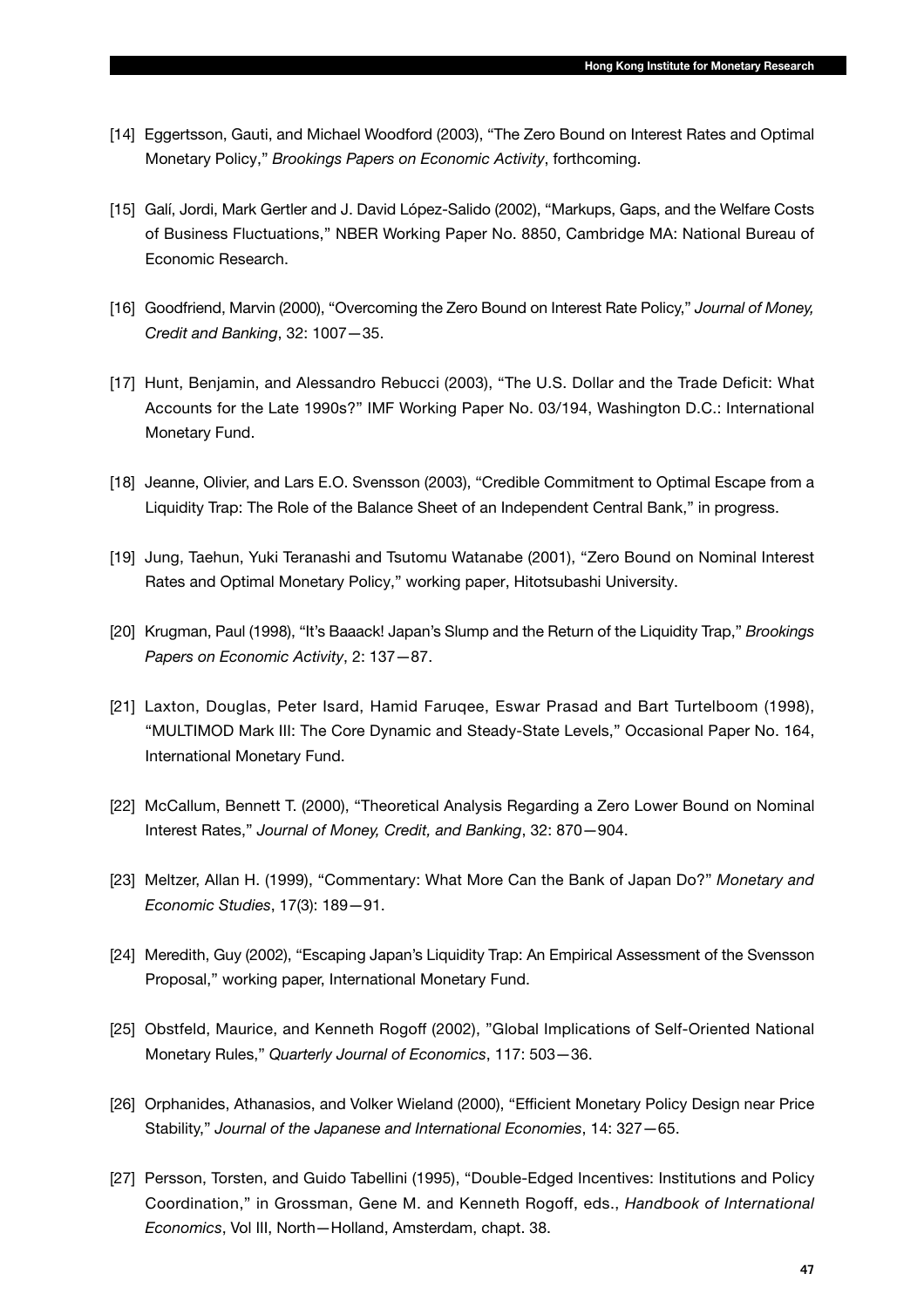- [28] Smets, Frank and Raf Wouters (2002), "Openness, Imperfect Exchange Rate Pass-Through and Monetary Policy," *Journal of Monetary Economics*, 49: 947—81.
- [29] Svensson, Lars E.O. (1993), "Term, Inflation, and Foreign Exchange Risk Premia: A Unified Treatment," NBER Working Paper No. 4544, Cambridge MA: National Bureau of Economic Research.
- [30] Svensson, Lars E.O. (2001), "The Zero Bound in an Open-Economy: A Foolproof Way of Escaping from a Liquidity Trap," *Monetary and Economic Studies*, 19(S-1): 277—312.
- [31] Svensson, Lars E.O. (2003a), "Escaping from a Liquidity Trap and Deflation: The Foolproof Way and Others," *Journal of Economic Perspectives*, forthcoming.
- [32] Svensson, Lars E.O. (2003b), "What Is Wrong with Taylor Rules? Using Judgment in Monetary Policy through Targeting Rules," *Journal of Economic Literature*, 41: 426—77.
- [33] Woodford, Michael (2003), *Interest and Prices*, Princeton University Press, Princeton, NJ.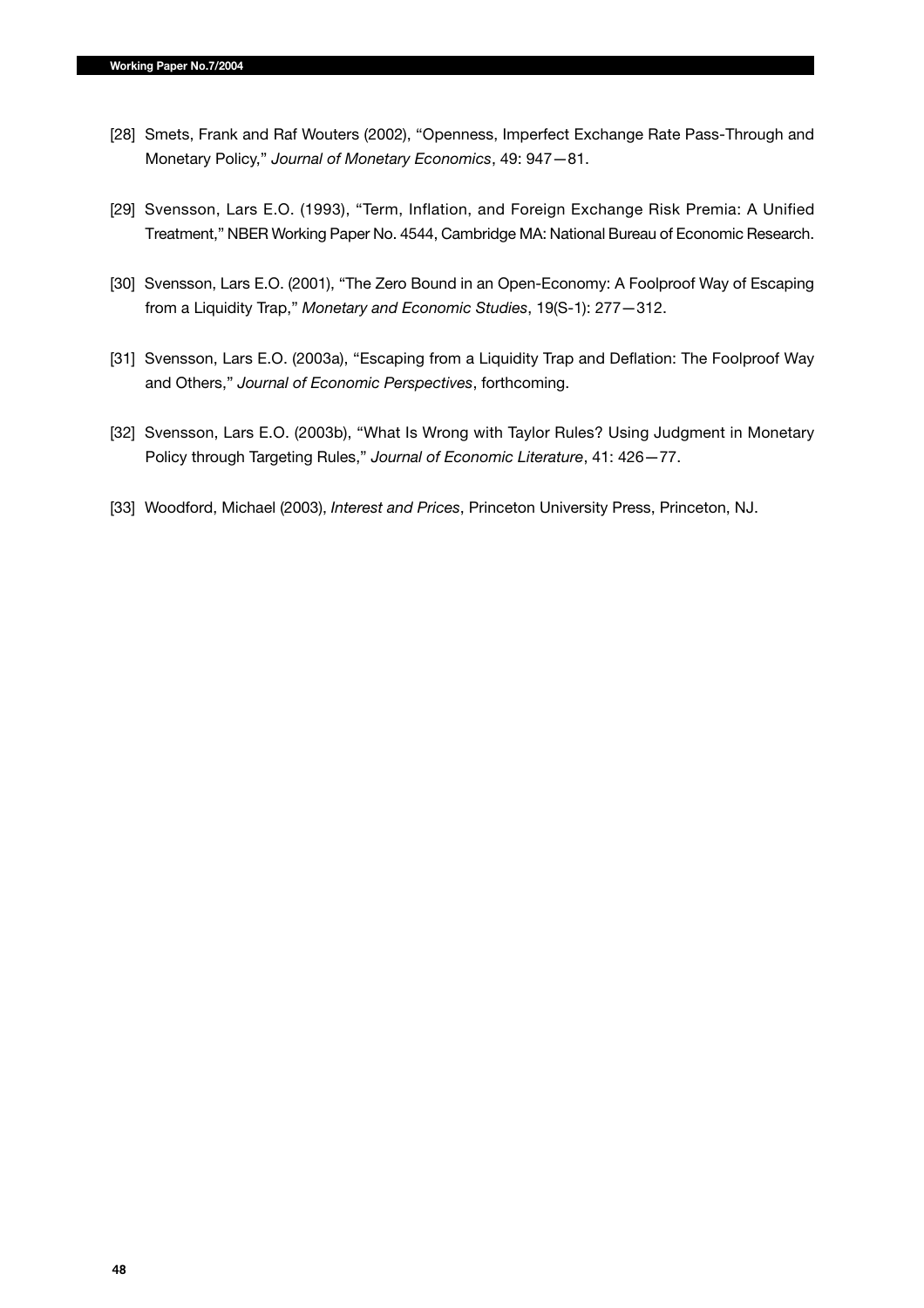## Appendix

The home household has access to a complete world financial market and faces the period- $t$  budget constraint,

$$
P_t^c C_t + M_t + \mathcal{E}_t Q_{t+1,t} D_{t+1} = \Pi_t + W_t N_t - Z_t + M_{t-1} + D_t,
$$

where  $Q_{t+1,t}$  is the stochastic market home-currency discount factor, the home-currency value in period t of one state-contingent unit of home currency in period  $t + 1$ ;  $D_{t+1}$  is the state-contingent homecurrency value of the household's financial assets in period  $t+1$  including foreign assets but excluding money;  $E_t Q_{t+1,t} D_{t+1}$  is the home-currency value of these assets in period  $t$ ;  $M_t + D_{t+1}$  is the total state-contingent home-currency value of the home household's financial wealth in period  $t + 1$ , including dividends and interest;  $\Pi_t \equiv \int_{t=0}^1 (P_t(\iota)-\frac{W_t}{A_t})Y_t(\iota)d\iota$  is the home-currency value of profits of home firms; and  $Z_t$  is the home-currency value of lumpsum net taxes to the government.

The budget constraint can be rewritten in terms of the opportunity cost of holding money,  $1 - \mathrm{E}_t Q_{t+1,t}$ ,

$$
P_t^c C_t + (1 - \mathcal{E}_t Q_{t+1,t}) M_t + \mathcal{E}_t Q_{t+1,t} (M_t + D_{t+1}) = \Pi_t + W_t N_t - Z_t + M_{t-1} + D_t.
$$

Furthermore, the continuously compounded nominal interest rate,  $i_t$ , fulfills

$$
e^{-i_t} = \mathcal{E}_t Q_{t+1,t}.\tag{A.1}
$$

The consolidated government consists of a central bank and a fiscal authority. The central bank changes the supply of base money by open-market operations and foreign-exchange interventions and delivers the surplus from these transactions, the seignorage, to the fiscal authority. The fiscal authority levies net lumpsum taxes on home households. There is no government consumption. The budget constraint of the consolidated government is

$$
M_{t-1} + D_t^g = Z_t + M_t + \mathcal{E}_t Q_{t+1,t} D_{t+1}^g,
$$

where  $D_{t+1}^g$  is the state-contingent home-currency value of the consolidated government liabilities in period  $t + 1$ , including foreign-exchange reserves but excluding money.

World market equilibrium for financial assets gives

$$
(1 - \alpha)D_t + \alpha S_t D_t^* = (1 - \alpha)D_t^g + \alpha S_t D_t^{g*},
$$

where  $D_t^*$  and  $D_t^{g*}$  denote the period-t state-contingent foreign-currency value of the foreign household's financial assets and the foreign consolidated government's liabilities excluding money, respectively.

The first-order condition for the home households optimal intertemporal consumption is

$$
Q_{t+1,t} = \frac{\delta_t C_{t+1}^{-1/\sigma} / P_{t+1}^c}{C_t^{-1/\sigma} / P_t^c}.
$$
\n(A.2)

**49**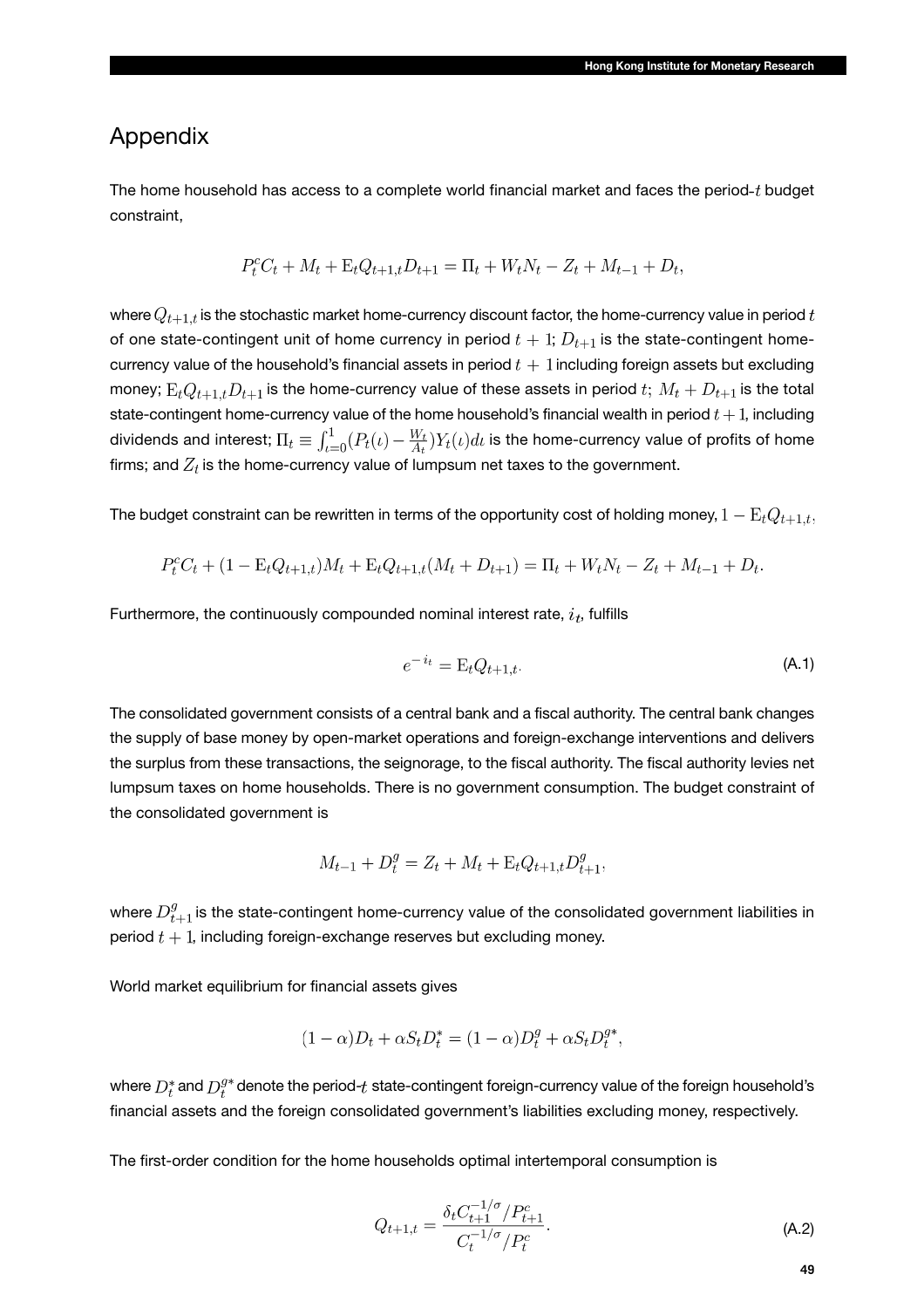Loglinearization of (A.1), using (A.2), gives

$$
c_t = c_{t+1|t} - \sigma[i_t - (p_{t+1|t}^c - p_t^c) - \rho_t].
$$

The first-order condition for foreign household's optimal intertemporal consumption will be

$$
Q_{t+1,t}^* = \frac{\delta_t^* C_{t+1}^{*-1/\sigma} / P_{t+1}^{*c}}{C_t^{*-1/\sigma} / P_t^{*c}},
$$

where  $Q_{t+1,t}^*$  is the stochastic foreign-currency market discount factor. The home- and foreign-currency market discount factors will fulfill

$$
Q_{t+1,t} = Q_{t+1,t}^* S_t / S_{t+1}.
$$

It the follows from (2.11) that home and foreign per-household consumption will be proportional,

$$
\frac{C_{t+1}}{C_t} = \frac{C_{t+1}^*}{C_t^*}.
$$

For suitable initial conditions, the home and foreign consumption will be equal,

$$
C_t = C_t^*.
$$
 (A.3)

World market equilibrium for home final goods gives

$$
(1 - \alpha)Y_t = (1 - \alpha)C_{ht} + \alpha C_{ht}^*.
$$

Together with (2.8) and (A.3), this gives

$$
Y_t = C_t \left(\frac{P_t}{P_t^c}\right)^{-\eta}.
$$

Similarly, world market equilibrium for foreign final goods gives

$$
Y_t^* = C_t \left(\frac{P_t^f}{P_t^c}\right)^{-\eta}.
$$

The log of these two expressions give (2.20) and (2.21).

The first-order condition for optimal real balances can be written

$$
\frac{V'(\frac{M_t}{P_t^c})}{C_t^{-1/\sigma}} = 1 - \mathcal{E}_t Q_{t+1,t},
$$

which by (A.1) results in (2.54).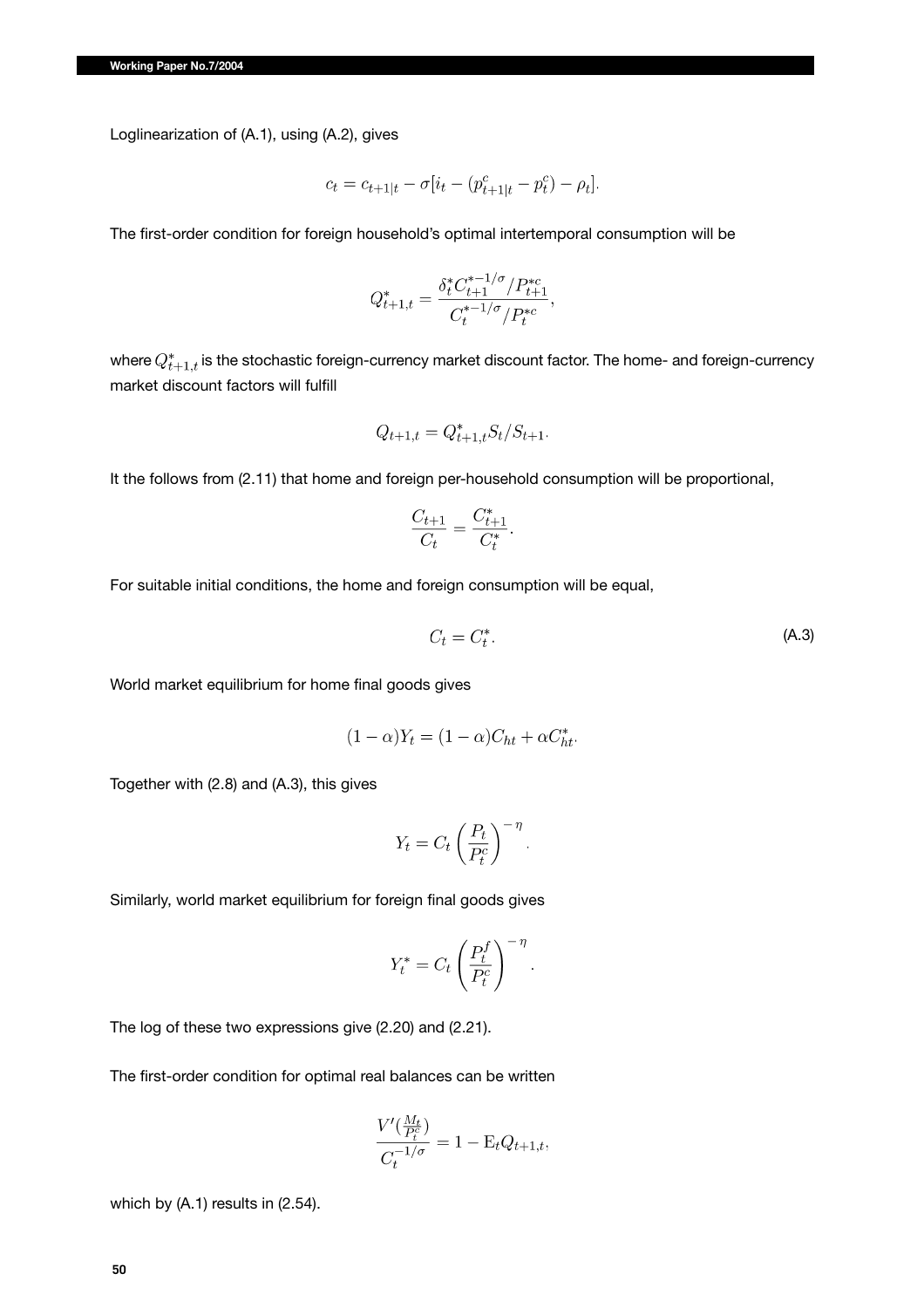**Figure 2.1 The Utility of Liquidity Services**



**Figure 3.1 The Optimal Escape from a Liquidity Trap**



**Figure 4.1 Price Levels and Exchange Rates**

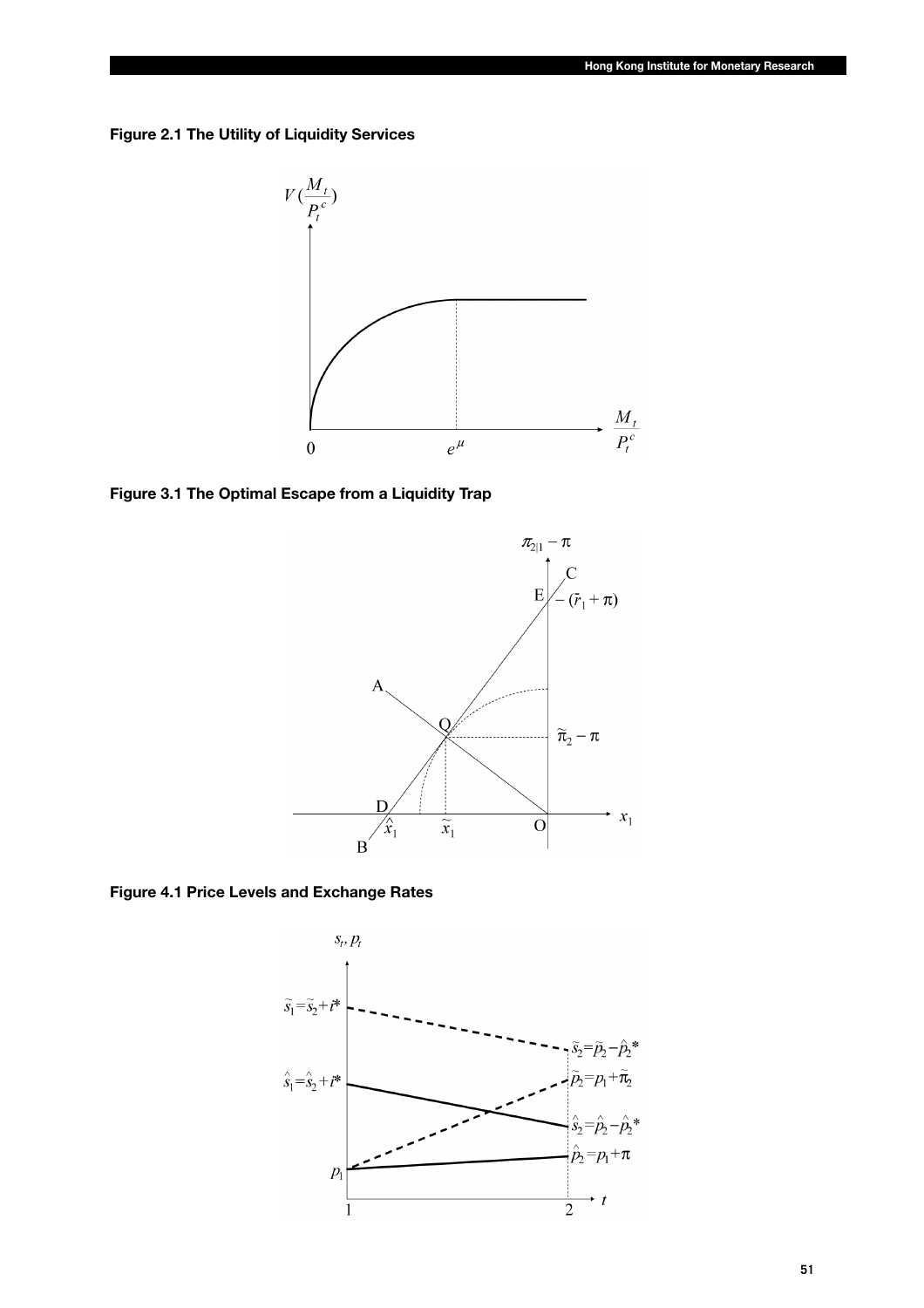



### **Figure 5.2 The Bad Equilibrium under Noncooperation**



**Figure 5.3 The Equilibrium (L, N\*) under Noncooperation**